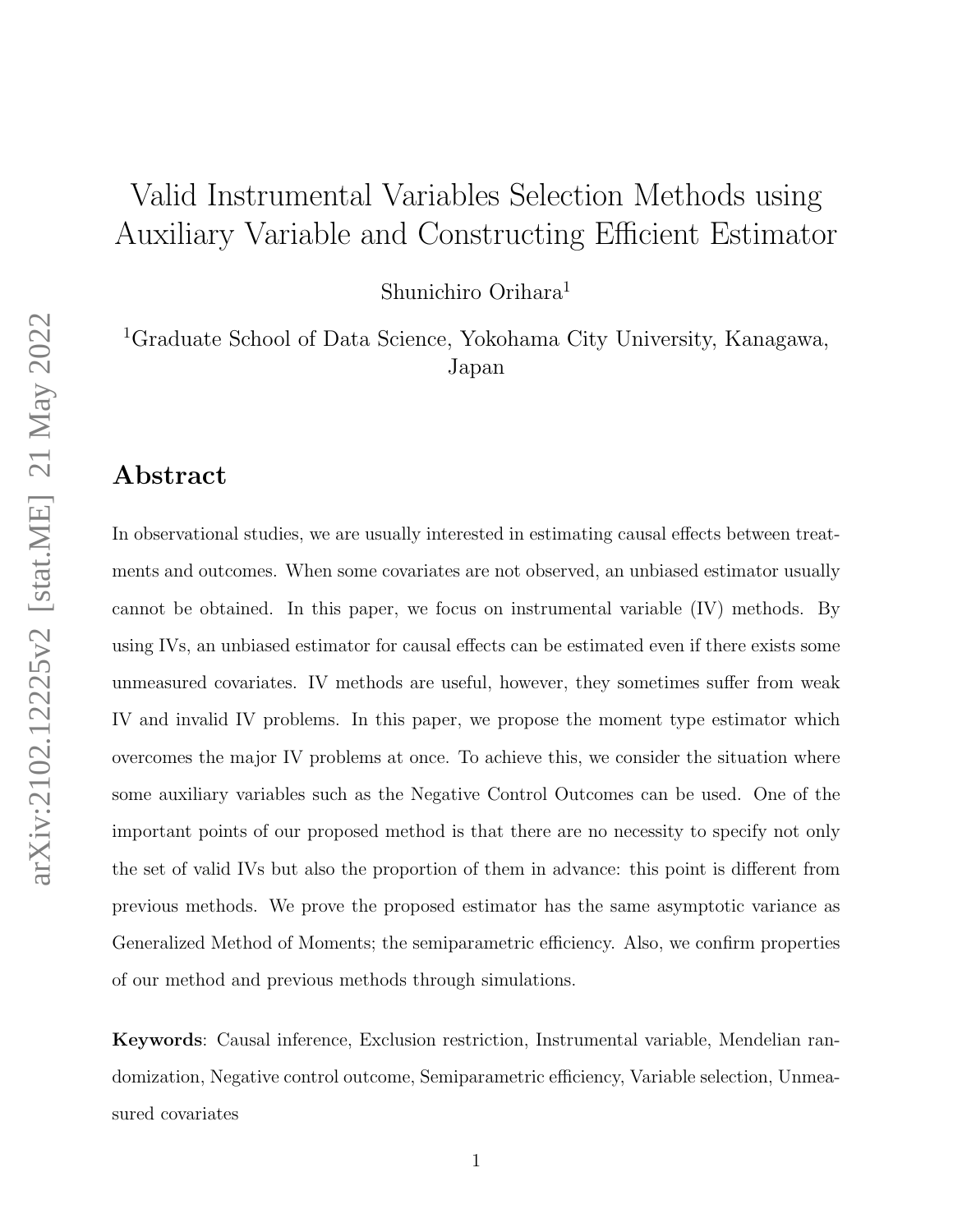# 1 Introduction

In observational studies, we are usually interested in estimating causal effects between treatments and outcomes, however, there are serious risks of estimating biased causal effects unless covariates (or confounding; hereafter, we call "covariates") are appropriately adjusted. When all covariates are observed, the covariates can be adjusted and an unbiased estimator for causal effects can be obtained; the situation of "no unmeasured confounding" (or "strong ignorability", c.f. Hernán and Robins, 2020 and Rosenbaum and Rubin, 1983). No unmeasured confounding is one of the sufficient assumptions to estimate an unbiased estimator for causal effects. Whereas, when some covariates are not observed, an unbiased estimator usually cannot be obtained; the situations where there are some unmeasured covariates. Therefore, another sufficient assumption need to be used. In this paper, we focus on instrumental variable (IV) methods.

Regarding IV methods, many theoretical results have been derived and there exists many applications in econometrics (Sargan, 1958, White, 1982, Andrews, 1990, Newey, 1990, Imbens, 2002, Hong et al., 2003, Liao, 2013, Kolesár et al., 2013, and DiTraglia, 2016). In biometrics and related fields, some theoretical results and applications have been appeared in recent years (Brookhart and Schneeweiss, 2007, Baiocchi et al., 2014, Kang et al., 2016, Bowden et al., 2016 Burgess et al., 2017, Hartwig et al., 2017, and Orihara, 2021). IVs need to satisfy three conditions:

### IV conditions

- 1) Related to treatments
- 2) No direct effects to outcomes (exclusion restriction)
- 3) No correlations between IVs and unmeasured covariates

Variables satisfying the above three conditions are called as "valid IVs", and not valid IVs are called as "invalid IVs" in this paper especially when emphasizing the validity. By using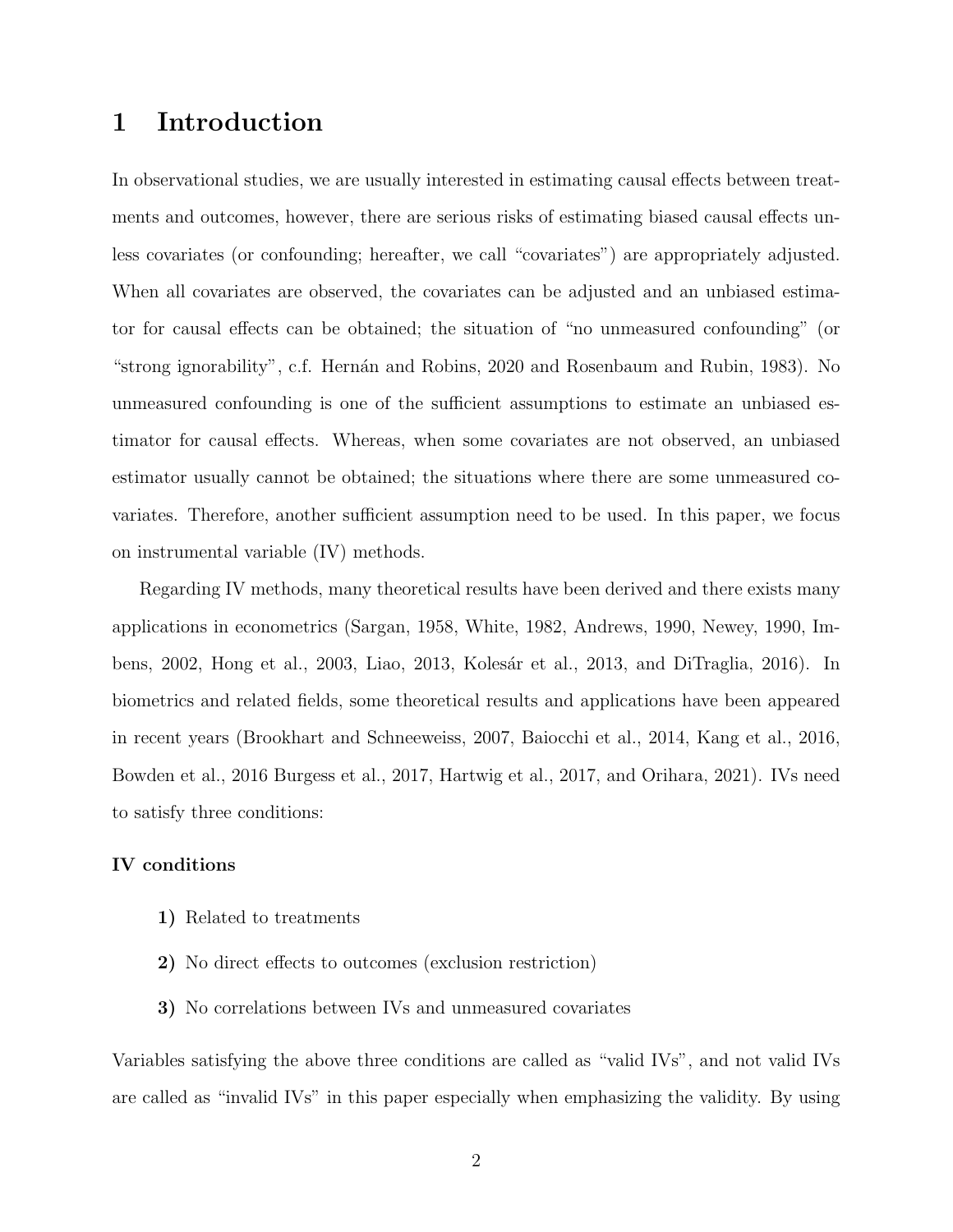IVs, an unbiased estimator for causal effects can be estimated even if there exists some unmeasured covariates (c.f. Hayashi, 2000 and Baiocchi et al., 2014). IV methods are useful, however, sometimes suffer from "weak IV problem", especially in Mendelian Randomization (MR); using genetic variants as IVs. Weak IV problem occurs when there are weak correlations between treatments and IVs. In MR, constructing an allele score by using many DNA alleles as IVs is one of the solutions. (Pierce et al., 2011 and Burgess et al., 2017). Note that an allele score is assumed as a weighted linear combination of IVs, and the weights are estimated by ad-hoc procedures (Burgess et al., 2017); there are no theoretical justification for the estimated weights except for some situations. Constructing a linear combination of IVs (i.e. an allele score) solves weak IV problems; however, there are risks estimating biased causal effects by including some invalid IVs.

Not only in MR but also other fields, there are many interests to estimate unbiased causal effects when there are some invalid IVs. IV condition 1) can be assessed simply by confirming from datasets, whereas, some schemes (e.g. sensitivity analysis) are applied to confirm condition IV condition 2) and 3) (Baiocchi et al., 2014). From here, we introduce important results to date with IV condition 2) and 3) deviations, respectively. Regarding IV condition 2), there are some important results. Kang et al., 2016 have derived an estimator that has consistency and asymptotic normality only when there were more than half of valid IVs in candidates of IVs (i.e. the set of candidates of IVs includes valid IVs and invalid IVs), and linear relationships between outcomes and treatments and between treatments and valid IVs respectively. Also, valid IVs can be selected by using shrinkage methods. Their result leads continuous discussions and further sophisticated results (Guo et al., 2018 and Windmeijer et al., 2019). Kolesár et al., 2013 also have derived the similar estimator under different but strong assumptions. Bowden et al., 2016 and Hartwig et al., 2017 propose simple but important estimating procedures from the viewpoint of genetics. However, their methods have not proved theoretical features such as consistency and asymptotic normality. In MR, the violation of IV condition 2) is derived from horizontal pleiotropy (Davies et al.,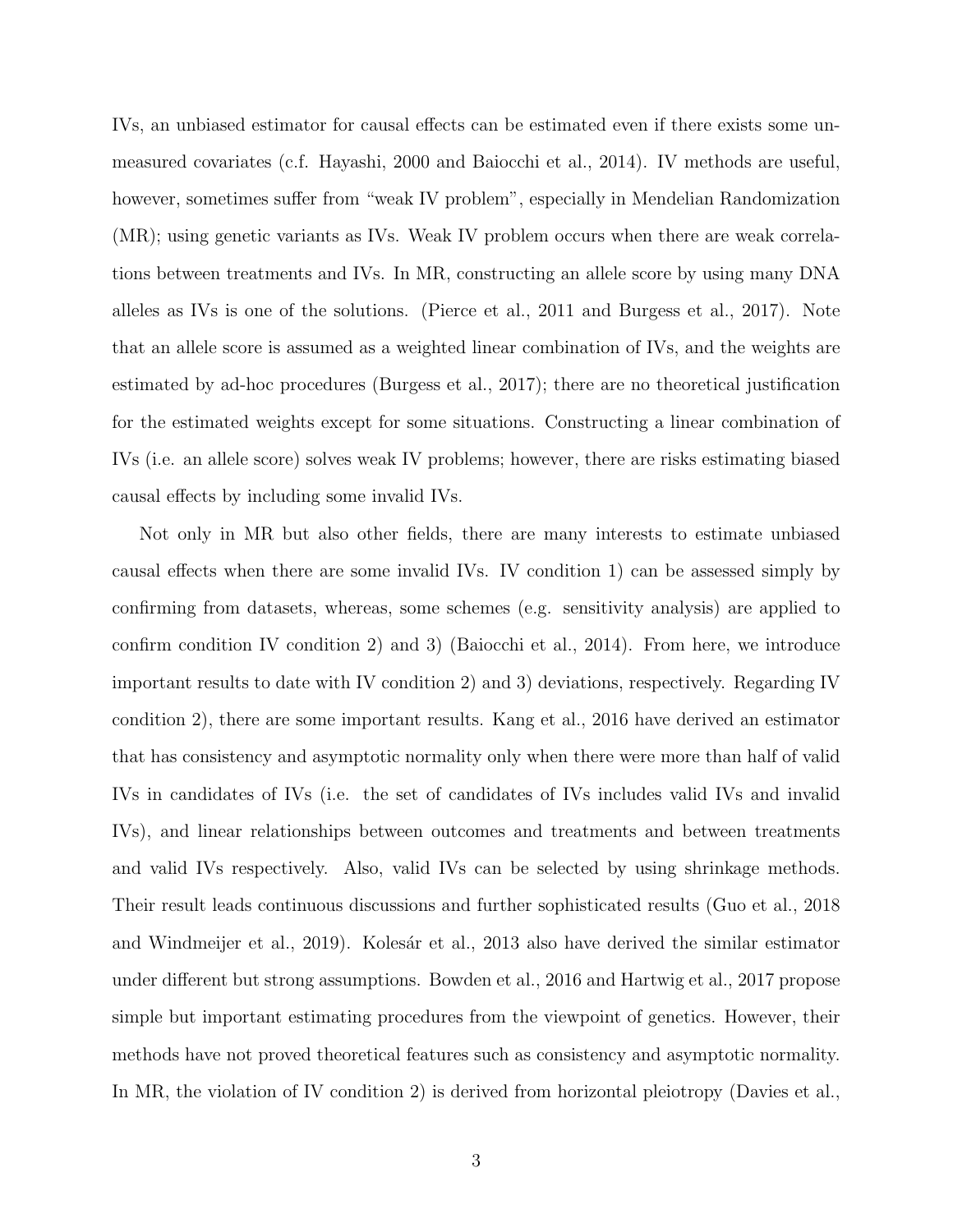2017 and Sanderson et al., 2022). Since horizontal pleiotropy derives two or more phenotypes, it is possible that genetic variants relate to outcomes directly. To overcome this problem, we confirm that it is possible some genetic variants are correlated with some phenotype (except for interested one) or not. Regarding IV condition 3), there are also important results. As a very important and famous conclusion, Sagan, 1958 has proposed a statistical test judging there are some invalid IVs or not in candidates of IVs when assuming overidentifying restiction; there are more candidates of IVs than treatments. However, the test cannot answer which candidates are invalid. DiTraglia, 2016 has proposed an information criterion selecting IVs based on Focused Information Criterion (Claeskens and Hjort, 2003). Since the information criterion selects variables from candidates of IVs so that the mean squared error of an estimator of causal effects becomes small, it doesn't select the valid IVs exactly. Liao, 2013 has proposed a shrinkage method not only to estimate parameters but also to select parameters. However their methods need a very strong assumption: we have to know exactly which candidates are valid IVs or not. Andrews, 1999 has also proposed an information criterion selecting valid IVs without the strong assumption. The information criterion has the similar features as ordinary model selection criterions by selecting a penalty term only when there are linearity of interested parameters.

As described in the previous paragraph, there are important results to solve IV condition 2) and 3) violation. However, there may be some applicational problems since we need to know a) the feature of genetic variants in advance or b) some model assumptions. In this paper, we apply another assumption: using auxiliary variables which include Negative Control Outcomes (NCOs; Tchetgen Tchetgen, 2014, Miao and Tchetgen Tchetgen, 2018, Sanderson et al., 2020, Shi et al., 2020, and Katsoulis et al., 2021) to relax assumptions such as a) and b) even a little. NCO is a variable it relates to unobserved variables but does not relate to IVs and treatments directly; only through unobserved variables. By using NCOs, the correlation between some genetic variants and some phenotypes or unmeasured covariates can be detected without considering the feature of genetic variants in advance. In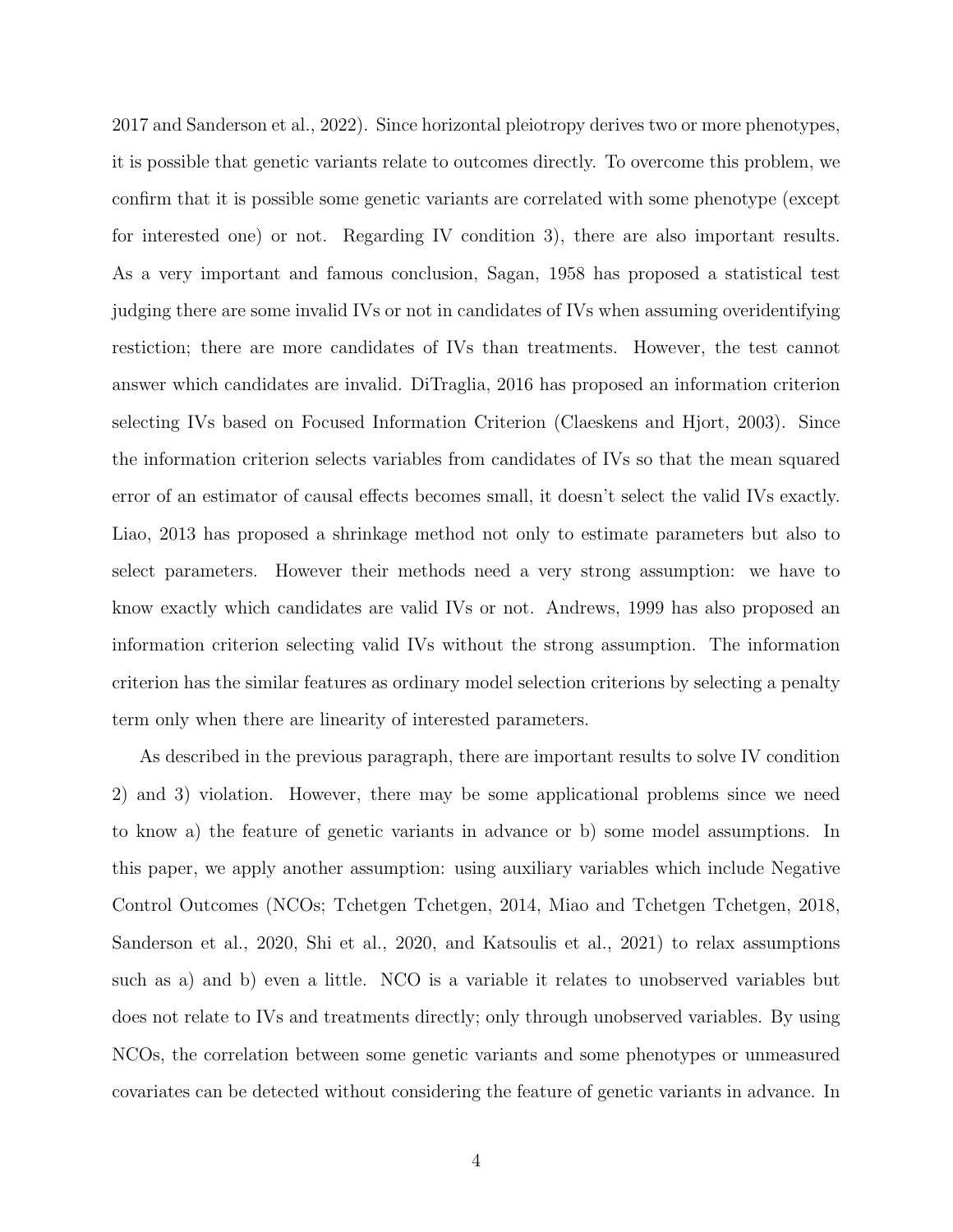this paper, we propose the new two-step estimating procedure: an allele score is estimated in the first step, and an outcome model is estimated in the second step. We also prove that our proposed estimator has good theoretical properties. In particular, the estimator has the same asymptotic variance as Generalized Method of Moments (GMM, see Imbens, 2000); the semiparametric efficiency. This efficiency is achieved by the construction of the allele score in the first step. Also, our proposed method can be used for both dichotomous treatment and nonlinear outcome model situations. One of the important point of our proposed method is that the method may overcome the problems of IV condition 2) and 3) violation all at once. This is because our discussion assumes only minimum model constructions, and the key variable is only NCO. In other words, phenotypes affected by horizontal pleiotropy and unmeasured covariates are the same in some theoretical settings.

The remainder of the paper proceeds as follows. In section 2, we discuss the situation where all candidates of IVs are valid. We show that parameters of a linear combination of IVs can be estimated through a linear estimating equation and our proposed method has the same asymptotic variance as GMM. In section 3, we explain a selection method of the valid IVs without prior informations and the method has useful properties. In section 4, we confirm properties of our method and previous methods through simulation dataset. Important regularity conditions, all proofs, and all figures are given in appendix.

# 2 Situations where all instrumental variables are valid

At first, we discuss the situation where all candidates of IVs are valid; we need not select valid IVs. Let *n* be the sample size.  $T_i \in \mathcal{T} \subset \mathbb{R}, X_i \in \mathbb{R}^p, U_i \in \mathbb{R}, Z_i \in \mathbb{R}^K$ , and  $Y_i \in \mathbb{R}$ denote the treatment, a vector of covariates, an unobserved variable, a vector of IVs, and an observed outcome respectively, where the r.v.s have appropriate moment conditions. Note that when  $\mathcal{T} = \{0, 1\}$ , it means binary treatment situations. We assume that  $i = 1, 2, \ldots, n$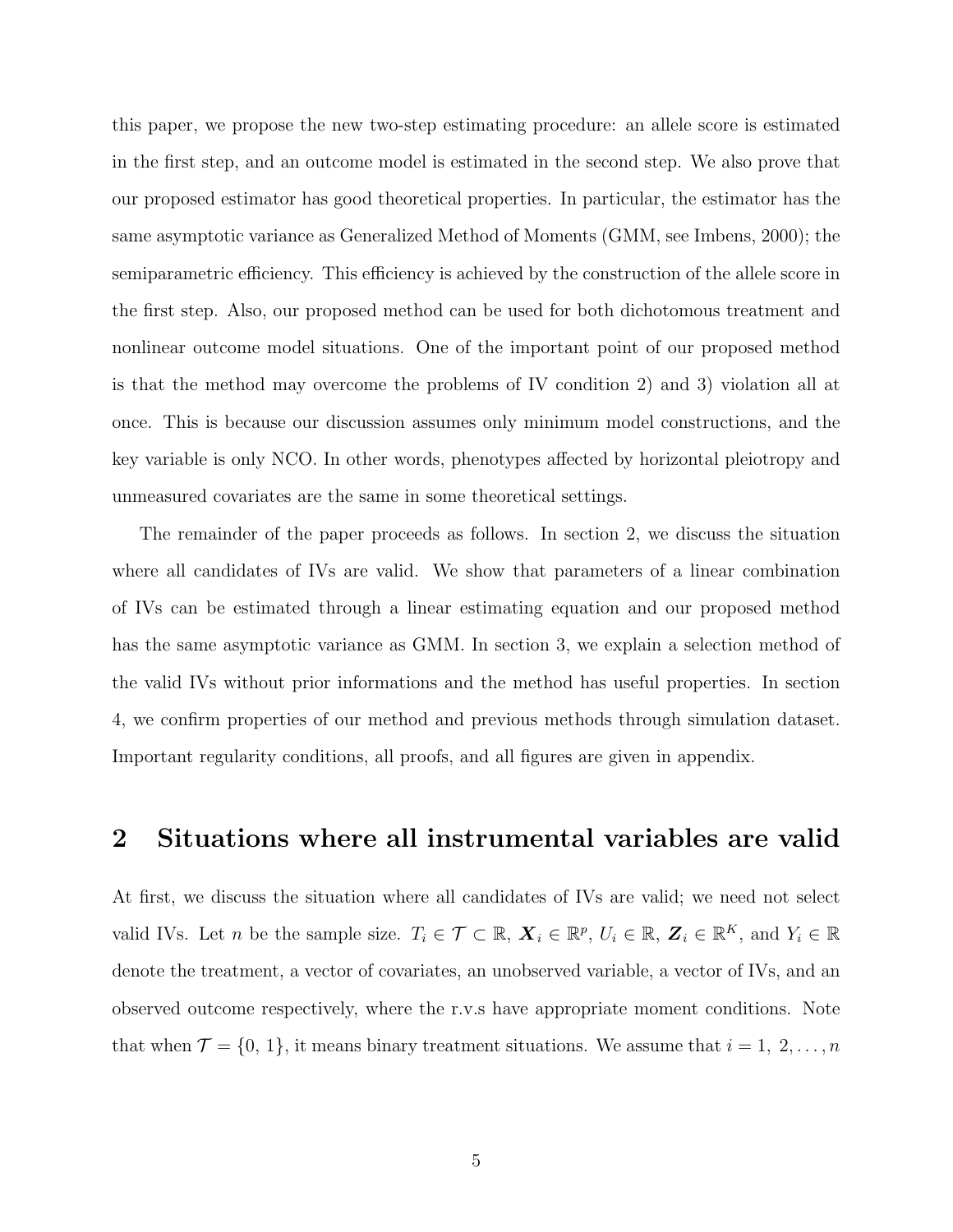are i.i.d. samples. Throughout this paper, the following linear model is assumed:

<span id="page-5-0"></span>
$$
y_i = t_i \beta_t + \boldsymbol{x}_i^{\top} \boldsymbol{\beta}_x + u_i, \qquad (2.1)
$$

where  $E[U_i] = 0$ ,  $Var(U_i) = \sigma^2 < \infty$  and  $\boldsymbol{\beta} = (\beta_t, \boldsymbol{\beta}_x^{\top})$  $\begin{bmatrix} 0 \ x \end{bmatrix}^T$ . Note that our results can be expanded to nonlinear situation, however, we consider only linear model to clarify the relationship between GMM. Also, we assume that  $U_i \perp\!\!\!\perp (\mathbf{Z}_i, \mathbf{X}_i)$  and  $U_i \not\!\!\perp \!\!\!\perp T_i$ . Note that the covariates are regarded as constant:  $X_i \equiv 1$ , and this is common situation of MR. When estimating  $\beta$  by using OLS, there may be some biases; therefore, the following estimating equation is used (c.f. Hayashi, 2000, Burgess et al., 2017):

<span id="page-5-1"></span>
$$
\sum_{i=1}^{n} \left( h(z_i) \right) (y_i - (t_i \beta_t + \boldsymbol{x}_i^{\top} \boldsymbol{\beta}_x)) = \mathbf{0}_{p+1},
$$
\n(2.2)

where  $h(\cdot)$  is K-dimensional or less measurable function. If the model [\(2.1\)](#page-5-0) is correct, then the estimating equation [\(2.2\)](#page-5-1) becomes

$$
\mathrm{E}\left[\left(\begin{array}{c} h(\boldsymbol{Z}) \\ \boldsymbol{X} \end{array}\right)\left(Y-(T\beta_t^0+\boldsymbol{X}^\top\boldsymbol{\beta}^0)\right)\right]=\mathrm{E}\left[\left(\begin{array}{c} h(\boldsymbol{Z}) \\ \boldsymbol{X} \end{array}\right)\right]\mathrm{E}\left[Y-(T\beta_t^0+\boldsymbol{X}^\top\boldsymbol{\beta}^0)\right]=\mathbf{0}_{p+1},
$$

where the superscript "0" of parameters means the true value of parameters. Therefore, the solution of the estimating equation [\(2.2\)](#page-5-1) becomes the consistent estimator. Under some regularity conditions, the following asymptotic normality holds:

<span id="page-5-2"></span>
$$
\sqrt{n}\left(\hat{\boldsymbol{\beta}}^{IV} - \boldsymbol{\beta}^{0}\right) \stackrel{L}{\rightarrow} N\left(\mathbf{0}_{p+1}, \left(\Gamma_{1}\right)^{-1} \Sigma_{1} \left(\Gamma_{1}^{\top}\right)^{-1}\right),\tag{2.3}
$$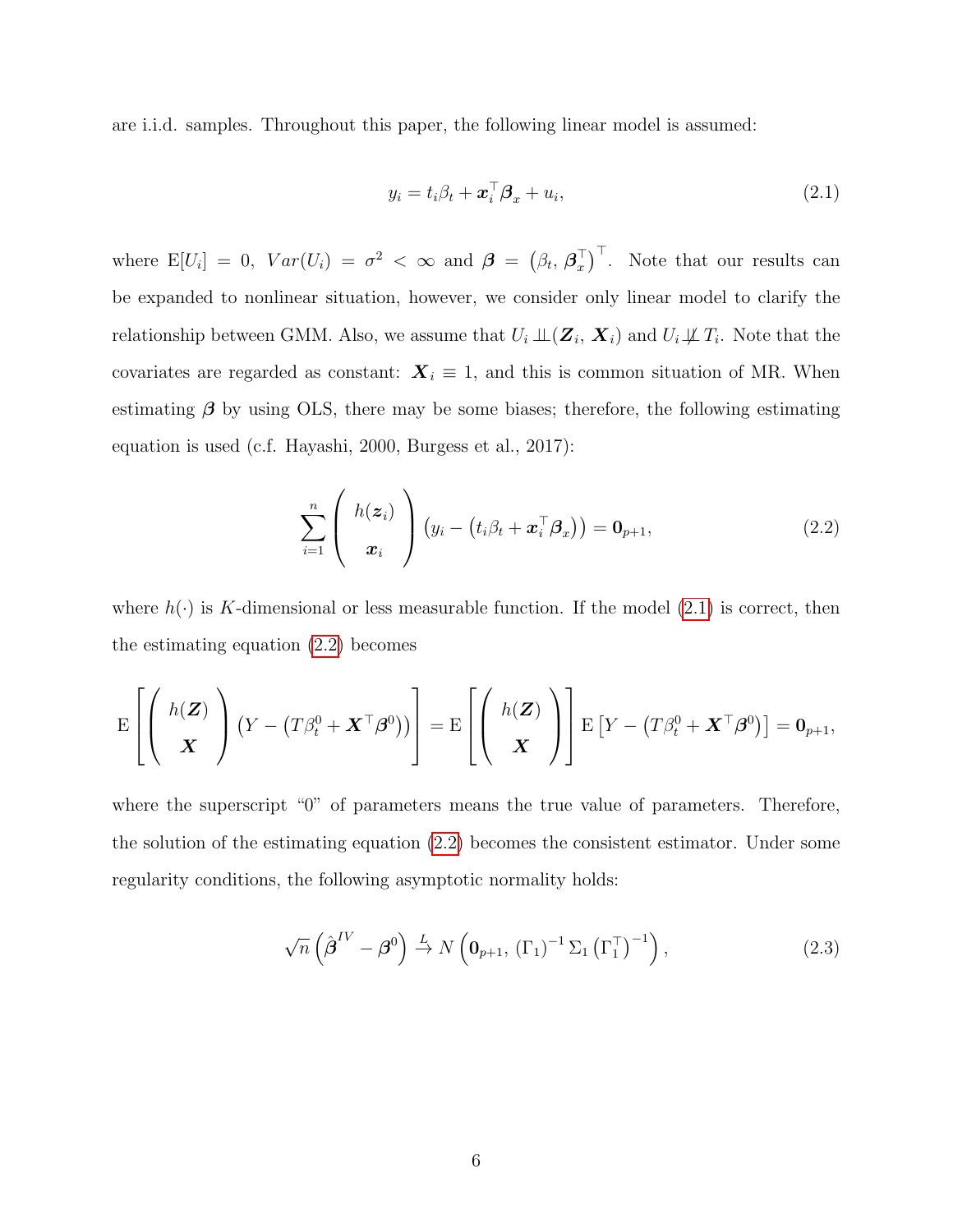where

$$
\Sigma_1 = \mathrm{E}\left[\left(\begin{array}{c} HU \\ \boldsymbol{X}U \end{array}\right)^{\otimes 2}\right] = \sigma^2 \left(\begin{array}{cc} \mathrm{E}[H^{\otimes 2}] & \mathrm{E}[H\boldsymbol{X}^\top] \\ \mathrm{E}[\boldsymbol{X}H^\top] & \mathrm{E}[\boldsymbol{X}\boldsymbol{X}^\top] \end{array}\right), \ \Gamma_1 = \left(\begin{array}{cc} \mathrm{E}\left[HT\right] & \mathrm{E}\left[ H\boldsymbol{X}^\top\right] \\ \mathrm{E}\left[T\boldsymbol{X}\right] & \mathrm{E}\left[\boldsymbol{X}\boldsymbol{X}^\top\right] \end{array}\right),
$$

and  $\Gamma_1$  is non-singular matrix. Note that estimators of  $(2.1)$  are expressed as

$$
\hat{\boldsymbol{\beta}}^{(\cdot)} = \left(\hat{\beta}_t^{(\cdot)}, \left(\hat{\boldsymbol{\beta}}_x^{(\cdot)}\right)^{\top}\right)^{\top},
$$

e.g.  $\hat{\boldsymbol{\beta}}^{IV}$  means ordinary IV estimator.

From here, we consider how to select the function  $h(\cdot)$  such that the asymptotic variance of [\(2.3\)](#page-5-2) is minimized. As describing in Introduction, an allele score that means a linear combination of IVs is well considered in MR (Burgess et al., 2017):

<span id="page-6-0"></span>
$$
h(\boldsymbol{z}_i) = \boldsymbol{\gamma}^\top \boldsymbol{z}_i = \sum_{k=1}^K \gamma_k z_{ik},
$$
\n(2.4)

where  $\gamma \in \mathbb{R}^K$ . Note that  $h(z_i)$  is also IVs. For instance in Burgess et al., 2017, the parameters  $\gamma$  are estimated as the inverse of standard deviations of each IVs; some ad-hoc procedures are used to estimate  $\gamma$ . In fact,  $\gamma$  can be considered as the solution of a linear estimating equation under a model [\(2.1\)](#page-5-0). Furthermore, the estimator  $\hat{\gamma}$  can be estimated such that the asymptotic variance of [\(2.3\)](#page-5-2) becomes minimum; that is, a IV estimator can be estimated as "best".

### <span id="page-6-1"></span>Proposition 1.

Assume that  $\Gamma_1 > 0$ . When C.1 and C.2 hold, the solution of the following estimating equation  $\hat{\boldsymbol{\gamma}}$  gives the minimal asymptotic variance of  $\hat{\boldsymbol{\beta}}^{IV}$ :

$$
\left(\mathrm{E}\left[\mathbf{Z}^{\otimes2}\right]-\mathrm{E}\left[\mathbf{Z}\mathbf{X}^{\top}\right]\mathrm{E}\left[\mathbf{X}\mathbf{X}^{\top}\right]^{-1}\mathrm{E}\left[\mathbf{X}\mathbf{Z}^{\top}\right]\right)\boldsymbol{\gamma}-\left(\mathrm{E}\left[\mathbf{Z}T\right]-\mathrm{E}\left[\mathbf{Z}\mathbf{X}^{\top}\right]\mathrm{E}\left[\mathbf{X}\mathbf{X}^{\top}\right]^{-1}\mathrm{E}\left[T\mathbf{X}\right]\right)=\mathbf{0}_{K}
$$
\n(2.5)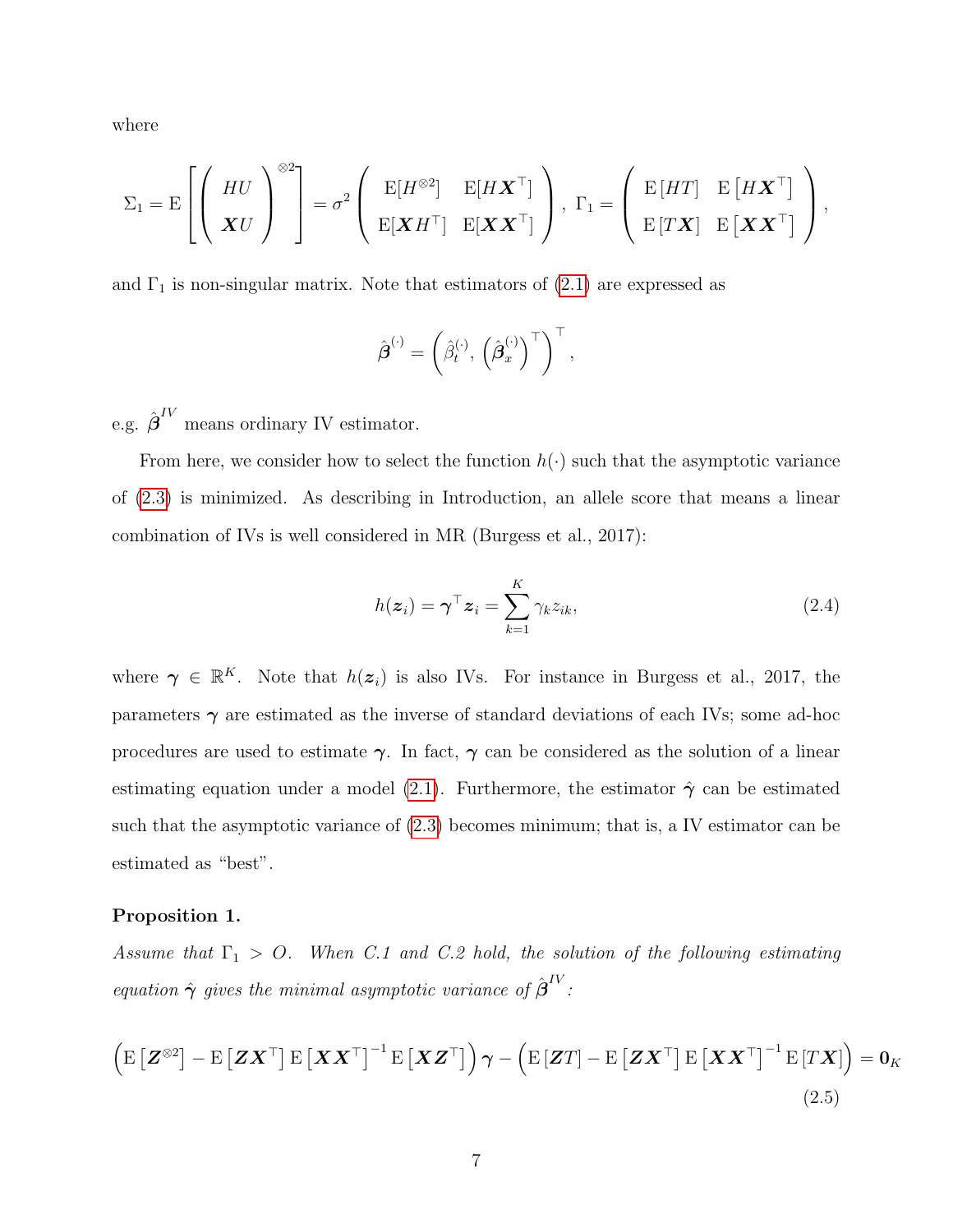Then, the asymptotic variance becomes

<span id="page-7-0"></span>
$$
\left((\Gamma_{1})^{-1} \Sigma_{1} (\Gamma_{1}^{\top})^{-1}\right)_{(1,1)} = \sigma^{2} \Omega_{opt}^{-1},
$$
\n
$$
\left((\Gamma_{1})^{-1} \Sigma_{1} (\Gamma_{1}^{\top})^{-1}\right)_{(1,2)} = \left((\Gamma_{1})^{-1} \Sigma_{1} (\Gamma_{1}^{\top})^{-1}\right)_{(2,1)}^{\top} = -\sigma^{2} \Omega_{opt}^{-1} E[T\mathbf{X}^{\top}] E [\mathbf{X} \mathbf{X}^{\top}]^{-1},
$$
\n
$$
\left((\Gamma_{1})^{-1} \Sigma_{1} (\Gamma_{1}^{\top})^{-1}\right)_{(1,1)} = E [\mathbf{X} \mathbf{X}^{\top}]^{-1} + \sigma^{2} \Omega_{opt}^{-1} E [\mathbf{X} \mathbf{X}^{\top}]^{-1} E[T\mathbf{X}] E[T\mathbf{X}^{\top}] E [\mathbf{X} \mathbf{X}^{\top}]^{-1},
$$
\n(2.6)

where

$$
\begin{aligned} \Omega_{opt} &= \left( \text{E}\left[\boldsymbol{Z}T\right] - \text{E}\left[\boldsymbol{Z}\boldsymbol{X}^\top\right] \text{E}\left[\boldsymbol{X}\boldsymbol{X}^\top\right]^{-1} \text{E}\left[T\boldsymbol{X}\right] \right)^\top \left( \text{E}\left[\boldsymbol{Z}^{\otimes 2}\right] - \text{E}\left[\boldsymbol{Z}\boldsymbol{X}^\top\right] \text{E}\left[\boldsymbol{X}\boldsymbol{X}^\top\right]^{-1} \text{E}\left[\boldsymbol{X}\boldsymbol{Z}^\top\right] \right)^{-1} \\ & \times \left( \text{E}\left[\boldsymbol{Z}T\right] - \text{E}\left[\boldsymbol{Z}\boldsymbol{X}^\top\right] \text{E}\left[\boldsymbol{X}\boldsymbol{X}^\top\right]^{-1} \text{E}\left[T\boldsymbol{X}\right] \right) \end{aligned}
$$

#### Note 1.

The solution of [\(2.5\)](#page-6-0)  $\hat{\gamma}$  means the OLS estimator for **Z** when T and (**Z**, **X**) are regarded as a response variable and objective variables, respectively. If there are linear relationships between T and  $(\mathbf{Z}, \mathbf{X})$ ,  $\hat{\boldsymbol{\gamma}}$  becomes the consistent estimator for coefficient of T.

#### Note 2.

The result of Proposition [1](#page-6-1) has different optimality of Newey, 1990. Newey, 1990 has to detect the true model of T, whereas our methods does not; our methods does not have any concern about misspecification of the model. Rather, our methods are regarded as expansion of Two-stage IV method (White, 1982).

From the result of **Proposition [1](#page-6-1)**, we can estimate the weights of an allele score so that the asymptotic variance of  $\hat{\boldsymbol{\beta}}^{IV}$  becomes minimal. By the way, as a well-known fact, the GMM has the semiparametric efficiency; the asymptotic variance of  $(2.3)$  is minimized when the function  $h(\cdot)$  is selected as

$$
h(\boldsymbol{Z}_i) = (Z_{i1}, \cdots, Z_{iK})^{\top}.
$$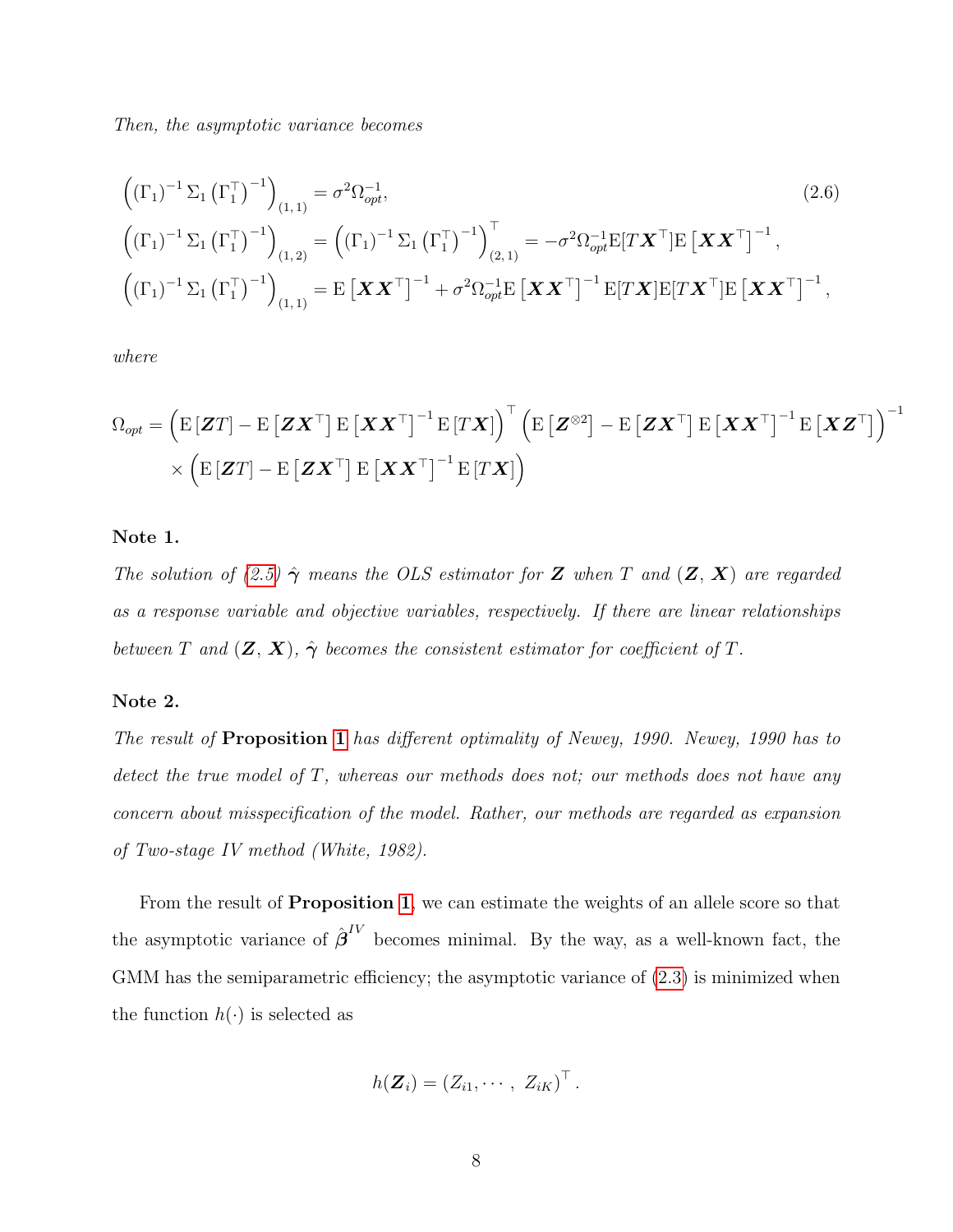Under this situation, the following asymptotic normality holds:

$$
\sqrt{n}\left(\hat{\boldsymbol{\beta}}^{GMM} - \boldsymbol{\beta}^{0}\right) \stackrel{L}{\rightarrow} N\left(0, \left(\Gamma_{1}\Sigma_{1}^{-1}\Gamma_{1}^{\top}\right)^{-1}\right),\tag{2.7}
$$

where  $\Sigma_1$  and  $\Gamma_1 \Sigma_1^{-1} \Gamma_1^{\top}$  are non-singular matrix. From the next theorem, we can derive the important conclusion that  $\hat{\boldsymbol{\beta}}^{IV}$  also has the semiparametric efficiency.

#### <span id="page-8-0"></span>Theorem 1.

When C.1 and C.2 hold, the asymptotic variance related to  $\hat{\beta}^{GMM}$  is the same as [\(2.6\)](#page-7-0).

As mentioned previously, the solution of  $(2.5) \hat{\gamma}$  gives the minimal asymptotic variance of  $\hat{\boldsymbol{\beta}}^{IV}$ ; it is one of a different point from GMM. By using the feature, we can propose the valid IVs selection method in the next section.

# 3 Situations where some instrumental variables are invalid

In the previous section, we discussed the situation where all  $Z$  are valid IVs, but in the case of a large number of IVs such as genetic variants, there are risks that estimating biased causal effects by including some invalid IVs. In this section, we discuss the situation where some of candidates of IVs  $(Z_{\ell+1}, \ldots, Z_K)$  do not satisfy at least IV condition 2) or 3) explained at Introduction; in other words,  $(Z_{\ell+1}, \ldots, Z_K)$  are invalid IVs.

Invalid IVs do not satisfied IV condition 2) or 3); mathematically denoted as  $Z_j \not\perp U$ ,  $j \in$  $\{\ell + 1, \ldots, K\}$  in this paper. From IV condition 2), U is considered as an "unmeasured" phenotype" affected by horizontal pleiotropy. From IV condition 3),  $U$  is considered as an "unmeasured covariate". Since  $U$  is an unobserved variable, the nature of the variable itself cannot be directly examined from the data. This is because we need to clarify relationship between IVs and an unmeasured variable from another viewpoint; Kang et al., 2014 assume the proportion of valid IVs and linear models, and Liao, 2013 and DiTraglia, 2016 assume the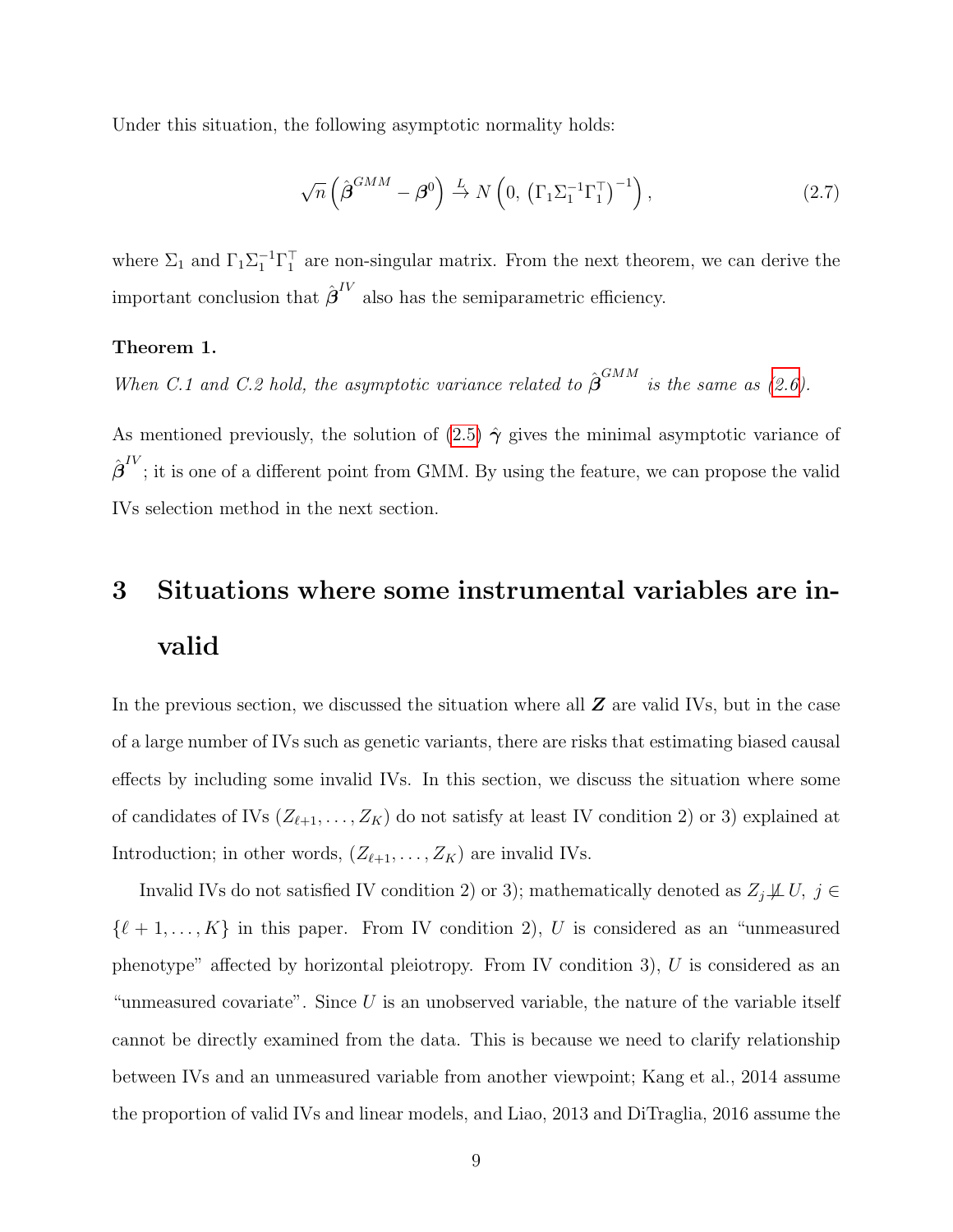set of valid IVs are correctly specified. The common denominator is the prior information of IVs is necessary. In this paper we apply another assumption: using auxiliary variables which are included in Negative Control Outcomes (NCOs; Tchetgen Tchetgen, 2014, Miao and Tchetgen Tchetgen, 2018, Sanderson et al., 2020, Shi et al., 2020, and Katsoulis et al., 2021). NCO is the variable that relates to unobserved covariates but does not relate to IVs and treatments directly; only through unobserved covariates. By using NCO, we need not specify not only the set of valid IVs but also the proportion of them in advance. Therefore, our methods are more useful than the previous methods when using auxiliary variables. Note that the auxiliary variable can be considered as one-dimensional in this paper, this limitation is not essential and can theoretically be extended to two or more dimensions. The NCO has been used in epidemiological studies as a way to check for the effects of unobserved covariates. Here, we present a case study of the relationship between water quality and diarrhea in children as presented in Miao and Tchetgen Tchetgen, 2018, and review a real-life example of NCO.

Khush et al. (2013) studied the association between water quality and child diarrhea in rural Southern India. Escherichia coli in contaminated water can increase the risk of diarrhea, but is unlikely to cause respiratory symptoms such as constant cough, congestion, etc. Khush et al. observed a slightly higher diarrhea prevalence at higher concentrations of Escherichia coli; however, repeated analysis shows a similar increase in risk of respiratory symptoms, which suggests that at least part of the association between Escherichia coli and diarrhea is a result of confounding. (Miao and Tchetgen Tchetgen, 2018, p.7)

At first, we introduce mathematically assumptions for unobserved variables, NCOs, and candidates of IVs to continue the discussion of the following this paper.

### Assumption 1.

Unobserved covariates  $U \in \mathbb{R}$ , Negative Control Outcome (NCO)  $M \in \mathbb{R}$ , and candidates of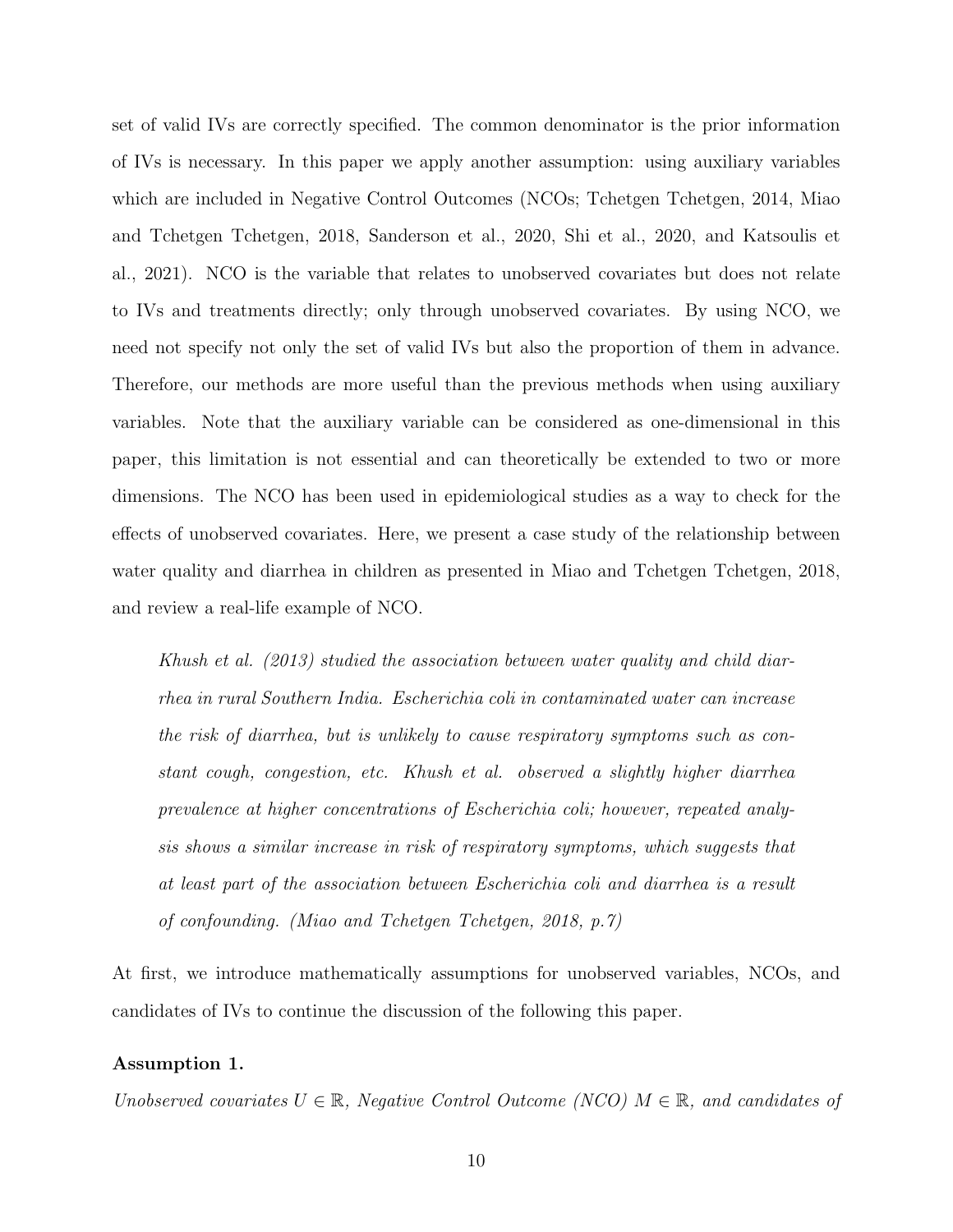IVs

$$
\bm{Z} = \left(Z_1,\ldots,Z_\ell,\,Z_{\ell+1},\ldots,Z_K\right)^\top \in \mathbb{R}^K
$$

assume the following assumptions:

- 1.  $E[M] = 0$
- 2.  $M = M(U) + \varepsilon$ ,  $\varepsilon \perp (T, \mathbf{X}, \mathbf{Z})$ ,  $E[\varepsilon] = 0$ ,  $Var(\varepsilon) < \infty$
- 3.  $|E[Z_kM]| > w > 0$ , if  $k \in \{\ell + 1, \ldots, K\}$

1. is not an essential assumption, but to simplify the discussion below. 2. is an assumption for detect valid IVs from the candidates. Under 1 and 2, when  $k \in \{1, \ldots, \ell\}$ ,

$$
E[Z_kM] = E[M(U)E[Z_k|U]] = E[M(U)]E[Z_k] = 0.
$$

3. expresses the relationship between invalid IVs and NCO. By utilizing from 1 to 3., it is possible to identify valid and invalid IVs by NCO.

#### <span id="page-10-0"></span>Note 3.

Assuming  $M(U) = U\delta + \varepsilon$ . The model satisfy 1 and 2. About 3.,

$$
|\mathcal{E}[Z_k M]| = |\mathcal{E}[Z_k U]| |\delta| > w.
$$

Therefore, Assumption 3 can be reduced to an assumption about the magnitude of an unmeasured variable between unobserved covariates and invalid IVs.

#### Note 4.

In this paper, we make three assumptions about NCO, in particular 2 and 3. seem to be strong. For 2., the similar assumptions are made in Miao and Tchetgen Tchetgen, 2018 (auxiliary variables and IVs are conditionally independent given unobserved covariates  $(M \perp Z|U)$ ), and NCO is, for this purposes, only related to unobserved covariates; 2.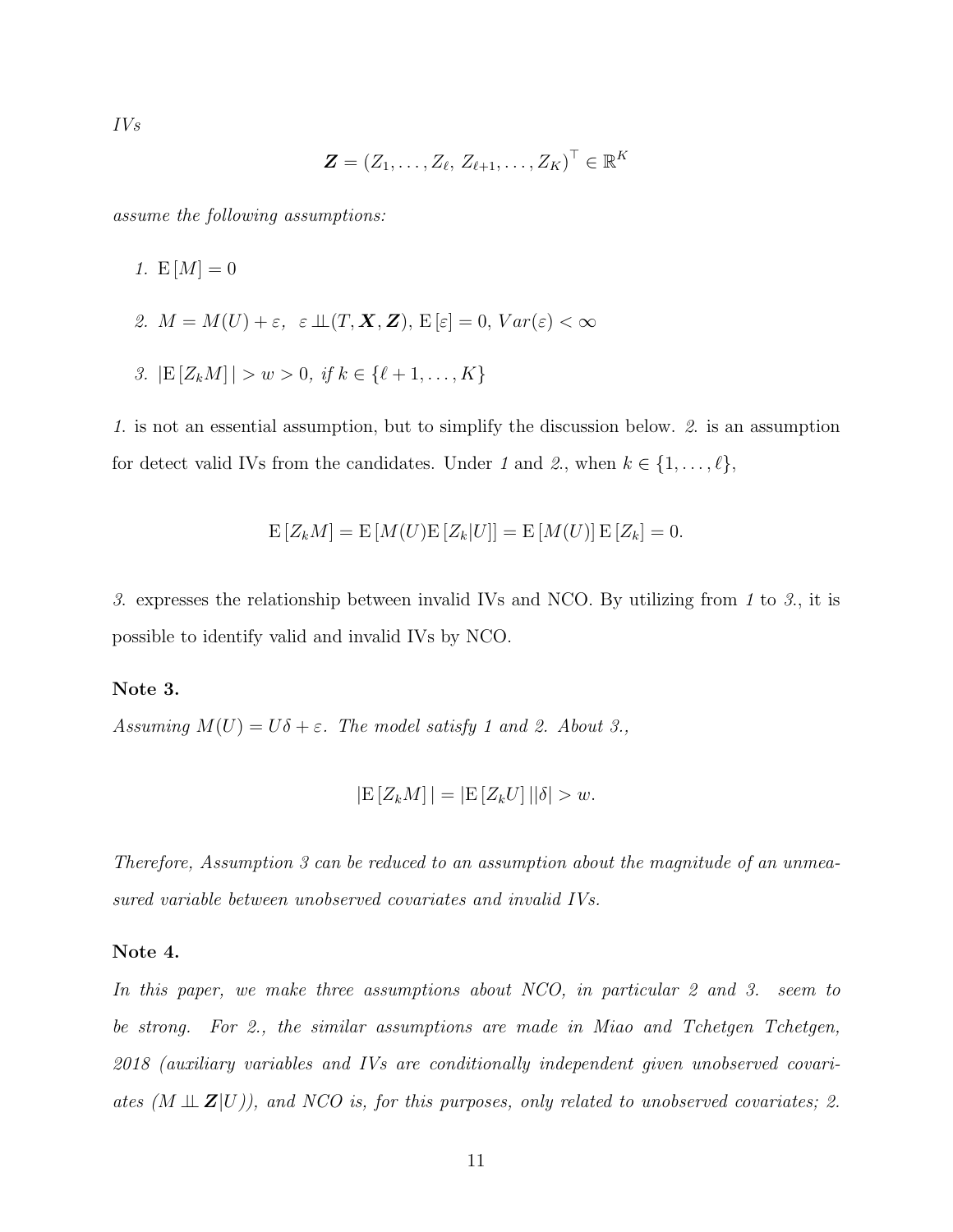is considered to be natural. 3. is a necessary assumption since assuming the general formulation of  $M(U)$  in 2. assumes a general system of functions. As confirming in Note [3](#page-10-0), if a linear model can be assumed between M and U, then the assumption of covariance between M and U turns out to be sufficient.

#### Note 5.

When there are no NCO but at least one of the candidates of valid IVs can be detected, the valid IVs can be used as auxiliary variables; the same situation as Liao, 2013 and DiTraglia, 2016. In this situation, the following discussions and proofs also hold (see Appendix [C](#page-43-0)).

## 3.1 Asymptotic properties of the proposed method

From here, we update the proposed method introduced in the previous section, and we propose the new method different from existing methods to estimate causal effects while selecting valid IVs. Note that to simplify the following discussions, we assume  $E[XX^{\top}] =$ I<sub>p</sub>, but the assumption is not essential. In the proposed method, the weights  $\gamma$  can be estimated as the solution to the estimation equation [\(2.5\)](#page-6-0):

$$
\left(\mathrm{E}\left[\mathbf{Z}^{\otimes 2}\right]-\mathrm{E}\left[\mathbf{Z}\mathbf{X}^{\top}\right]\mathrm{E}\left[\mathbf{X}\mathbf{Z}^{\top}\right]\right)\boldsymbol{\gamma}-\left(\mathrm{E}\left[\mathbf{Z}T\right]-\mathrm{E}\left[\mathbf{Z}\mathbf{X}^{\top}\right]\mathrm{E}\left[T\mathbf{X}\right]\right)=\mathbf{0}_{K}
$$

When there exists both valid and invalid IVs in the candidates, the weights related to valid IVs  $\boldsymbol{\gamma}_{val} = (\gamma_0, \ldots, \gamma_\ell)^\top$  would like to be estimated from the estimation equation [\(2.5\)](#page-6-0); the other weights  $\boldsymbol{\gamma}_{inv} = (\gamma_{\ell+1}, \ldots, \gamma_K)^\top$  would like to be estimated as 0, or convergence sequences to 0. As the estimator of [\(2.5\)](#page-6-0), the following estimating equation can be considered:

$$
\frac{1}{n} \sum_{i=1}^{n} \left( \frac{\left(Z_{i1}^{2} - \sum_{j=1}^{p} \overline{Z_{1}X_{j}}^{2}\right)I_{\tau 1} + \kappa_{1}I_{\tau 1} \cdots \left(Z_{i1}Z_{iK} - \sum_{j=1}^{p} \overline{Z_{1}X_{j}} \overline{Z_{K}X_{j}}\right)I_{\tau 1}I_{\tau K}}{\vdots} \right) \gamma
$$
\n
$$
\frac{\left(Z_{iK}^{2} - \sum_{j=1}^{p} \overline{Z_{K}X_{j}}^{2}\right)I_{\tau K} + \kappa_{1}\overline{I}_{\tau K}}{\equiv A_{i}}
$$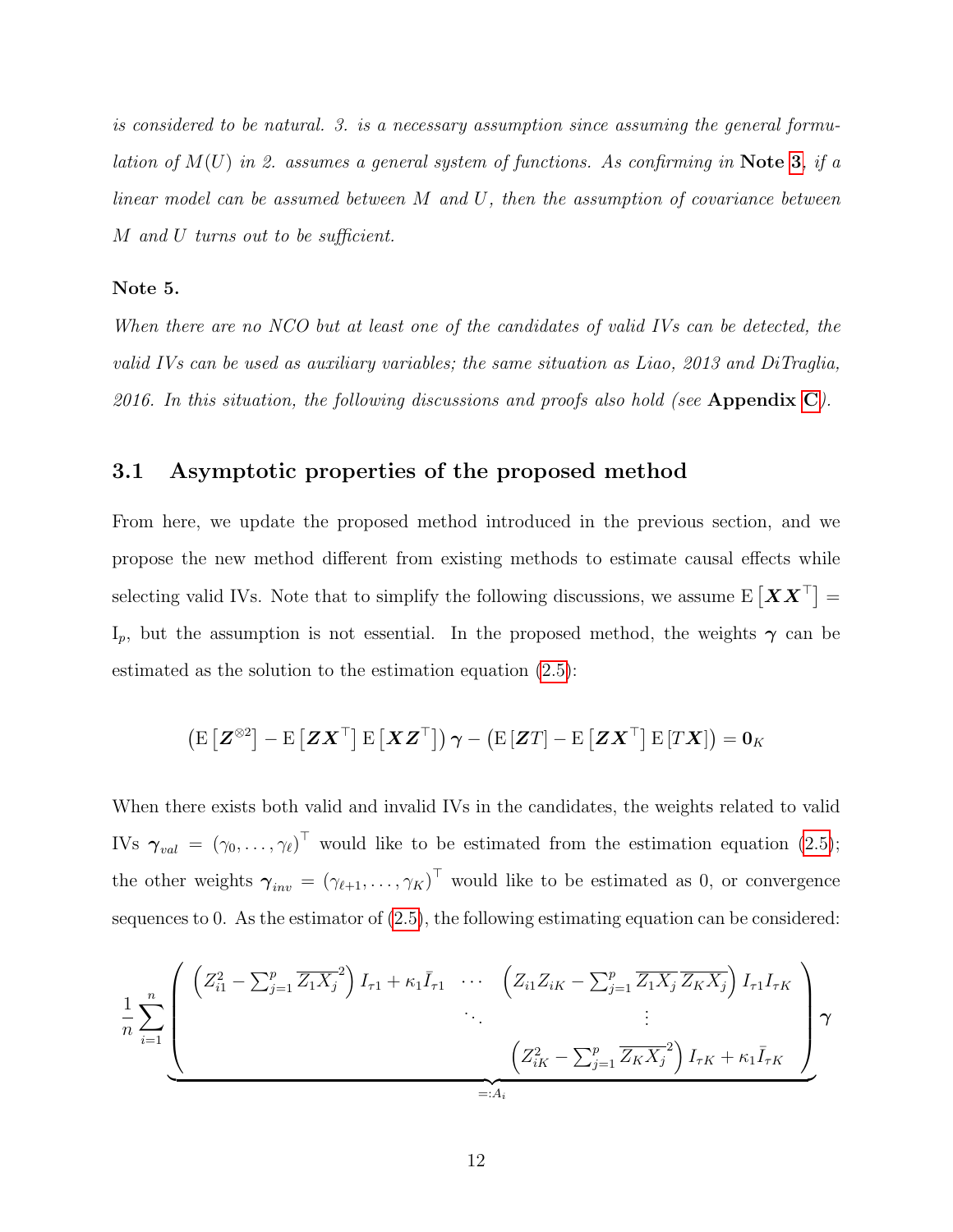<span id="page-12-2"></span>
$$
= \frac{1}{n} \sum_{i=1}^{n} \left( \frac{\left( Z_{i1} T_{i} - \sum_{j=1}^{p} \overline{Z_{1} X_{j}} \overline{T X_{j}} \right) I_{\tau 1} + \kappa_{2n} \overline{I}_{\tau 1}}{\vdots} \right), \qquad (3.1)
$$

$$
= \underbrace{\left( Z_{iK} T_{i} - \sum_{j=1}^{p} \overline{Z_{K} X_{j}} \overline{T X_{j}} \right) I_{\tau K} + \kappa_{2n} \overline{I}_{\tau K}}_{=:b_{i}}.
$$

where  $\boldsymbol{\gamma} = (\boldsymbol{\gamma}_{val}^{\top}, \boldsymbol{\gamma}_{inv}^{\top})^{\top}, \ \kappa_1 \in \mathbb{R}, \kappa_{2n} = o\left(\frac{1}{\sqrt{n}}\right)$  $_{\overline{\overline{n}}} \Big),$ 

<span id="page-12-0"></span>
$$
\overline{Z_k X_j} = \frac{1}{n} \sum_{i=1}^n Z_{ik} X_{ij}, \ \overline{TX_j} = \frac{1}{n} \sum_{i=1}^n T_i X_{ij}
$$

$$
I_{\tau k} = \Phi_{\tau} (\hat{w}_k + w) \Phi_{\tau} (w - \hat{w}_k), \ \bar{I}_{\tau k} = 1 - I_{\tau k}, \tag{3.2}
$$

$$
I_{\tau k}^{0} = \Phi_{\tau} \left( w_{k}^{0} + w \right) \Phi_{\tau} \left( w - w_{k}^{0} \right), \quad \bar{I}_{\tau k}^{0} = 1 - I_{\tau k}^{0}, \tag{3.3}
$$

<span id="page-12-3"></span><span id="page-12-1"></span>
$$
\hat{w}_k = \frac{1}{n} \sum_{i=1}^n Z_{ki} M_i, \ w_k^0 = \mathcal{E}[Z_k M], \tag{3.4}
$$

and  $\Phi_{\tau}(\cdot)$  is CDF of  $N(0, \tau^2)$ . [\(3.2\)](#page-12-0), [\(3.3\)](#page-12-1) are estimators and the true values of the *smooth* weight function (c.f. Yang and Ding, 2017, Fig.1), respectively. From here, we confirm formulas [\(3.1\)](#page-12-2)-[\(3.4\)](#page-12-3). At first, we assume  $Z_k$  is valid. Then,  $E[Z_kM] = 0$ , and

$$
I_{\tau k}^0 = \Phi_{\tau} (0+w) \Phi_{\tau} (w-0) \to 1 \quad (\tau \searrow 0).
$$

Therefore, it is expected that

$$
I_{\tau k} = \Phi_{\tau} (\hat{w}_k + w) \Phi_{\tau} (w - \hat{w}_k) \stackrel{P}{\to} 1 \quad (n \to \infty, \tau \searrow 0).
$$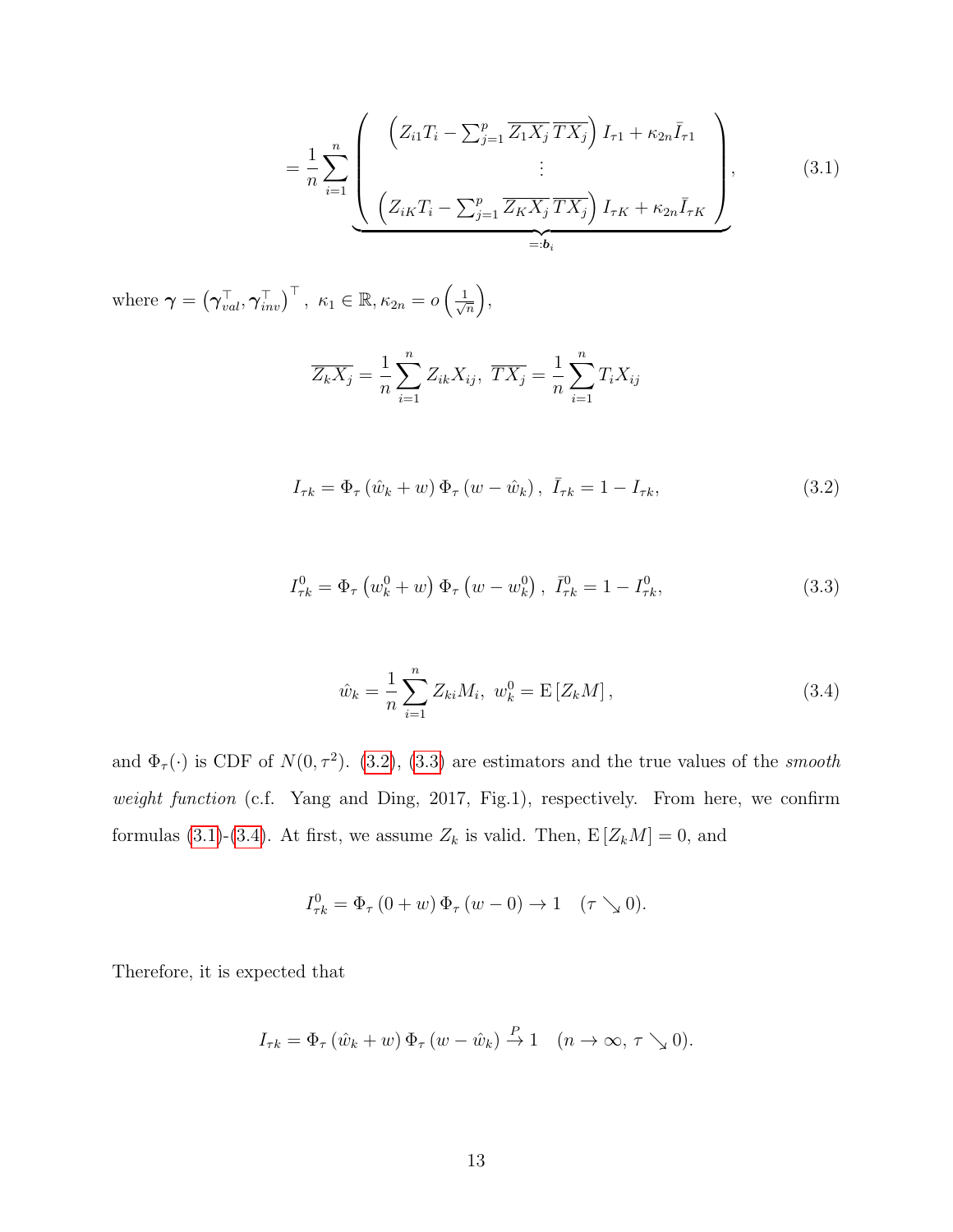Whereas, we assume  $Z_{k'}$  is invalid. Then,  $|E[Z_{k'}M]| > w$ , and

$$
I_{\tau k'}^0 = \Phi_\tau \left( w_{k'}^0 + w \right) \Phi_\tau \left( w - w_{k'}^0 \right) \to 0 \quad (\tau \searrow 0).
$$

Therefore, it is expected that

$$
I_{\tau k'} = \Phi_{\tau} \left( \hat{w}_{k'} + w \right) \Phi_{\tau} \left( w - \hat{w}_{k'} \right) \stackrel{P}{\to} 0 \quad (n \to \infty, \tau \searrow 0).
$$

In summary, about [\(3.1\)](#page-12-2), it is expected that weights  $\gamma_{val}$  of valid IVs and  $\gamma_{inv}$  of invalid IVs are consistent asymptotically with solutions of following estimating equations respectively:

$$
\frac{1}{n} \sum_{i=1}^{n} \left( \frac{Z_{1i}^{2} - \sum_{j=1}^{p} \overline{Z_{1}X_{j}}^{2} \cdots Z_{1i}Z_{\ell i} - \sum_{j=1}^{p} \overline{Z_{1}X_{j}} \overline{Z_{\ell}X_{j}}}{\cdots} \right) \gamma_{val}
$$
\n
$$
= \frac{1}{n} \sum_{i=1}^{n} \left( \frac{\left(Z_{i1}T_{i} - \sum_{j=1}^{p} \overline{Z_{i}X_{j}}^{2} \right)}{\vdots} \right) \gamma_{val}
$$
\n
$$
= \frac{1}{n} \sum_{i=1}^{n} \left( \frac{\left(Z_{i1}T_{i} - \sum_{j=1}^{p} \overline{Z_{1}X_{j}}^{2} \overline{TX_{j}}\right)}{\vdots} \right), \qquad (3.5)
$$
\n
$$
= \delta_{i}
$$
\n
$$
\kappa_{1} \times diag(1, \ldots, 1) \gamma_{inv} = 0
$$

To prove the above expectations, we confirm properties of  $\gamma$  through the following two steps:

Step 1) Derive an asymptotic equivalent random variable to  $(3.1)$ 

Step 2) By using random variable derived at Step 1), confirming mathematical properties of the following formula:

$$
\hat{\boldsymbol{\gamma}} = \left(\sum_{i=1}^n A_i\right)^{-1} \sum_{i=1}^n \boldsymbol{b}_i
$$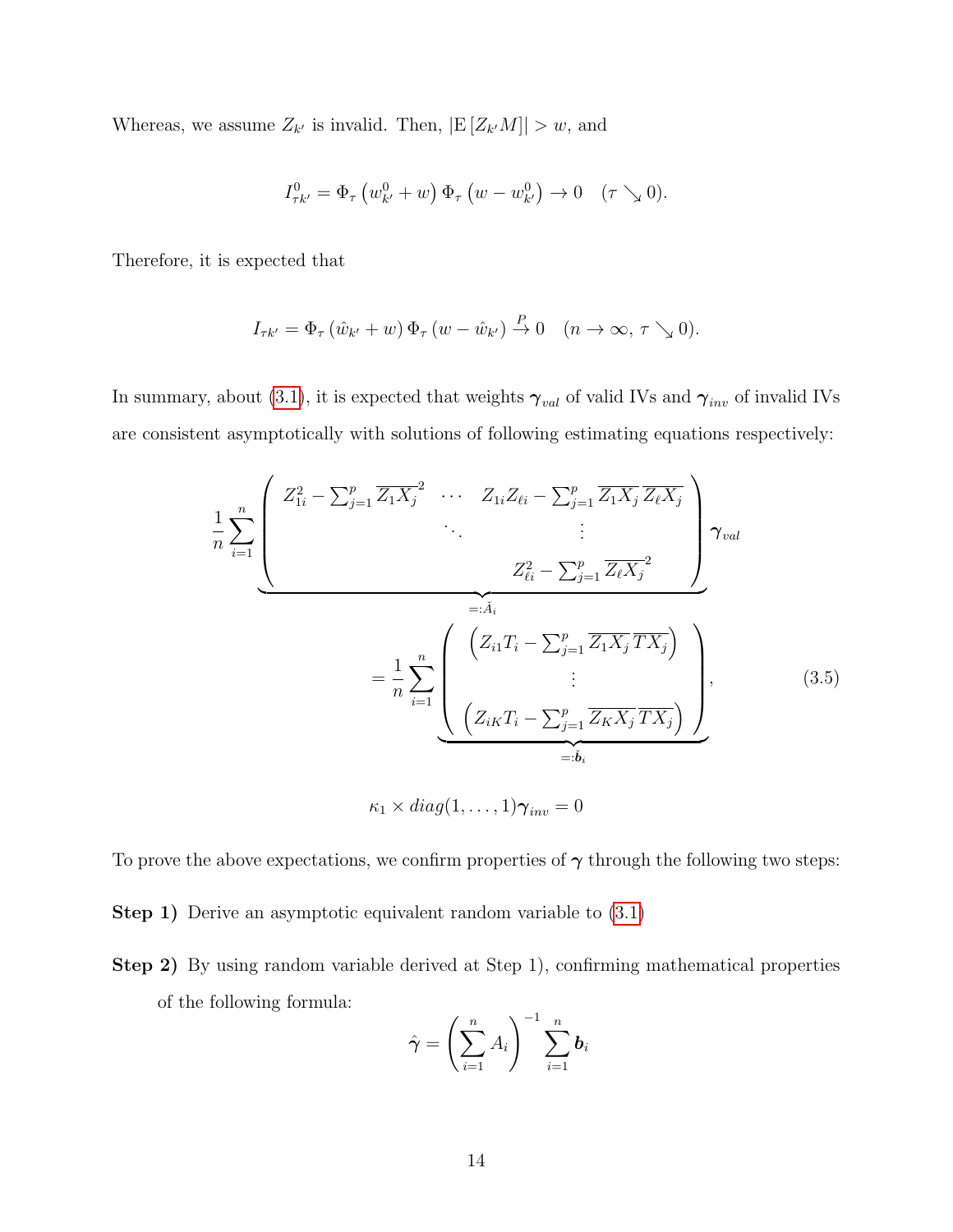### Note 6.

The reason why the ordinary indicator function (which take 1 in some range and 0 in others) is not used in  $(3.2)$ ,  $(3.3)$  is that the use of the indicator function renders the ordinary asymptotic theory useless.

<span id="page-14-0"></span>When assuming  $\tau \equiv \tau_n \searrow 0$ , the following lemma can be obtained.

### Lemma 1.

Considering the following equation:

$$
\frac{1}{n} \sum_{i=1}^{n} \left( \mathbf{b}_{i} - A_{i} \gamma \right) - \frac{1}{n} \sum_{i=1}^{n} \left\{ \begin{pmatrix} \check{\mathbf{b}}_{i} \\ \kappa_{2n} \mathbf{1}_{K-\ell} \end{pmatrix} - \begin{pmatrix} \check{A}_{i} & O_{\ell \times K-\ell} \\ O_{\ell \times K-\ell}^{\top} & \kappa_{1} I_{K-\ell} \end{pmatrix} \gamma \right\}
$$
\n
$$
= \frac{1}{n} \sum_{i=1}^{n} \underbrace{\left( \mathbf{b}_{i} - \begin{pmatrix} \check{\mathbf{b}}_{i} \\ \kappa_{2n} \mathbf{1}_{K-\ell} \end{pmatrix} \right)}_{=:c_{i1}} - \frac{1}{n} \sum_{i=1}^{n} \underbrace{\left( A_{i} - \begin{pmatrix} \check{A}_{i} & O_{\ell \times K-\ell} \\ O_{\ell \times K-\ell}^{\top} & \kappa_{1} I_{K-\ell} \end{pmatrix} \right)}_{=:c_{i2}(\gamma)} \gamma.
$$
\n(3.6)

A sufficient condition that the following equations:

<span id="page-14-3"></span><span id="page-14-1"></span>
$$
\frac{1}{n}\sum_{i=1}^{n}c_{i1k} = o_p\left(\frac{1}{\sqrt{n}}\right), \frac{1}{n}\sum_{i=1}^{n}c_{i2k}(\gamma) = o_p\left(\frac{1}{\sqrt{n}}\right)
$$
(3.7)

are satisfied for  $\forall \gamma$  and each k is

<span id="page-14-2"></span>
$$
\left(\frac{|w-\hat{w}_k|}{\tau_n}\right)^{-1} \exp\left\{-\frac{1}{2}\frac{(w-\hat{w}_k)^2}{\tau_n^2}\right\} = o_p\left(\frac{1}{\sqrt{n}}\right). \tag{3.8}
$$

**Lemma [1.](#page-14-0)** gives the sufficient order to satisfy  $(3.7)$ , but  $(3.8)$  is hard to interpret. We assume that

$$
b_n = \sqrt{n} \left( \frac{|w - \hat{w}_k|}{\tau_n} \right)^{-1} \exp \left\{ -\frac{1}{2} \frac{(w - \hat{w}_k)^2}{\tau_n^2} \right\}.
$$

• When  $(|w - \hat{w}_k|)/\tau_n = O_p(n)$ ,

$$
b_n = O_p\left(\frac{1}{\sqrt{n}}\right) \times O_p\left(\exp\left(-n^2\right)\right) = o_p(1)
$$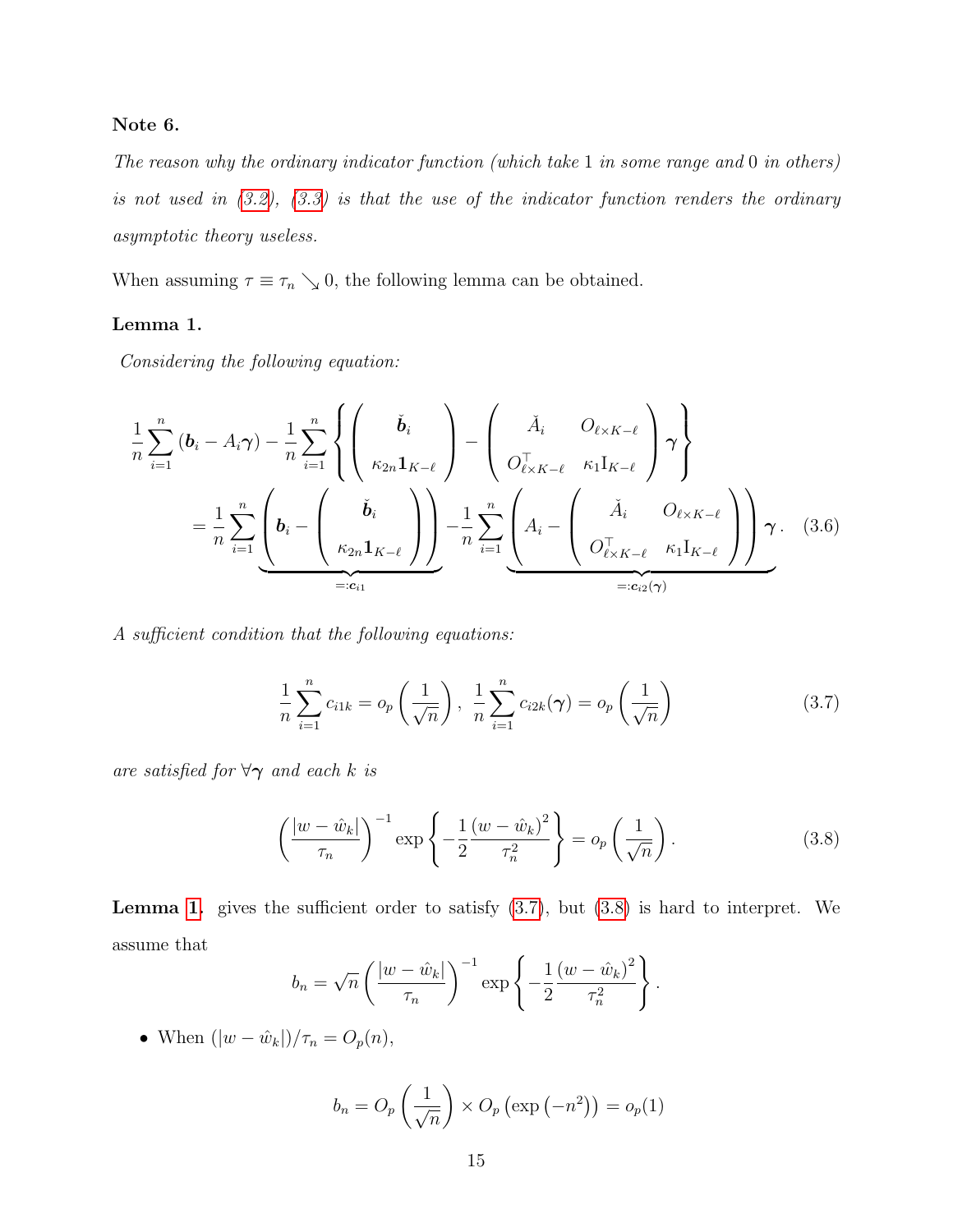• When  $(|w - \hat{w}_k|)/\tau_n = O_p$ √  $\overline{\log n}$ ),

$$
b_n = O_p\left(\frac{\sqrt{n}}{\sqrt{\log n}}\right) \times O_p\left(n^{-\frac{1}{2}}\right) = o_p(1)
$$

• When 
$$
(|w - \hat{w}_k|)/\tau_n = O_p(\sqrt{\log \log n}),
$$

$$
b_n = O_p\left(\frac{\sqrt{n}}{\sqrt{\log\log n}}\right) \times O_p\left(\left(\log n\right)^{-\frac{1}{2}}\right) = O_p\left(\frac{\sqrt{n}}{\sqrt{\log n \log n}}\right)
$$

From the above, one of a limit of an order satisfied [\(3.8\)](#page-14-2) is  $(|w - \hat{w}_k|)/\tau_n = O_p(q)$ √  $\overline{\log n}$ ). Then, since  $\hat{w}_k$  is a sample mean, a lower limit of an order for  $\tau_n$  is

$$
\tau_n^2 = O_p\left(\frac{1}{\log n}\right).
$$

From Lemma [1.](#page-14-0), the root-n consistency of  $\hat{\gamma}$  is satisfied.

### <span id="page-15-0"></span>Proposition 2.

When C.1 holds, under the conditions of Lemma [1.](#page-14-0),

$$
\hat{\boldsymbol{\gamma}} = \left(\sum_{i=1}^{n} A_i\right)^{-1} \sum_{i=1}^{n} \boldsymbol{b}_i \stackrel{P}{\rightarrow} \left(\begin{array}{c} \operatorname{E}\left[\check{A}\right]^{-1} \operatorname{E}\left[\check{\boldsymbol{b}}\right] \\ \mathbf{0}_{K-\ell} \end{array}\right) = \left(\begin{array}{c} \boldsymbol{\gamma}_{val}^0 \\ \boldsymbol{\gamma}_{inv}^0 \end{array}\right). \tag{3.9}
$$

Also, if  $\Big|$  $\mathrm{E}\left[\left(\check{\boldsymbol{b}}-\check{A}\boldsymbol{\gamma}_{val}^{0}\right)^{\otimes2}\right]\right|$  $< \infty$ , then each k,

$$
\hat{\gamma}_{val,k} - \gamma_{val,k}^0 = O_p\left(\frac{1}{\sqrt{n}}\right), \ \hat{\gamma}_{inv,k} = o_p\left(\frac{1}{\sqrt{n}}\right).
$$

Note that  $\gamma_{val}^0$  is the solution of [\(2.5\)](#page-6-0), and  $\gamma_{inv}^0 = \mathbf{0}_{K-\ell}$ . In other words, the weights related to invalid IVs are not used when estimating  $\hat{\boldsymbol{\beta}}^{IV}$ . By using  $\hat{\boldsymbol{\gamma}}$ , an estimating equation for  $\boldsymbol{\beta}$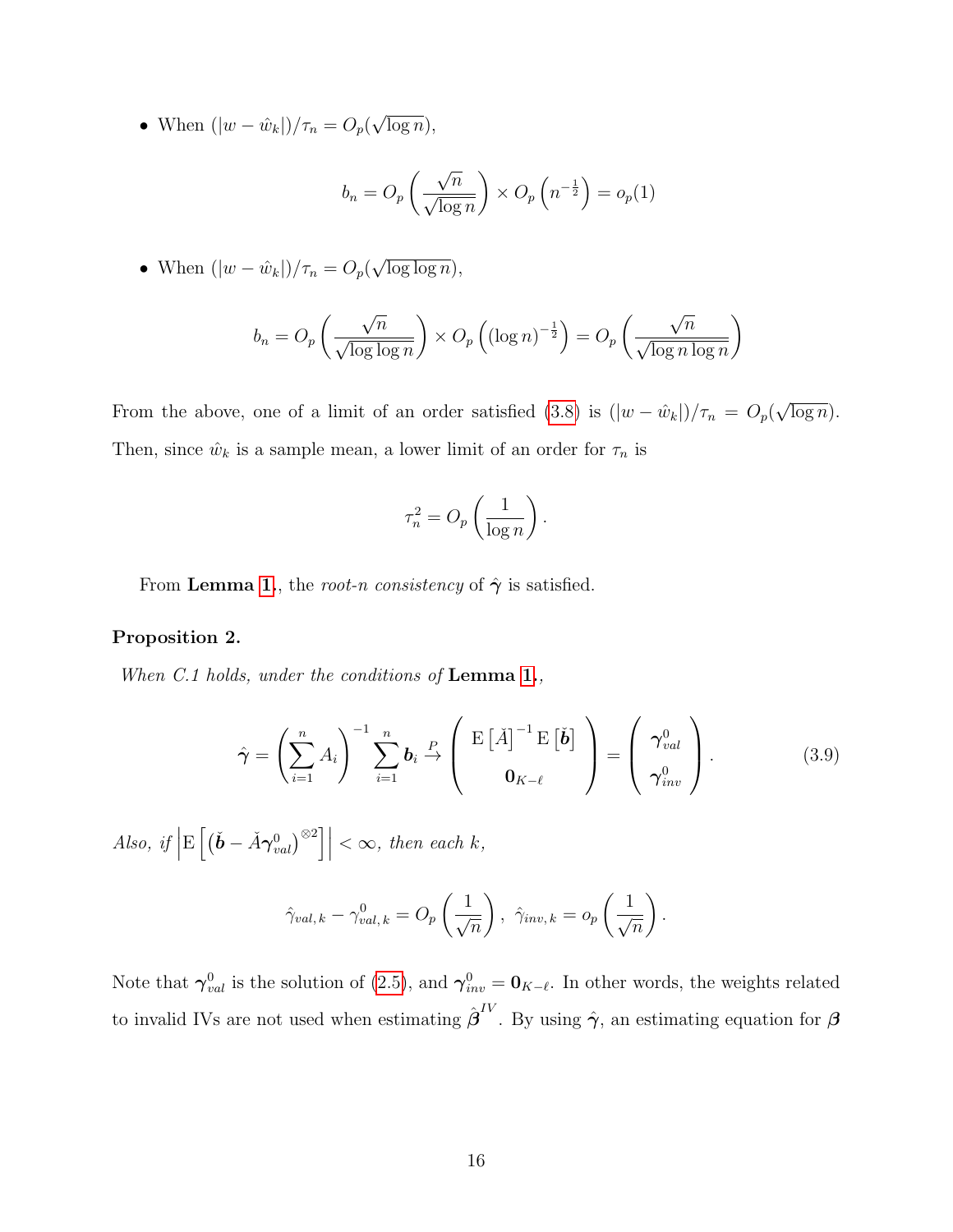can be constructed:

<span id="page-16-1"></span>
$$
\sum_{i=1}^{n} \left( \begin{array}{c} \hat{\boldsymbol{\gamma}}^{\top} \boldsymbol{z}_{i} \\ \boldsymbol{x}_{i} \end{array} \right) \left( y_{i} - \left( t_{i} \beta_{t} + \boldsymbol{x}_{i}^{\top} \boldsymbol{\beta}_{x} \right) \right) = \mathbf{0}_{p+1}.
$$
\n(3.10)

Regarding  $\beta$ , the following propertiy holds:

### <span id="page-16-0"></span>Theorem 2.

When C.1 and C.2 hold,  $\hat{\boldsymbol{\beta}}$  has the following asymptotical property:

$$
\sqrt{n}\left(\hat{\boldsymbol{\beta}}^{IV} - \boldsymbol{\beta}^{0}\right) \stackrel{L}{\rightarrow} N\left(\mathbf{0}_{p+1}, \left(\Gamma_{2}\right)^{-1} \Sigma_{2} \left(\Gamma_{2}^{\top}\right)^{-1}\right),\tag{3.11}
$$

where  $\boldsymbol{\gamma}^0 = \left( (\boldsymbol{\gamma}_{val}^0)^\top, (\boldsymbol{\gamma}_{inv}^0)^\top \right)^\top \equiv \left( (\boldsymbol{\gamma}_{val}^0)^\top, \boldsymbol{0}_{K-\ell}^\top \right)^\top$  and

$$
\Sigma_2 = \operatorname{E}\left[\left(\begin{array}{c} \left(\boldsymbol{\gamma}^0\right)^{\top}\boldsymbol{Z}U\\ \boldsymbol{X}U\end{array}\right)^{\otimes 2}\right],\,\,\Gamma_2 = \left(\begin{array}{cc} \operatorname{E}\left[\left(\boldsymbol{\gamma}^0\right)^{\top}\boldsymbol{Z}T\right] & \operatorname{E}\left[\left(\boldsymbol{\gamma}^0\right)^{\top}\boldsymbol{Z}\boldsymbol{X}^{\top}\right] \\ \operatorname{E}\left[T\boldsymbol{X}\right] & I_p\end{array}\right).
$$

**Theorem [2.](#page-16-0)** shows that  $\hat{\boldsymbol{\beta}}^{IV}$  can be satisfied semiparametric efficiency when there are some invalid IVs; therefore the conclusions derived in the previous section hold. One of the important points in Theorem [2.](#page-16-0) is that the IV estimator does not affect the asymptotic variance when applying the proposed method. This is because the variability of valid IVs is independent of unobserved covariates, and the variability of invalid IVs becomes 0 by selecting  $\kappa_{2n} = o(1)$ √  $\overline{n}).$ 

In this paper, we propose the following procedures to estimate unbiased causal effects when some auxiliary variables can be obtained:

- 1.  $\hat{\gamma}$  can be estimated with selecting valid IVs as the solution of [\(3.1\)](#page-12-2); therefore, the weight estimators for a linear combination of IVs can be derived to estimate unbiased causal effects.
- 2. By applying  $\hat{\gamma}$  to [\(3.10\)](#page-16-1), an unbiased causal effects can be obtained. Note that the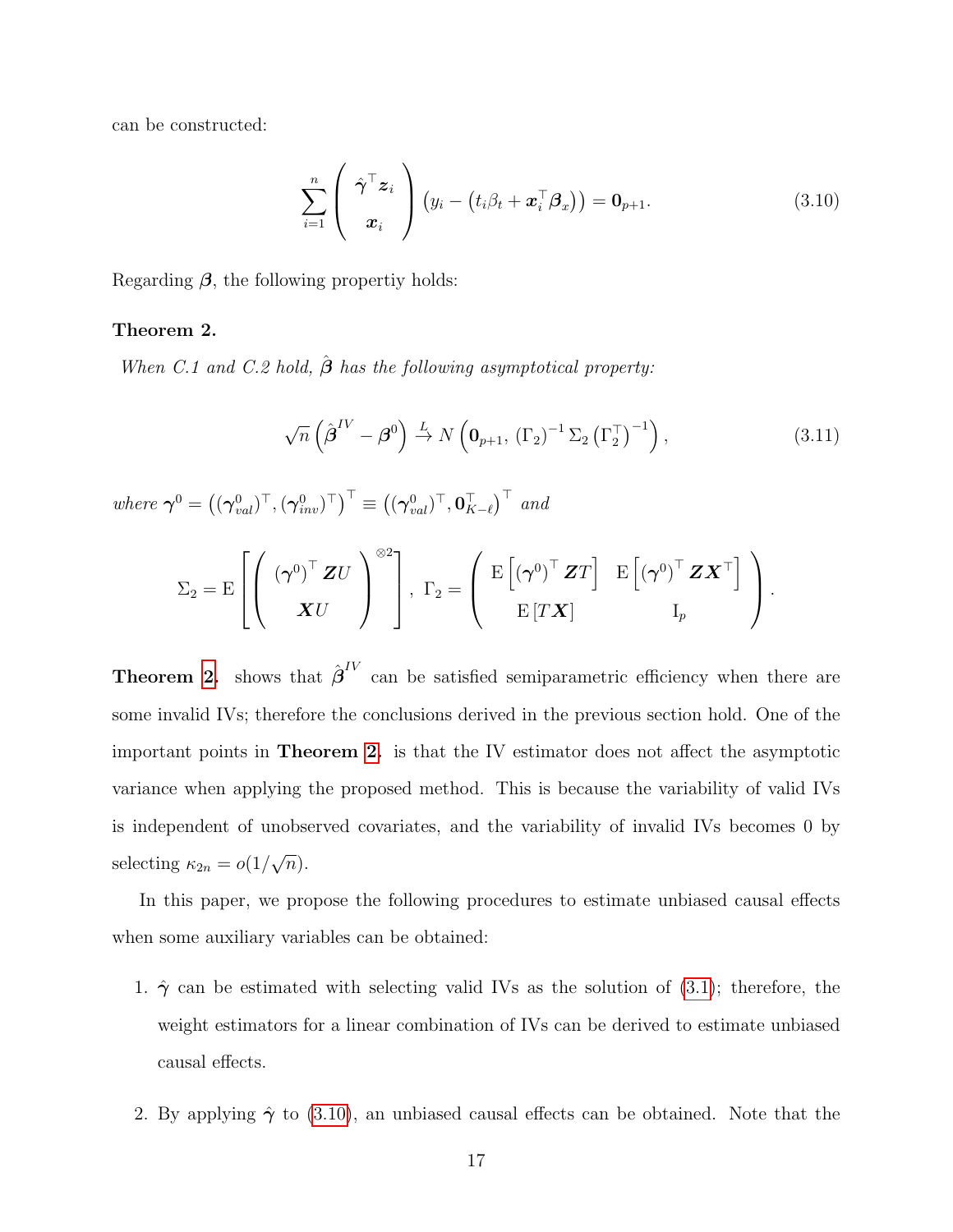estimator has the same asymptotic variance as GMM; it has semiparametric efficiency.

## 3.2 Tuning parameters

To implement our proposed method, we have to decide tuning parameters  $(\kappa_1, \kappa_{2n}, \tau, w)$ .  $\kappa_1$ and  $\kappa_{2n}$  control the variability of  $\hat{\gamma}_{inv}$  (see [\(B.19\)](#page-41-0) in appendix). As is clear from (B.19),  $\kappa_1$ should be set as large as possible and  $\kappa_{2n}$  should be set as small as possible. From these settings, we can estimate  $\hat{\gamma}_{inv}$  near 0. In the following simulation and data analysis, these parameters are set as mentioned above.  $\tau$  is also easy to be set since it is only use for the proof of Theorem 2. Therefore, to implement the proposed method,  $\tau$  should be set as small as possible.

However,  $w$  is hard to decide and need to be decided very carefully. This is because w decide the cut-off point whether the candidates of IVs are valid or not. When  $w$  is set as small value, invalid IVs tend not to be selected; whereas, some valid IVs may not be selected. Therefore, the efficiency of the estimator becomes decrease. On the other hand, when  $w$  is set as large value, the inefficiency is improved; whereas, some invalid IVs may not be selected. Therefore, the estimator may have some bias. This relationship is similar as type 1 error and type 2 error in the context of statistical tests. To decide the cut-off point, we consider a decision method following statistical test contexts. We consider the statistics [\(3.4\)](#page-12-3). Since the statistics is an ordinary sample mean, it becomes

$$
\frac{\frac{1}{\sqrt{n}}\sum_{i=1}^{n}Z_{ki}M_i}{\sqrt{\mathrm{E}[Z_k^2]\mathrm{E}[M^2]}} \xrightarrow{L} N(0,1),
$$

when  $Z_k$  is a valid IV. Then, we consider the probability  $\alpha$  that is "at least one covariance between a valid IV and the NCO exceeds a cut-off point  $w$ ". Under these settings,  $w$  can be decided to satisfy the following probability:

$$
\Pr\left(\frac{\frac{1}{\sqrt{n}}\sum_{i=1}^{n}|Z_{ki}M_i|}{\sqrt{\mathbb{E}[Z_k^2]\mathbb{E}[M^2]}}>w\right)\leq \frac{\alpha}{K}
$$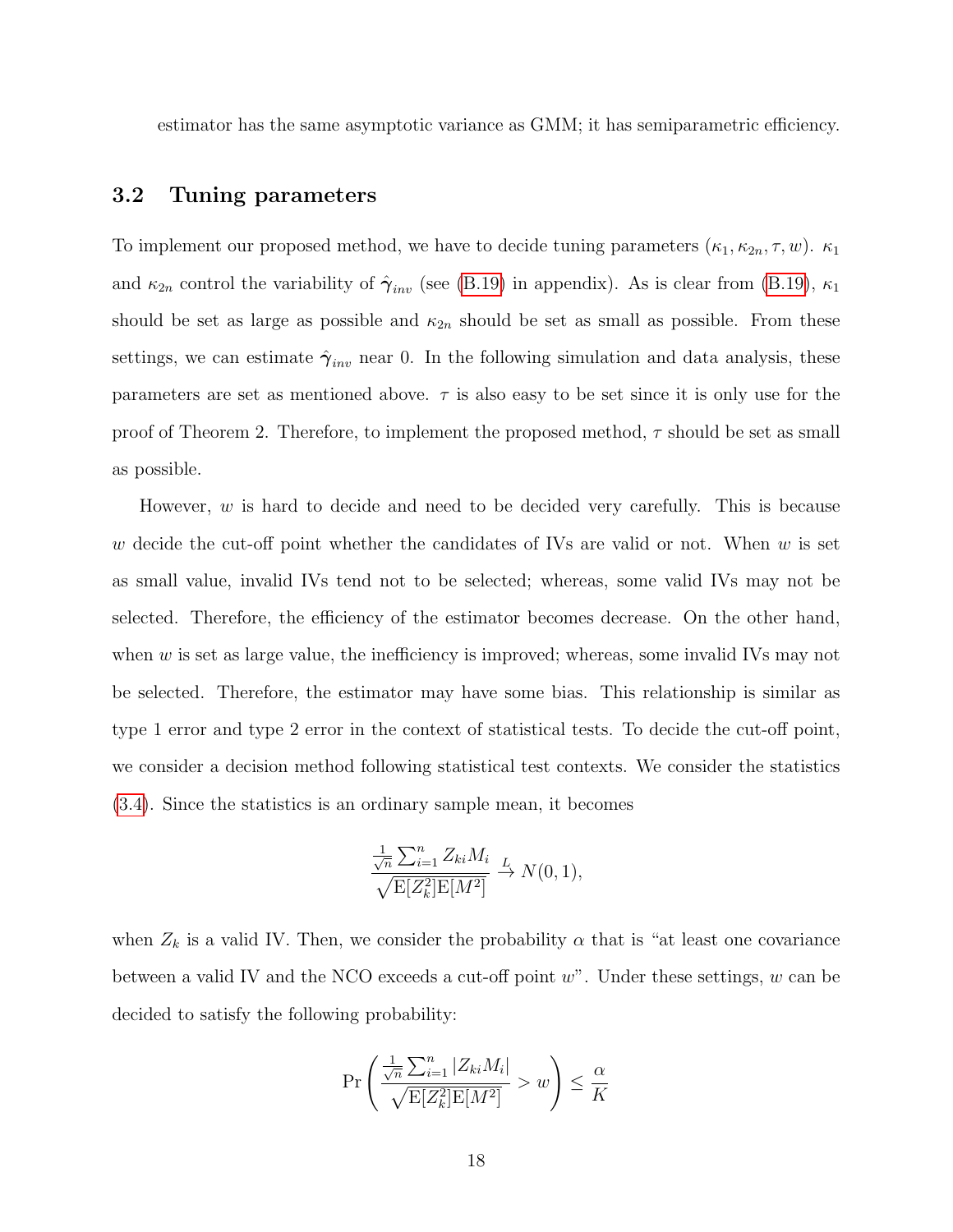Actually,

$$
\Pr\left(\bigcup_{k=1}^K \left\{\frac{\frac{1}{\sqrt{n}}\sum_{i=1}^n |Z_{ki}M_i|}{\sqrt{E[Z_k^2]E[M^2]}} > w\right\}\right) \le \sum_{k=1}^K \Pr\left(\frac{\frac{1}{\sqrt{n}}\sum_{i=1}^n |Z_{ki}M_i|}{\sqrt{E[Z_k^2]E[M^2]}} > w\right) \le \alpha.
$$

Specifically, w becomes  $|z_{\frac{\alpha}{2K}}|$ , where  $z_{\alpha}$  is the  $\alpha$  percent point of the standard normal distribution. We use the cut-off point for the following simulations and data analyses.

On the other hand, we can also consider the probability  $1 - \beta$  that is "all covariances" between invalid IVs and the NCO exceed the cut-off point  $w$ ". When  $Z_k$  is an invalid IV,

$$
\frac{\frac{1}{\sqrt{n}}\sum_{i=1}^{n}Z_{ki}M_i}{\sqrt{\mathrm{E}[Z_k^2]\mathrm{E}[M^2]}} \xrightarrow{L} N\left(\sqrt{n}\frac{\mathrm{E}[Z_kM]}{\sqrt{\mathrm{E}[Z_k^2]\mathrm{E}[M^2]}}, \frac{Var(Z_kM)}{\mathrm{E}[Z_k^2]\mathrm{E}[M^2]}\right)
$$

from the similar calculation as previous one. Then,

$$
1 - \beta = \Pr\left(\bigcap_{k=\ell+1}^{K} \left\{\left\{\frac{\frac{1}{\sqrt{n}}\sum_{i=1}^{n}Z_{ki}M_i}{\sqrt{E[Z_k^2]E[M^2]}} < -w\right\}\cup \left\{\frac{\frac{1}{\sqrt{n}}\sum_{i=1}^{n}Z_{ki}M_i}{\sqrt{E[Z_k^2]E[M^2]}} > w\right\}\right\}\right)
$$
  
\n
$$
\geq \sum_{k=\ell+1}^{K} \Pr\left(\left\{\left\{\frac{\frac{1}{\sqrt{n}}\sum_{i=1}^{n}Z_{ki}M_i}{\sqrt{E[Z_k^2]E[M^2]}} < -w\right\}\cup \left\{\frac{\frac{1}{\sqrt{n}}\sum_{i=1}^{n}Z_{ki}M_i}{\sqrt{E[Z_k^2]E[M^2]}} > w\right\}\right\} - (K - \ell - 1)
$$
  
\n
$$
= 1 - \sum_{k=\ell+1}^{K} \Pr\left(\frac{\frac{1}{\sqrt{n}}\sum_{i=1}^{n}|Z_{ki}M_i|}{\sqrt{E[Z_k^2]E[M^2]}} < w\right)
$$
  
\n
$$
\geq 1 - \sum_{k=\ell+1}^{K} \Phi\left(\frac{w - \sqrt{n}\frac{E[Z_kM]}{\sqrt{E[Z_k^2]E[M^2]}}}{\sqrt{\frac{Var(Z_kM)}{E[Z_k^2]E[M^2]}}}\right).
$$

Therefore, when  $n \to \infty$ , the above probability becomes sufficient large; whereas, when  $K - \ell$  is relatively large, the above probability may not become sufficient large. Also, the probability depends on the correlation between invalid IVs and the NCO:  $E[Z_kM]$ . In other words, to identify both valid and invalid IVs from the many candidates of IVs, we need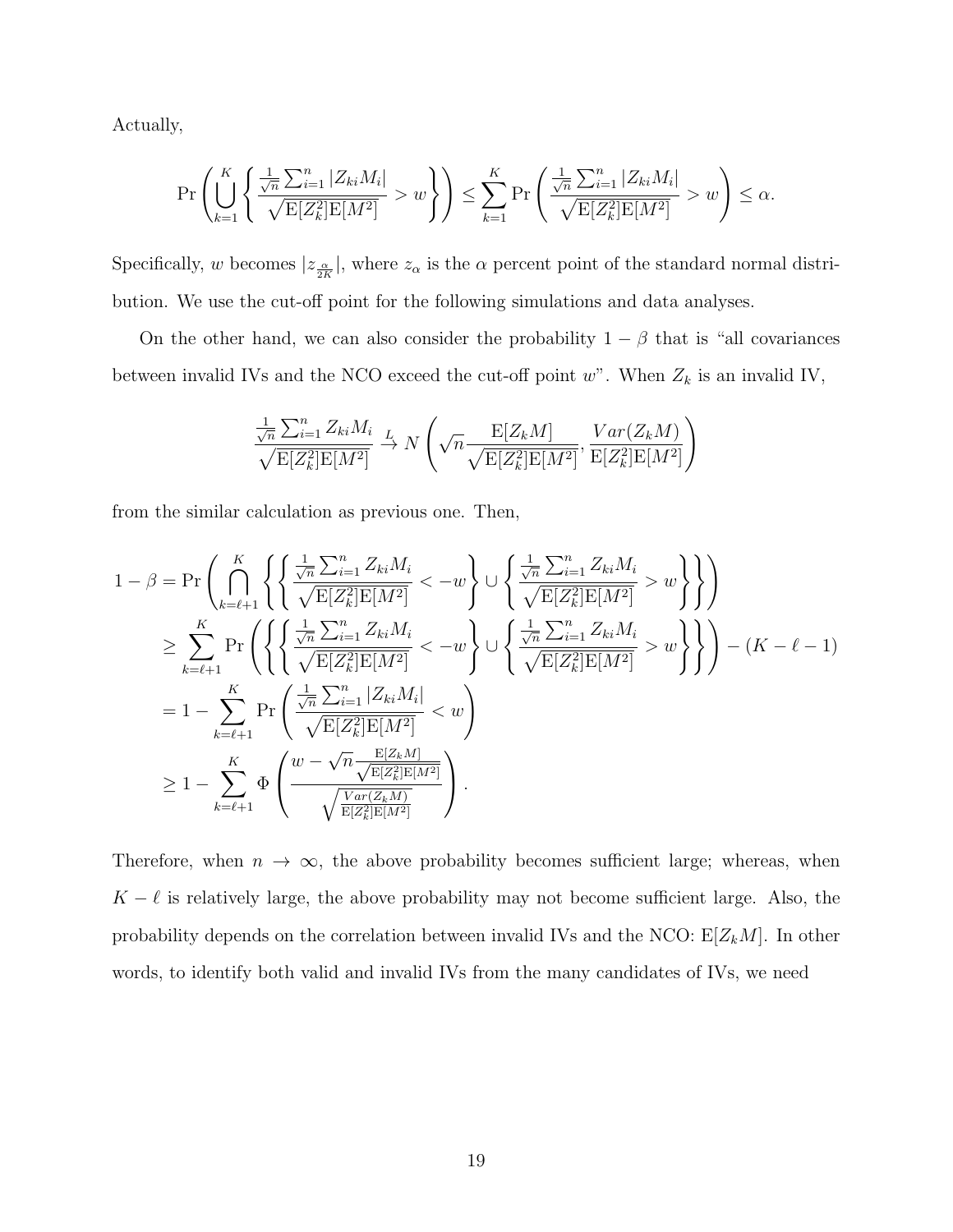## 3.3 For nonlinear outcomes

In this paper, we assume continuous outcomes (or, linear relationship between an outcome and a treatment); however, it is common to apply nonlinear outcomes such as binary outcomes in biometrics. In this subsection, we would like to consider the expansion of the above considered model.

As mentioned above, our methods can be expand to a nonlinear model. However, expanding to another type of outcomes such as binary outcome is not simply. We think one of the solution is log normal model:

$$
\Pr(y = 1 | t_i, \boldsymbol{x}_i, u_i) = \exp\left\{t_i \beta_t + \boldsymbol{x}_i^{\top} \boldsymbol{\beta}_x\right\},
$$

where unmeasured variable  $u$  averages 0. Since the model is easy to interpret, we use it in the following data analysis. Another solution is using "approximation of binary outcome models" (Clarke and Windmeijer, 2012). Considering the following logistic regression model:

<span id="page-19-0"></span>
$$
Pr(y = 1|t_i, \boldsymbol{x}_i, u_i) = \text{expit}\left\{t_i\beta_t + \boldsymbol{x}_i^{\top}\boldsymbol{\beta}_x + u_i\right\},\tag{3.12}
$$

Of course, the estimator solving the below estimating equation may have some biases:

$$
\sum_{i=1}^n \left(\begin{array}{c} h(\boldsymbol{z}_i) \\ \boldsymbol{x}_i \end{array}\right) \left(y_i - \text{expit}\left\{t_i\beta_t + \boldsymbol{x}_i^\top\boldsymbol{\beta}_x\right\}\right) = \mathbf{0}_{p+1}.
$$

This is because the true moment condition between  $(h(\boldsymbol{z}_i), \boldsymbol{x}_i)^\top$  and  $y_i - \text{expit} \left\{ t_i \beta_t^0 + \boldsymbol{x}_i^\top \boldsymbol{\beta}_x^0 \right\}$  $_{x}^{0}\}$ is not 0. To solve the problem, we consider that [\(3.12\)](#page-19-0) can be approximated by the following model:

<span id="page-19-1"></span>
$$
Pr(y = 1 | t_i, \boldsymbol{x}_i, u_i) \approx \text{expit}\left\{t_i \beta_t + \boldsymbol{x}_i^{\top} \boldsymbol{\beta}_x\right\} + u_i,
$$
\n(3.13)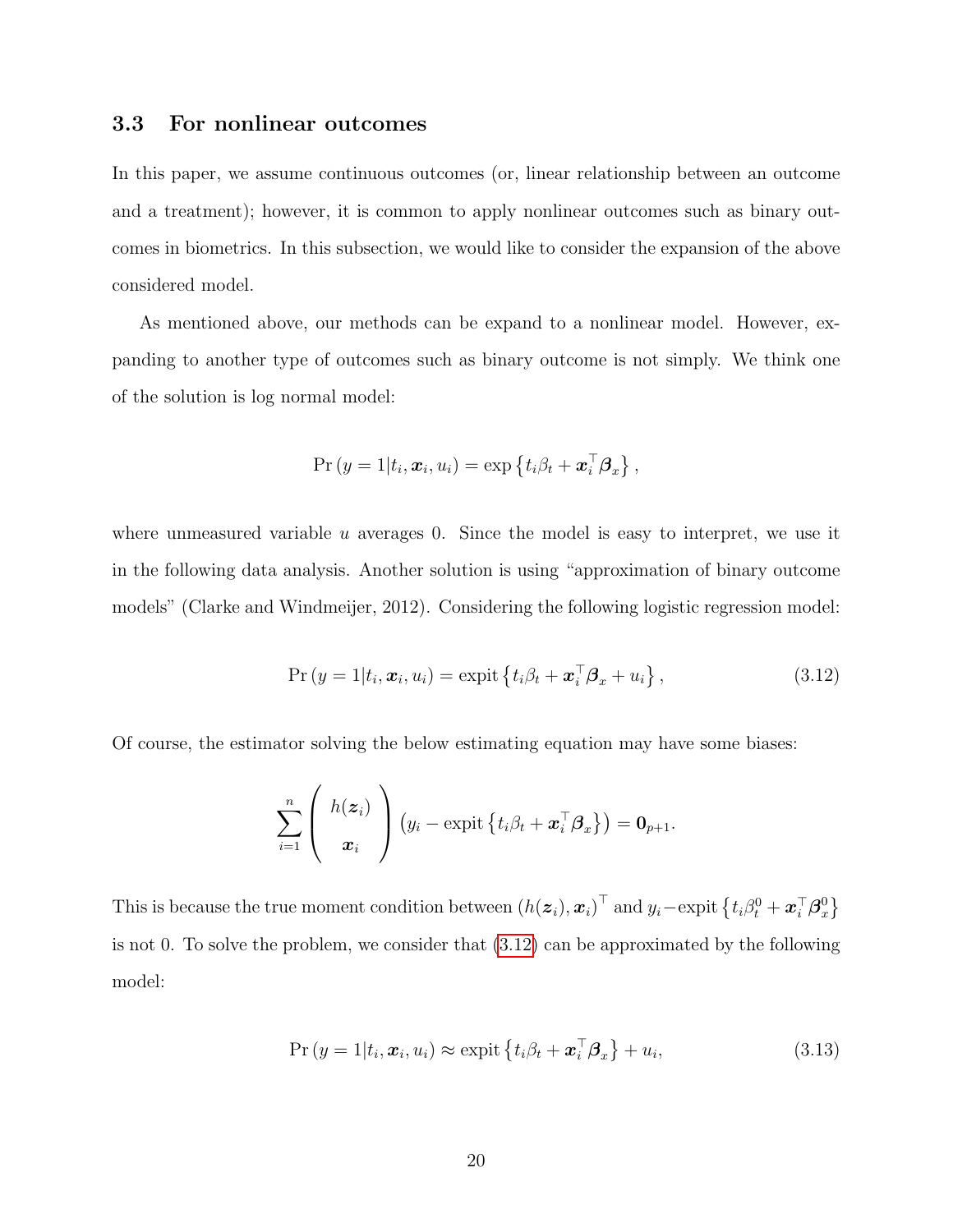Obviously, the estimating equation based on [\(3.13\)](#page-19-1) derive unbiased estimator. As mentioned in Clarke and Windmeijer (2012), the approximation [\(3.13\)](#page-19-1) is somewhat reasonable in the sense of a first-order approximation, or when a variance of unmeasured covariates is only small.

# 4 Simulations

In this section, we confirm properties of our proposed method and compare with the method put forward by Liao, 2013, DiTraglia, 2016, and Gkatzionis et al., 2021. Our simulation is constructed by two situations:

- 1. Confirming the performance of our proposed method and the previous methods through under the setting of Liao, 2013.
- 2. Confirming the performance of our proposed method and the method proposed by Gkatzionis et al. (2021) through under the more realistic setting for a mendelian randomization.

Through the situation 1., we show that 1) our proposed method has the same asymptotic variance as GMM, 2) pre-specified valid IVs is not necessary to our proposed method when there are some NCOs. Through the situation 2., we show that our proposed method has the similar performance as Gkatzionis et al., 2021 when there are some NCOs. To confirm these properties, we summarize descriptive statistics of estimates for each procedure. The number of iterations for simulations is 1,000.

## 4.1 Setting of Liao, 2013

The simulation setting is as follows: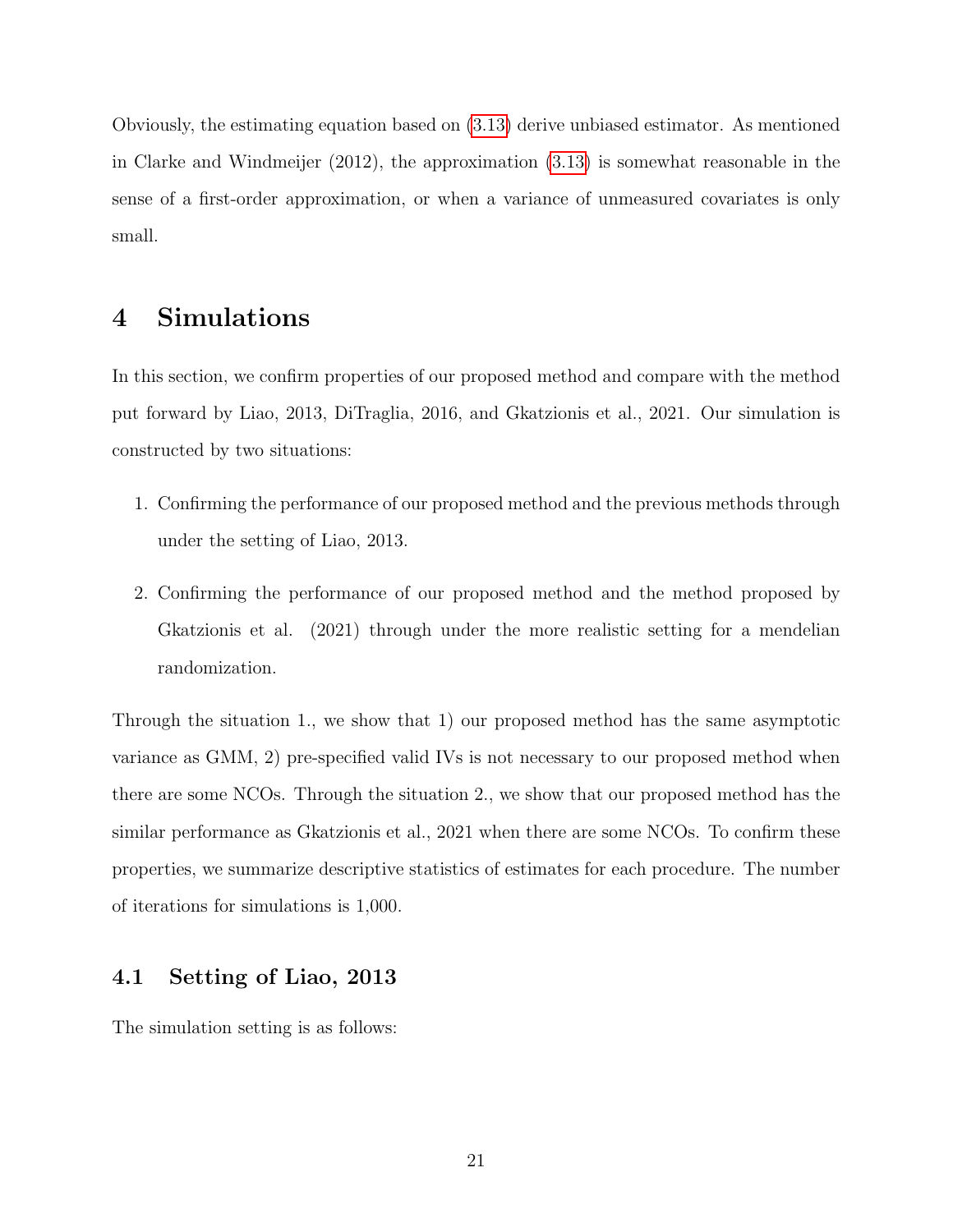Candidates of IVs, treatment, and unmeasured covariate

$$
(T_i, Z_{i1}, Z_{i21}, U_i, Z_{i22}^*)^\top \stackrel{i.i.d.}{\sim} N_5(\mathbf{0}_5, \Sigma), Z_{i22} = Z_{i22}^* + 0.5 * U_i
$$

where

$$
\Sigma = \begin{pmatrix} 1 & \sigma_{tz_1} & \sigma_{tz_{21}} & 0.4 & 0 \\ & 1 & 0 & 0 & 0 \\ & & 1 & 0 & 0 \\ & & & 1 & 0 \\ & & & & 1 \end{pmatrix}
$$

- 1. Strong IVs:  $(\sigma_{t_{z_1}}, \sigma_{t_{z_21}}) = (0.4, 0.4)$
- 2. Weak IVs:  $(\sigma_{tz_1}, \sigma_{tz_2}) = (0.1, 0.3)$

Outcome

$$
Y_i = 0.8 + 0.8T_i + U_i
$$

Negative Control Outcome

$$
M_i = 1 + \alpha_{mu} U_i + \varepsilon_{mi}, \quad \varepsilon_{mi} \sim N(0, 1)
$$

1. Strong NCO:  $\alpha_{mu} = 1$ 

⇒Correlation between a NCO and an unmeasured covariate becomes approximately 0.71.

2. Weak NCO:  $\alpha_{mu} = 0.35$ 

⇒Correlation between a NCO and an unmeasured covariate becomes approximately 0.34.

Note that  $Z_{22}$  is the invalid IV in the candidates of IVs; we would like to use  $Z_1$ ,  $Z_{21}$ . At first, our proposed method is compared with the previous methods: GMM and pro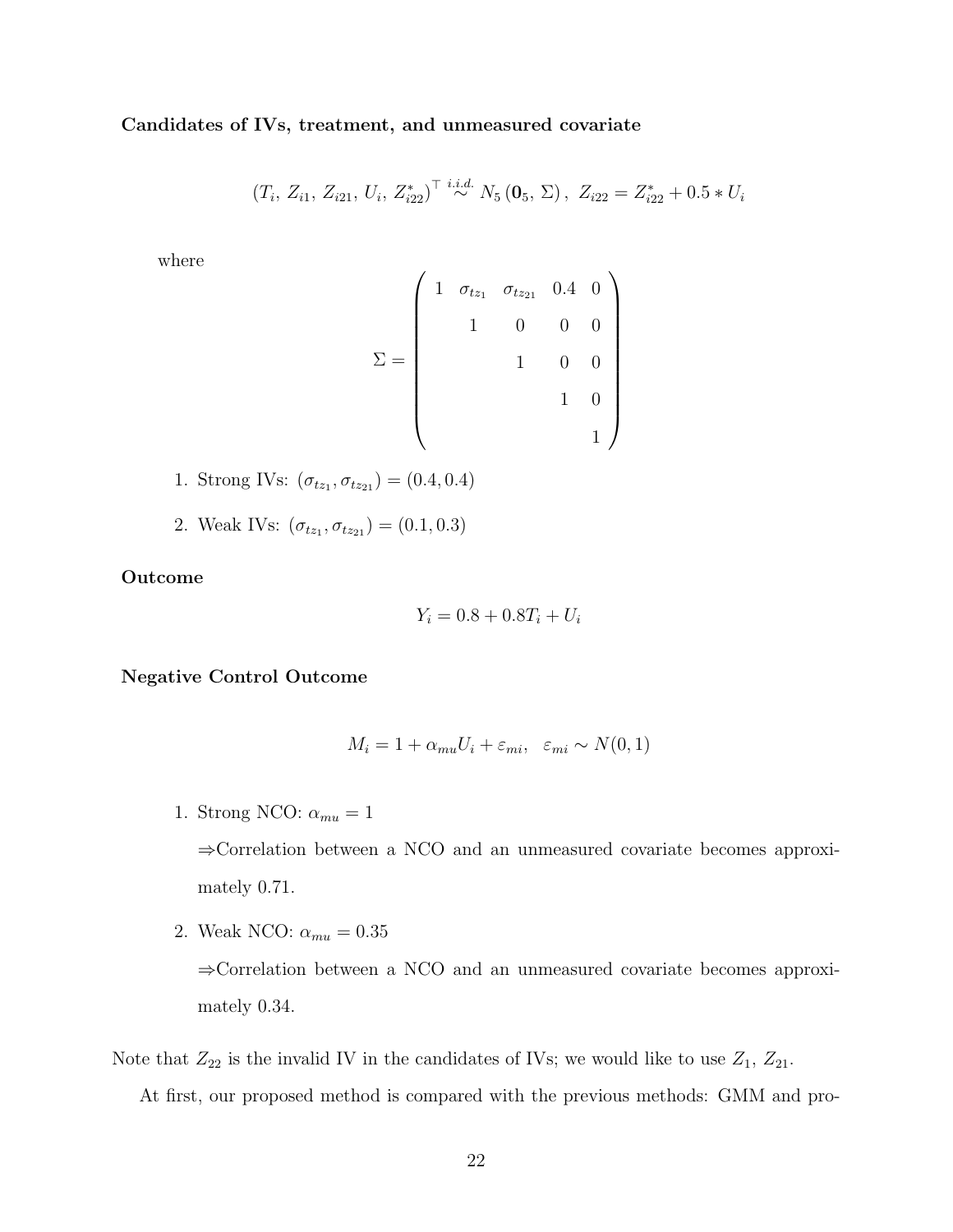posed by Liao, 2013 and DiTraglia, 2016. We confirm the two scenarios:

- 1. We know some valid IVs (i.e.  $Z_1$ ) and NCO (i.e.  $M$ ) Under this situation, not only our proposed method but also the methods of Liao, 2013 and DiTraglia, 2016 work well.
- 2. We do not know some valid IVs, but know NCO Under this situation, the methods of Liao, 2013 and DiTraglia, 2016 do not work well. Whereas, our proposed method also work well.

Regarding the method of Liao, 2013, we use an Adaptive LASSO-type penalty and tuning parameters are selected as  $\lambda_n = 0.1$  and  $\omega = 1$ . Regarding our proposed method, the tuning parameters for proposed methods are selected as  $(\kappa_1, \kappa_{2n}, \tau) = (10000, 0.01, 0.01)$ . Also, the important tuning parameter  $w$  is selected by 10-fold cross validation.

Regarding the methods of Liao, 2013 and DiTraglia, 2016,  $(Z_1, Z_{21})$  is known as the valid IVs, and we would like to decide that  $Z_{22}$  is valid or not. Also, the NCO can be used; therefore all methods can estimate valid estimators for causal effects. Summaries each estimator for causal effects are in Table [1.](#page-23-0) Under Strong IV situation, our proposed method and Liao, 2013 can estimate valid estimates. Although DiTraglia, 2016 has a large variance, a median of estimates is valid to some extent. Under Weak IV situation, all methods have larger variance than Strong IV situation. In particular, the variance of our proposed method is relatively larger than Liao, 2013 in small sample whereas being reversed in large sample. Regarding our proposed method, the strength of NCO has little effect on the parameter estimation.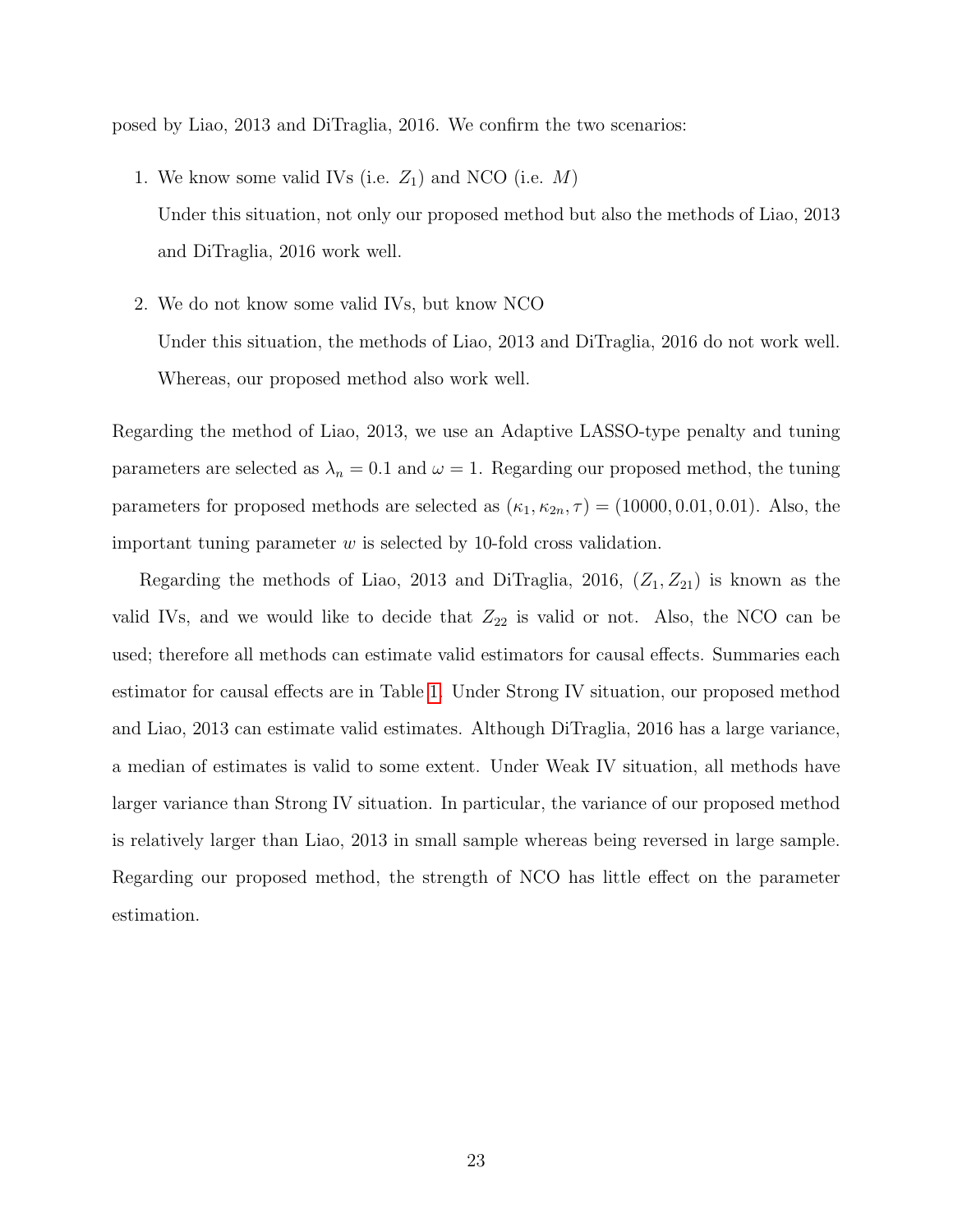<span id="page-23-0"></span>

|                                                       | <b>RMSE</b>              | 0.039                              | 0.058             | 0.083                              | 0.122                   | 0.111                            | 0.040              | 0.040             | 0.265             | 0.070              | 0.070                   | 0.496                              | 0.420              | 0.420                   | 1.923              | 1.916              | 1.916             |
|-------------------------------------------------------|--------------------------|------------------------------------|-------------------|------------------------------------|-------------------------|----------------------------------|--------------------|-------------------|-------------------|--------------------|-------------------------|------------------------------------|--------------------|-------------------------|--------------------|--------------------|-------------------|
| <b>2000</b><br>$\left  {}\right $<br>Large sample $n$ | $\overline{\text{Bias}}$ | 0.010                              | 0.013             | 0.022                              | 0.035                   | 0.029                            | 0.001              | 0.001             | 0.079             | 0.003              | 0.003                   | $0.470$                            | 0.415              | 0.415                   | $1.847\,$          | 1.903              | 1.903             |
|                                                       | Median (Range)           | 0.811(0.67, 0.92)                  | 0.810(0.65, 1.08) | 0.814(0.61, 1.26)                  | 0.816(0.58, 1.48)       | 0.803(0.66, 1.28)                | 0.799(0.66, 0.92)  | 0.799(0.66, 0.92) | 0.811(0.61, 1.99) | 0.804(0.61, 1.00)  | 0.804(0.61, 1.00)       | 1.259(0.93, 1.67)                  | 1.213(1.01, 1.42)  | 1.213(1.01, 1.42)       | 2.796 (1.32, 4.03) | 2.687(2.10, 3.77)  | 2.687(2.10, 3.77) |
|                                                       | Mean (SD)                | 0.810(0.037)                       | 0.813(0.056)      | 0.822(0.080)                       | 0.835(0.116)            | 0.829(0.107)                     | 0.799(0.040)       | (0.799)(0.040)    | 0.879(0.252)      | 0.803(0.070)       | 0.803(0.070)            | 1.270(0.156)                       | 1.215(0.064)       | 1.215 (0.064)           | 2.647(0.533)       | 2.703(0.223)       | 2.703(0.223)      |
|                                                       | <b>RMSE</b>              | $0.177\,$                          | 0.167             | 0.223                              | 0.319                   | <b>180.0</b>                     | 0.081              | 0.081             | 0.188             | 0.139              | 0.139                   | 0.599                              | 0.425              | 0.434                   | 2.127              | 1.989              | 1.989             |
| 500                                                   | Bias                     | $0.074\,$                          | 0.040             | 0.080                              | 0.091                   | 0.001                            | 0.001              | 0.001             | 0.023             | 0.006              | 0.006                   | 0.559                              | 0.400              | 0.415                   | 2.044              | 1.915              | 1.915             |
| $\vert\vert$<br>Small sample $n$                      | Median (Range)           | 0.837(0.58, 1.53)                  | 0.828(0.40, 2.75) | $0.856 (-0.57, 1.87)$              | $0.859 (-1.65, 3.39)$   | 0.802(0.49, 1.34)                | 0.801(0.50, 1.04)  | 0.801(0.50, 1.04) | 0.815(0.35, 2.10) | 0.811(0.35, 1.15)  | 0.811(0.35, 1.15)       | 1.368 (0.76, 1.94)                 | 1.208(0.72, 1.64)  | 1.213(0.87, 1.64)       | 2.780 (0.98, 7.93) | 2.632(1.17, 8.08)  | 2.632(1.37, 8.08) |
|                                                       | Mean (SD                 | 0.874(0.161)                       | 0.840(0.162)      | 0.880(0.208)                       | 0.891(0.306)            | 0.801(0.087)                     | 0.799(0.081)       | 0.799 (0.081      | 0.823(0.186)      | 0.806(0.139)       | 0.806(0.139)            | 1.359(0.214)                       | 1.200(0.143)       | 1.215 (0.125)           | 2.844 (0.588)      | 2.715(0.538)       | 2.715(0.538)      |
| Method                                                |                          | Proposed                           | Proposed          | Proposed                           | Proposed                | Liao, 2013                       | DiTraglia,<br>2016 | <b>GNIM</b>       | Liao, 2013        | DiTraglia,<br>2016 | $\overline{\text{GMM}}$ | Liao, 2013                         | DiTraglia,<br>2016 | $\overline{\text{GMM}}$ | Liao, 2013         | DiTraglia,<br>2016 | GMM               |
| Setting                                               | of NCO                   | $\frac{\hbox{Strong}}{\hbox{NOO}}$ | Weak<br>NCO       | Strong<br>NCO <sub></sub>          | Weak<br>N <sub>CO</sub> |                                  |                    |                   |                   |                    |                         |                                    |                    |                         |                    |                    |                   |
| Setting<br>of $IV$                                    |                          | Strong<br>$\geq$                   |                   | $\overline{\text{Weak}}$<br>$\geq$ |                         | Strong<br>$\geq$                 |                    |                   | Weak<br>$\geq$    |                    |                         | Strong<br>$\geq$                   |                    |                         | Weak<br>$\geq$     |                    |                   |
| Information                                           | of $IV$                  |                                    |                   |                                    |                         | valid IV <sub>s</sub><br>Specify |                    |                   |                   |                    |                         | Unspecify<br>valid IV <sub>s</sub> |                    |                         |                    |                    |                   |

Table 1: Summary of estimators for causal effects by situations Table 1: Summary of estimators for causal effects by situations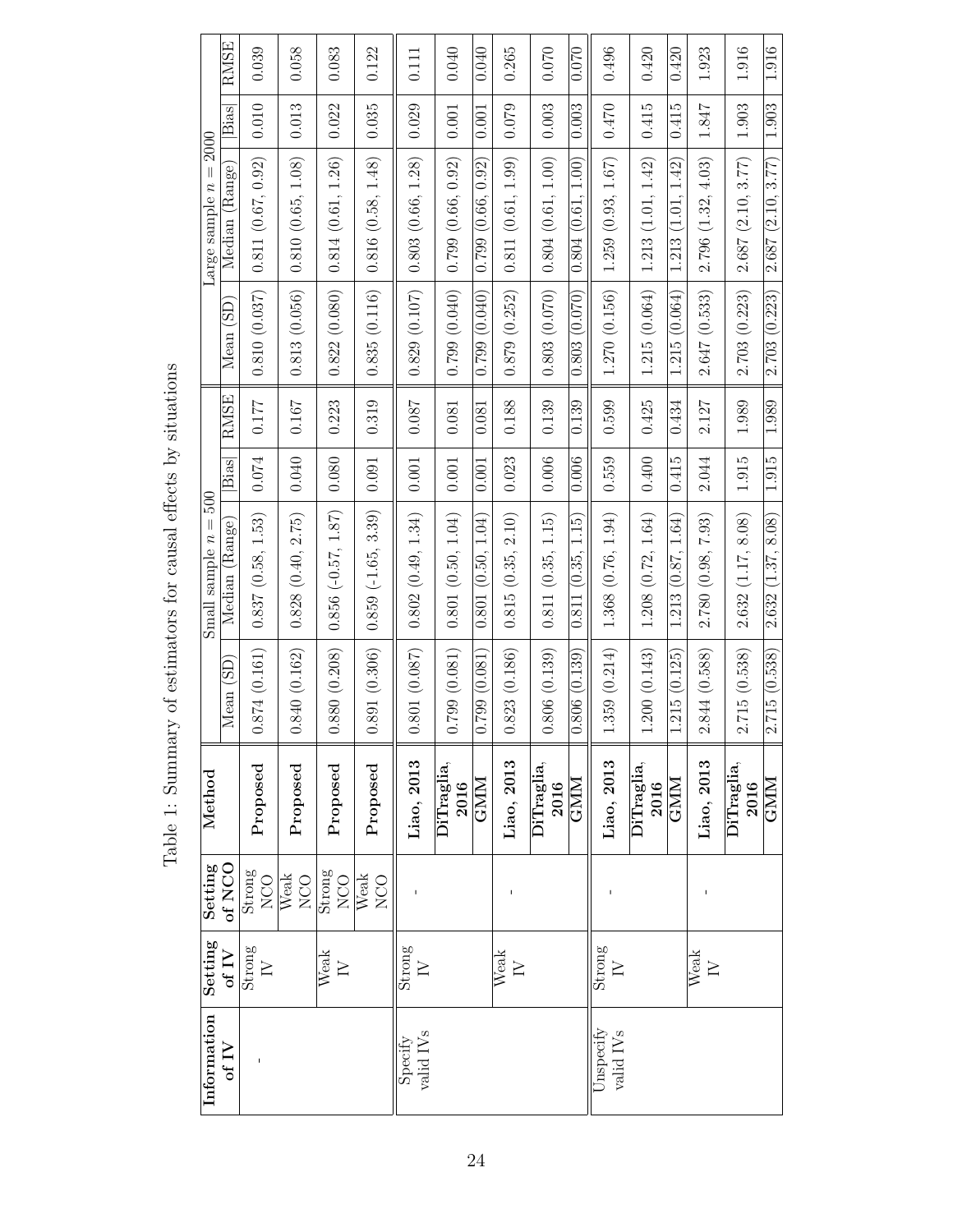# 4.2 Setting under a mendelian randomization

The simulation setting is as follows (refer to Gkatzionis et al., 2021):

### Candidates of IVs

$$
Z_{ik} \stackrel{i.i.d.}{\sim} Binom(2, p_{zk}), \ \ p_{zk} \sim Unif(0.1, 0.9), \ \ k = 1, 2, \dots, 30
$$

### Unmeasured covariates

$$
U_i = (Z_{i1} - 2p_{z1}, \dots, Z_{i40} - 2p_{z40})\boldsymbol{\alpha} + \varepsilon_{ui}, \varepsilon_{ui} \sim N(0, 0.1^2),
$$
  

$$
\boldsymbol{\alpha}^{\top} = (\underbrace{0, \dots, 0}_{25 \; SNPs}, \tilde{\boldsymbol{\alpha}}^{\top}_{SNPs}), \tilde{\alpha}^{\top}_{k} \sim N(0.4, 0.2^2)
$$

From these settings, the former 25 SNPs  $(k = 1, 2, \ldots, 25)$  are "valid IVs", and the latter 5 SNPs  $(k = 26, \ldots, 30)$  are "invalid IVs". Also,  $\frac{1}{n} \sum_{i=1}^{n} U_i \stackrel{P}{\rightarrow} 0$ .

### Treatment

$$
T_i = (Z_{i1}, \dots, Z_{i30})\boldsymbol{\beta} + U_i, \ \ \beta_k = 0.5 + |\tilde{\beta}_k|, \ \ \tilde{\beta}_k \sim N(0, 0.5^2)
$$

### Outcome

$$
Y_{ti} = 1 + 0.3T_i + U_i
$$

#### Negative Control Outcome

$$
M_i = 1 + U_i + \varepsilon_{mi}, \quad \varepsilon_{mi} \sim N(0, 1)
$$

In this simulation, the proposed estimator is compared with the ordinary GMM and the method of Gkatzionis et al. (2021)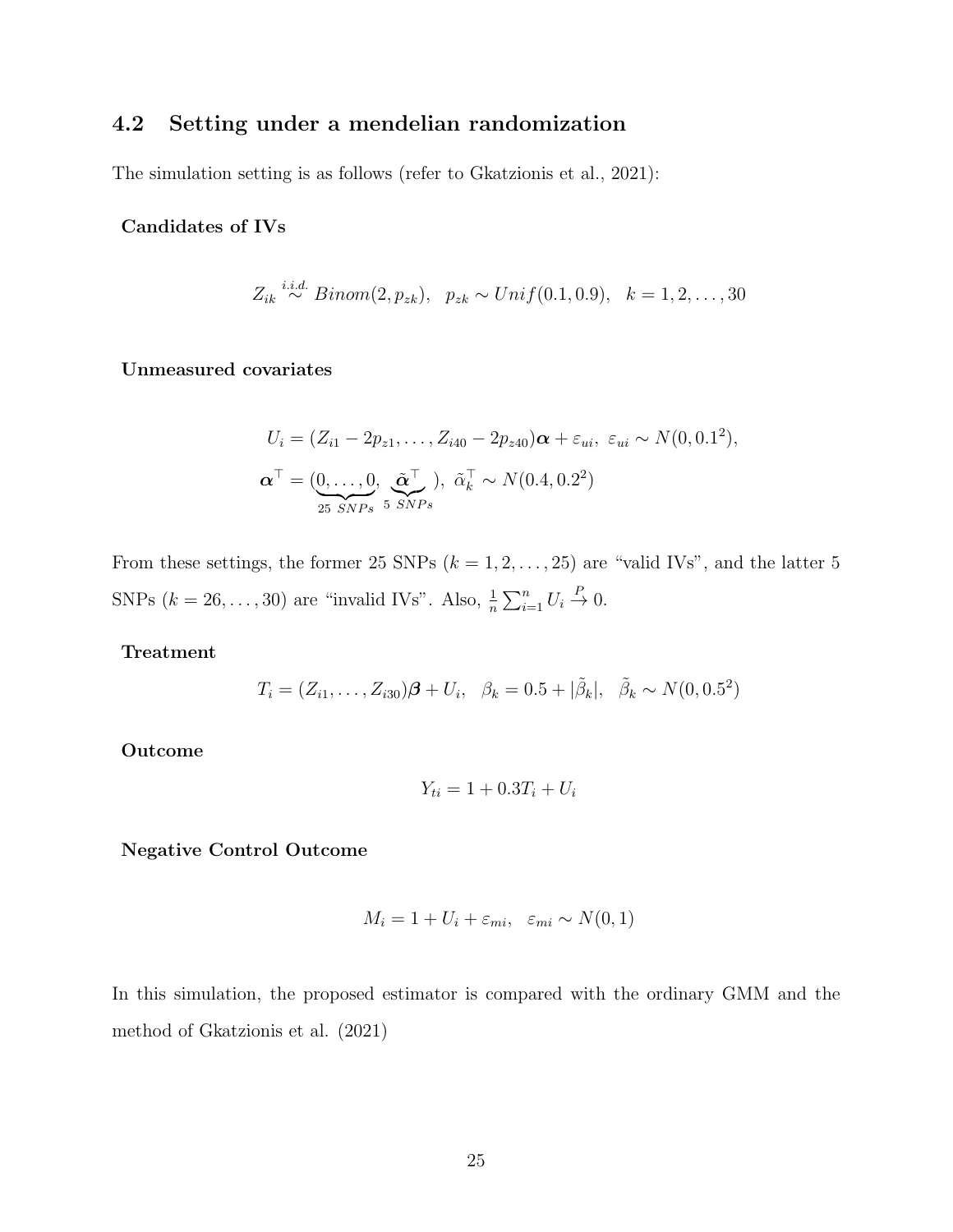| Method                  | Sample size: $n = 5000$ |                                          |       |             |  |  |  |  |
|-------------------------|-------------------------|------------------------------------------|-------|-------------|--|--|--|--|
|                         | Mean $(SD)$             | Median (Range)                           | Bias  | <b>RMSE</b> |  |  |  |  |
| Proposed                | 0.304(0.003)            | $0.304$ $(0.296, 0.315)$                 | 0.004 | 0.005       |  |  |  |  |
| Gkatzionis et al., 2021 |                         | $0.322(0.010)$ 0.318 (0.308, 0.357)      | 0.022 | 0.024       |  |  |  |  |
| <b>GMM</b>              | 0.368(0.006)            | $\vert 0.368 \vert (0.349, 0.388) \vert$ | 0.068 | 0.068       |  |  |  |  |

Table 2: Summary of estimators for causal effects

# 5 Conclusions and Future Works

In this paper, we proposed the new IV estimator which use a linear combination of IVs. When there are some invalid IVs exists, our proposed method can select the valid IVs by using a negative control outcome or some auxiliary variable. Whether selecting valid IVs or not, we showed that our proposed estimator has the same efficiency of the generalized methods of moments estimator. We confirm performances of our proposed method and some previous methods through simulations. Whether the strength of a negative control outcome, our proposed method work well; the strength of IVs are more important. Not only large sample but also small sample situation, the performance of our proposed method is superior to the previous methods in many situations. Also, our proposed method work by using valid IVs when a negative control outcome cannot be used.

We believe that our proposed estimator has important impact on the biometrics and related fields, specifically in mendelian randomization. As I mentioned in Introduction, there are many works related to IV methods, however, the universal solution selecting valid IVs is not exist. Our results show that by using an auxiliary variable such as a negative control outcome, we can construct an efficient estimator for causal effects. Since researches related to using negative control outcomes increase in recent years (Tchetgen Tchetgen, 2014, Miao and Tchetgen Tchetgen, 2018, Sanderson et al., 2020 and Shi et al., 2020), our results may become one of the key conclusion to solve the important problem. On the other hand, some auxiliary variables is necessary to our proposed method, but we think this is correct intuitively. Since we cannot observe unmeasured covariates, we have to observe a fluctuation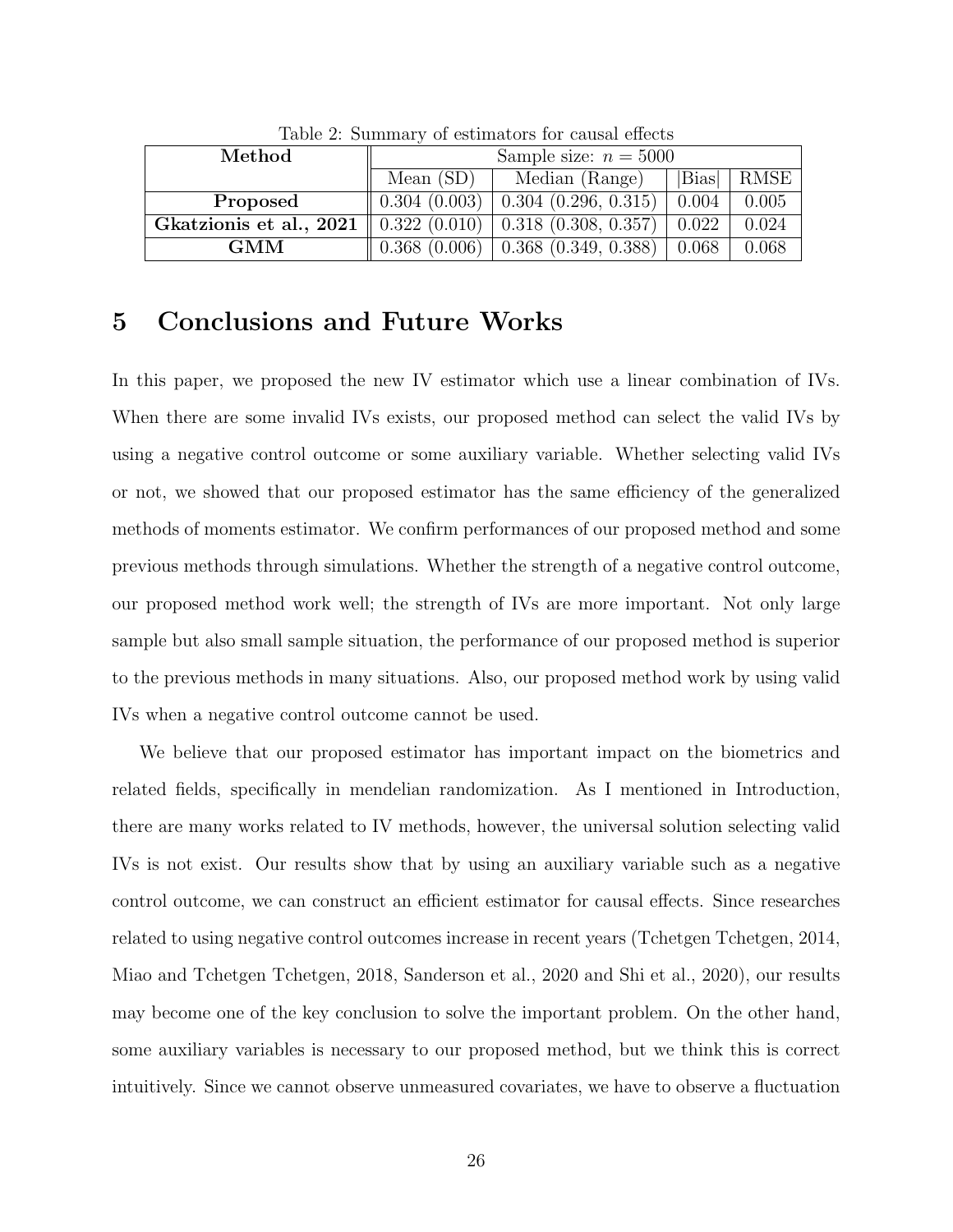of some proxy variables; this is the role of an auxiliary variable. I will mention later, an idea of proxy variable is recently considered.

Our proposed method has many interesting points, but there are also many future works. First of all, our discussions assume the valid outcome model. If we misspecify the model, of course our proposed estimator does not have even the consistency. Okui et al., 2012 and Ogburn et al, 2015 have proposed a doubly robust estimator in the sense that we only need to specify the correct model either an outcome or instrumental variables. Our proposed method may be extended as having double robustness by applying their ideas. Also, Miao and Tchetgen Tchetgen, 2018 and Cui et al., 2020 have proposed a doubly robust estimator regarding instrumental variables and a negative control outcome. Their idea is that instrumental variables and a negative control outcome are regarded as proxy variables of observed covariates. As discussed in our paper, our estimator also use some auxiliary (proxy) variables; therefore the idea may compatible with our method. Secondly, our proposed method assume continuous outcomes. In biometrics and related fields, not only discrete outcomes but also time-to-event type outcomes are considered. Recently, some methods overcoming a problem of unobserved covariate have been proposed in recent years (Tchetgen Tchetgen et al., 2015, Kianian et al., 2019, Martínez-Camblor et al., 2019, and Ying et al., 2019). Out proposed method should be extended to apply various type of data. Thirdly, we also consider a selection method not only outcome models for observed covariates but also tuning parameters. Regarding outcome models for observed covariates, we usually do not have interest in the model. Therefore, we need to consider a semiparametric model selection methods (Su and Zhang, 2012 and Liu et al., 2013). Regarding tuning parameters, we concluded that the parameters have little effect on a parameter estimation, but it may relate to data. As Liao, 2013, we need to consider a method of tuning parameters selection. Fourthly, our method uses a linear combination of IVs, but we need not restrict the situation. Since we would like to show semiparametric efficiency, we consider a linear combination. Darolles et al., 2011 and Deaner, 2019 have considered properties of nonparametric instrumental variable meth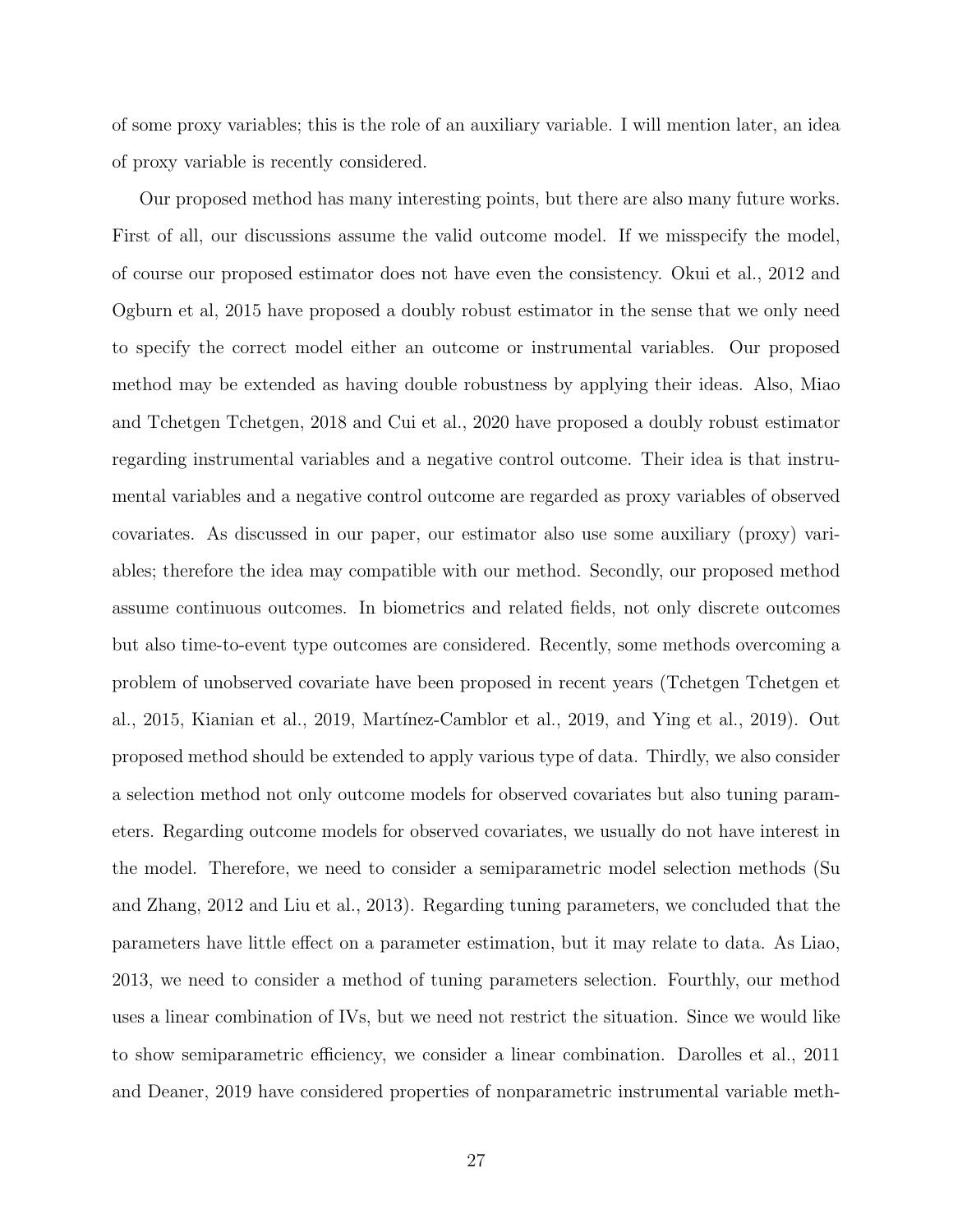ods. By applying their results, we can extend to non-linear situations. Finally, in our paper, we assume the fixed number of instrumental variables. In the econometrics, the situation where the number of instrumental variables also increase when sample size increase is well considered. We wonder the situation need to be considered in the biometrics, but we should derive the result in the situation.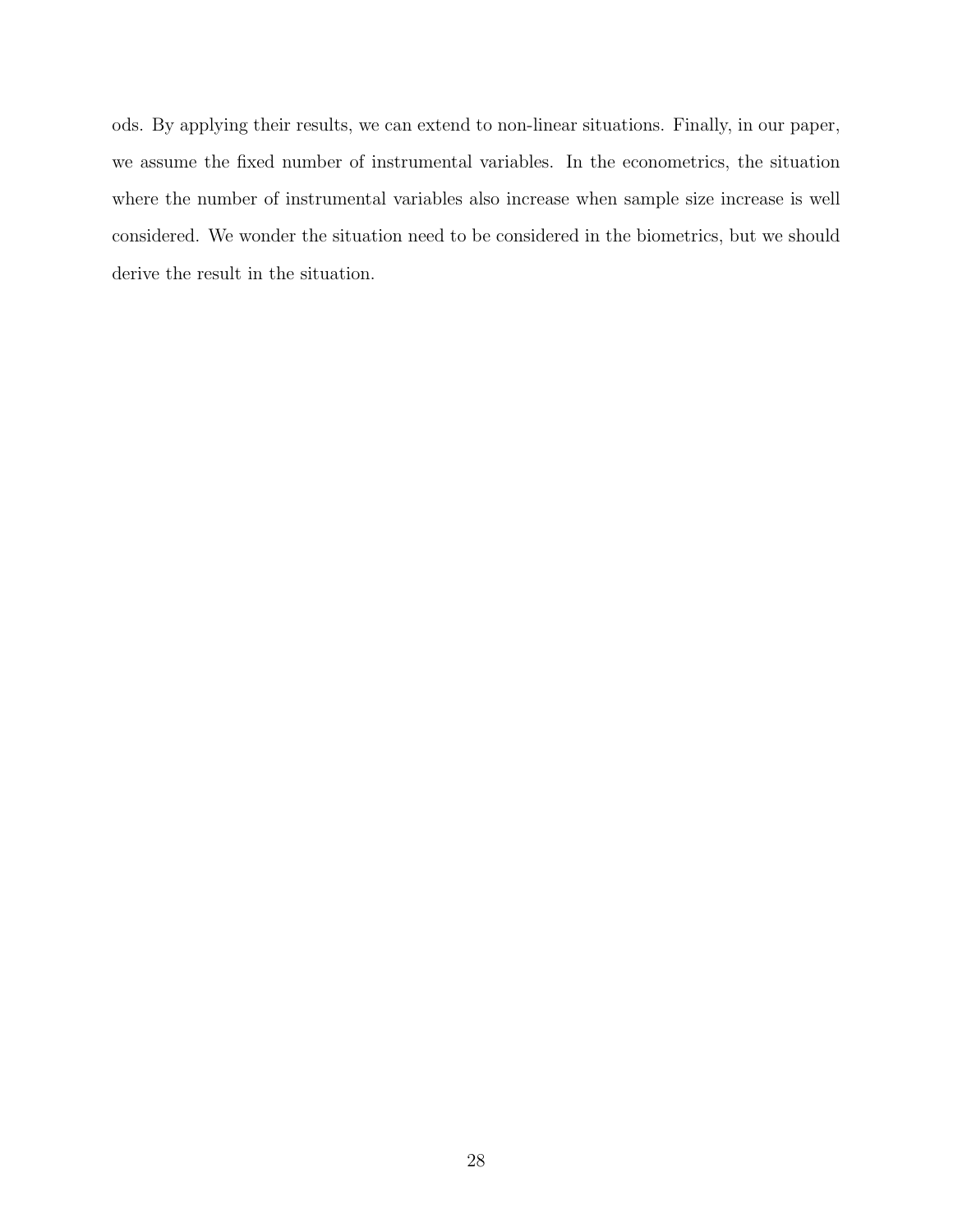# References

- [1] Andrews, D. W. (1999). Consistent moment selection procedures for generalized method of moments estimation. *Econometrica*,  $67(3)$ , 543-563.
- [2] Baiocchi, M., Cheng, J., and Small, D. S. (2014). Instrumental variable methods for causal inference. Statistics in medicine, 33(13), 2297-2340.
- [3] Bowden, J., Davey Smith, G., Haycock, P. C., and Burgess, S. (2016). Consistent estimation in Mendelian randomization with some invalid instruments using a weighted median estimator. Genetic epidemiology,  $40(4)$ , 304-314.
- [4] Brookhart, M. A., and Schneeweiss, S. (2007). Preference-based instrumental variable methods for the estimation of treatment effects: assessing validity and interpreting results. The international journal of biostatistics,  $3(1)$ .
- [5] Burgess, S., Small, D. S., and Thompson, S. G. (2017). A review of instrumental variable estimators for Mendelian randomization. Statistical methods in medical research,  $26(5)$ , 2333-2355.
- [6] Claeskens, G., and Hjort, N. L. (2003). The focused information criterion. Journal of the American Statistical Association, 98(464), 900-916.
- [7] Clarke, P. S., and Windmeijer, F. (2012). Instrumental variable estimators for binary outcomes. Journal of the American Statistical Association, 107(500), 1638-1652.
- [8] Cui, Y., Pu, H., Shi, X., Miao, W., and Tchetgen, E. T. (2020). Semiparametric proximal causal inference.  $arXiv$  preprint  $arXiv:2011.08411$ .
- [9] Darolles, S., Fan, Y., Florens, J. P., and Renault, E. (2011). Nonparametric instrumental regression.  $Econometrica$ , **79**(5), 1541-1565.
- [10] Davies, N. M., Holmes, M. V., and Smith, G. D. (2018). Reading Mendelian randomisation studies: a guide, glossary, and checklist for clinicians. *Bmj*, 362.
- [11] Deaner, B. (2019). Nonparametric Instrumental Variables Estimation Under Misspecification.  $arXiv$  preprint  $arXiv:1901.01241$ .
- [12] DiTraglia, F. J. (2016). Using invalid instruments on purpose: Focused moment selection and averaging for GMM. Journal of Econometrics, 195(2), 187-208.
- [13] Gkatzionis, A., Burgess, S., Conti, D. V., and Newcombe, P. J. (2021). Bayesian variable selection with a pleiotropic loss function in Mendelian randomization. Statistics in Medicine, 40(23), 5025-5045.
- [14] Gordon, R. D. (1941). Values of Mills' ratio of area to bounding ordinate and of the normal probability integral for large values of the argument. The Annals of Mathematical Statistics, 12(3), 364-366.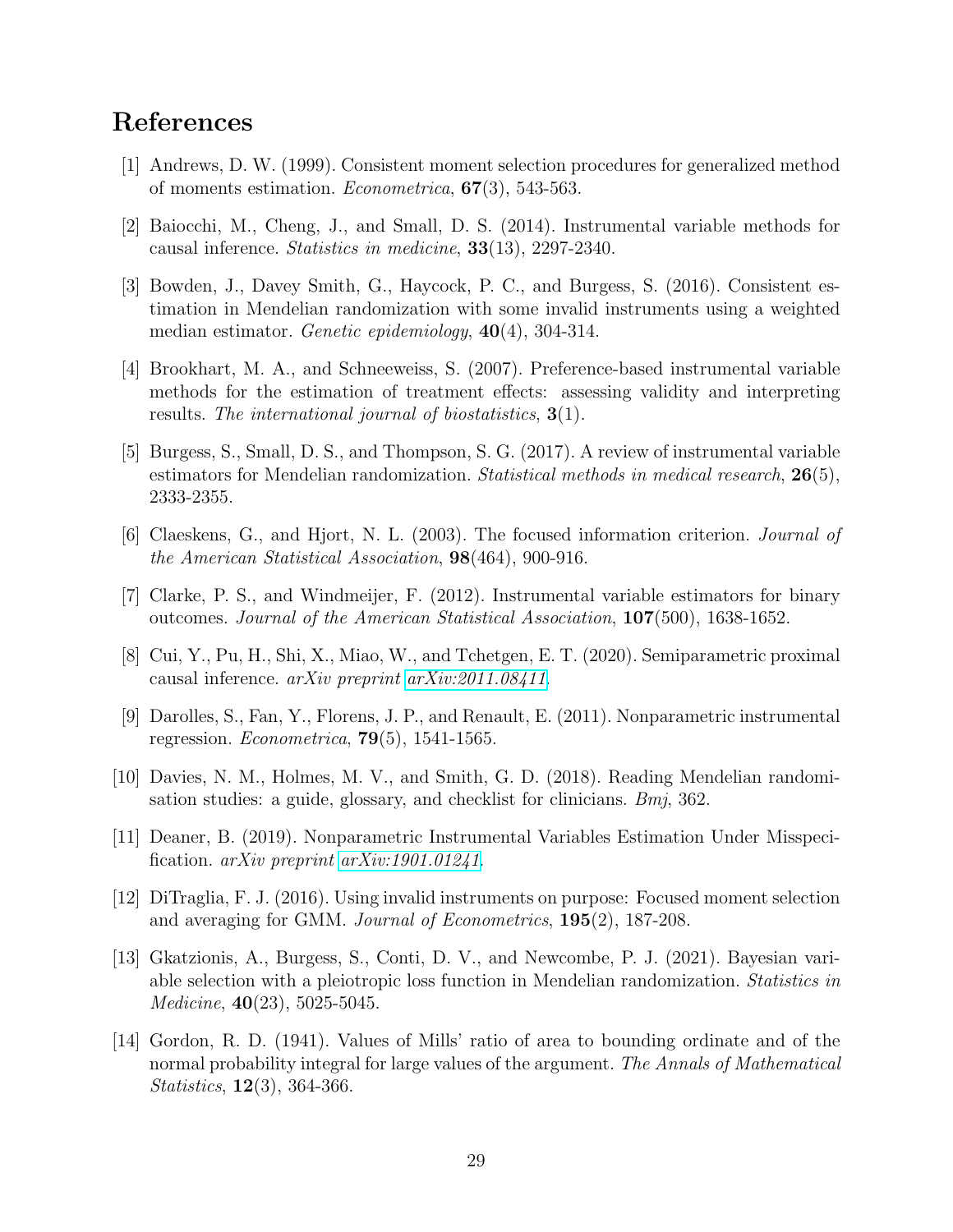- [15] Guo, Z., Kang, H., Tony Cai, T., and Small, D. S. (2018). Confidence intervals for causal effects with invalid instruments by using two-stage hard thresholding with voting. Journal of the Royal Statistical Society: Series B (Statistical Methodology), 80(4), 793- 815.
- [16] Hartwig, F. P., Davey Smith, G., and Bowden, J. (2017). Robust inference in summary data Mendelian randomization via the zero modal pleiotropy assumption. International journal of epidemiology,  $46(6)$ , 1985-1998.
- [17] Harville, D. A. (2006). Matrix Algebra From a Statistician's Perspective. Springer Science and Business Media.
- [18] Hayashi, F. (2000). Econometrics. Princeton University Press.
- [19] Hern´an, M. A., and Robins, J. M. (2020). Causal inference: what if. Chapman & Hill/CRC.
- [20] Hong, H., Preston, B., and Shum, M. (2003). Generalized empirical likelihood-based model selection criteria for moment condition models. Econometric Theory, 923-943.
- [21] Hu, F. B., Manson, J. E., Stampfer, M. J., Colditz, G., Liu, S., Solomon, C. G., and Willett, W. C. (2001). Diet, lifestyle, and the risk of type 2 diabetes mellitus in women. New England journal of medicine,  $345(11)$ , 790-797.
- [22] Imbens, G. W. (2002). Generalized method of moments and empirical likelihood. Journal of Business & Economic Statistics,  $20(4)$ , 493-506.
- [23] Kang, H., Zhang, A., Cai, T. T., and Small, D. S. (2016). Instrumental variables estimation with some invalid instruments and its application to Mendelian randomization. Journal of the American statistical Association, 111(513), 132-144.
- [24] Katsoulis, M., Stavola, B. D.,... and Hemingway, H. (2021). Weight change and the onset of cardiovascular diseases: emulating trials using electronic health records. Epidemiology (Cambridge, Mass.), 32(5), 744
- [25] Kianian, B., Kim, J. I., Fine, J. P., and Peng, L. (2019). Causal Proportional Hazards Estimation with a Binary Instrumental Variable. arXiv preprint [arXiv:1901.11050](http://arxiv.org/abs/1901.11050).
- [26] Kjaersgaard, M. I., and Parner, E. T. (2016). Instrumental variable method for timeto-event data using a pseudo-observation approach. *Biometrics*,  $72(2)$ , 463-472.
- [27] Khush, R. S., et al. (2013). H2S as an indicator of water supply vulnerability and health risk in low-resource settings: a prospective cohort study. The American journal of tropical medicine and hygiene, 89(2), 251-259.
- [28] Knight, K., and Fu, W. (2000). Asymptotics for lasso-type estimators. Annals of statistics, 1356-1378.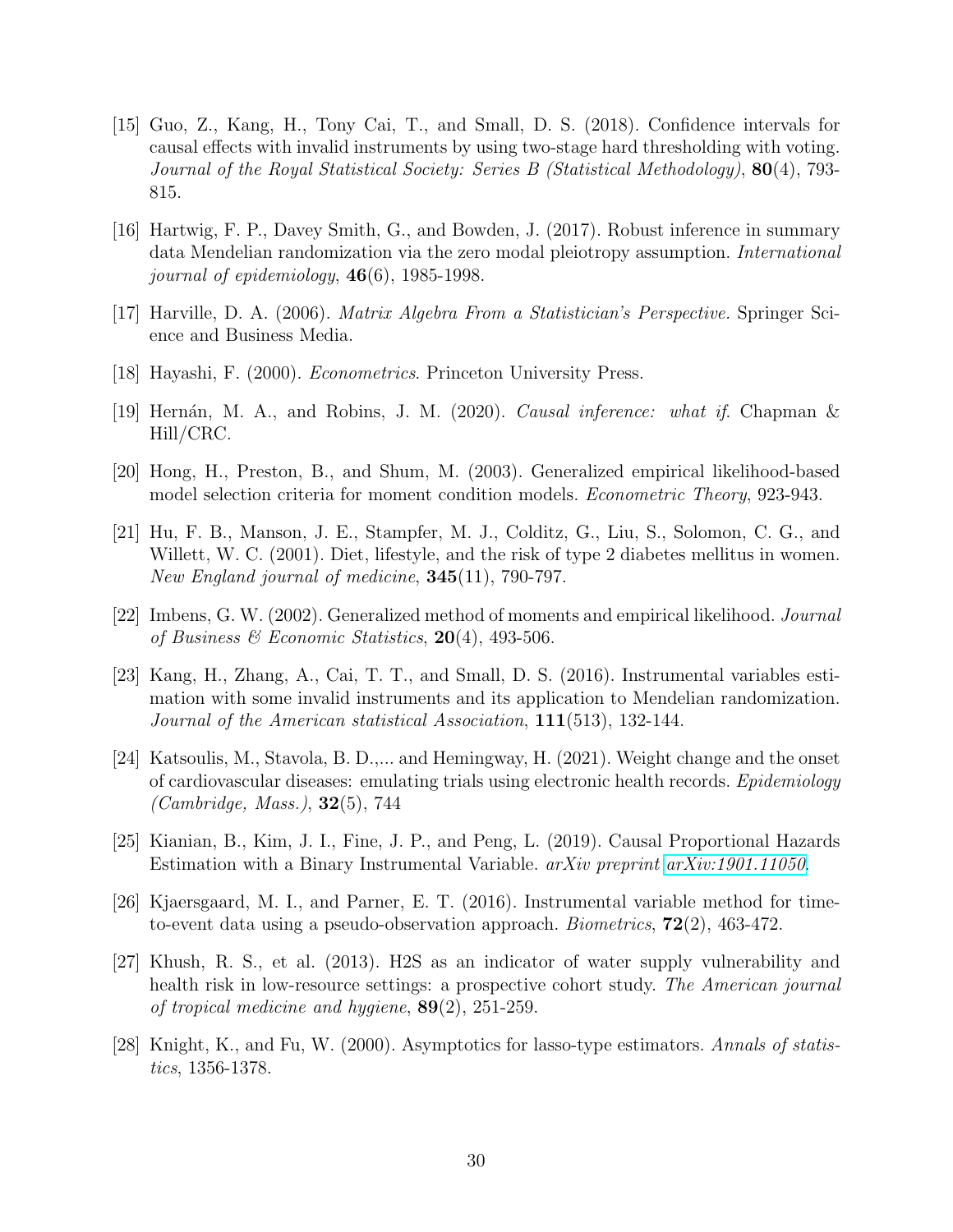- [29] Kolesár, M., Chetty, R., Friedman, J., Glaeser, E., and Imbens, G. W. (2015). Identification and inference with many invalid instruments. Journal of Business  $\mathcal C$  Economic Statistics, 33(4), 474-484.
- [30] Liao, Z. (2013). Adaptive GMM shrinkage estimation with consistent moment selection. Econometric Theory, 857-904.
- [31] Lin, W., Qureshi, A. A.,... and Han, J. (2011). ASIP genetic variants and the number of non-melanoma skin cancers. Cancer Causes & Control,  $22(3)$ , 495-501.
- [32] Liu, X., Wang, L., and Liang, H. (2011). Estimation and variable selection for semiparametric additive partial linear models. Statistica Sinica, 21(3), 1225.
- [33] Locke, A. E., Kahali, B., ... and Lind, L. (2015). Genetic studies of body mass index yield new insights for obesity biology. Nature, 518(7538), 197-206.
- [34] Martínez-Camblor, P., Mackenzie, T., Staiger, D. O., Goodney, P. P., and O'Malley, A. J. (2019). Adjusting for bias introduced by instrumental variable estimation in the Cox proportional hazards model. Biostatistics, 20(1), 80-96.
- [35] Miao, W., and Tchetgen Tchetgen, E. (2018). A Confounding Bridge Approach for Double Negative Control Inference on Causal Effects (Supplement and Sample Codes are included). arXiv preprint [arXiv:1808.04945](http://arxiv.org/abs/1808.04945).
- [36] Newey, W. K. (1990). Efficient instrumental variables estimation of nonlinear models. Econometrica: Journal of the Econometric Society, 809-837.
- [37] Ogburn, E. L., Rotnitzky, A., and Robins, J. M. (2015). Doubly robust estimation of the local average treatment effect curve. Journal of the Royal Statistical Society. Series B, Statistical methodology, 77(2), 373.
- [38] Okui, R., Small, D. S., Tan, Z., and Robins, J. M. (2012). Doubly robust instrumental variable regression. Statistica Sinica, 173-205.
- [39] Orihara, S. (2021). Limited-Information Maximum Likelihood based Model Selection Procedures for Binary Outcomes. arXiv preprint [arXiv:2106.07587](http://arxiv.org/abs/2106.07587).
- [40] Pierce, B. L., Ahsan, H., and VanderWeele, T. J. (2011). Power and instrument strength requirements for Mendelian randomization studies using multiple genetic variants. International journal of epidemiology, 40(3), 740-752.
- [41] Rosenbaum, P. R., and Rubin, D. B. (1983). The central role of the propensity score in observational studies for causal effects. *Biometrika*,  $70(1)$ , 41-55.
- [42] Sanderson, E., Richardson, T., Hemani, G., and Smith, G. D. (2020). The use of negative control outcomes in Mendelian Randomisation to detect potential population stratification or selection bias. BioRxiv.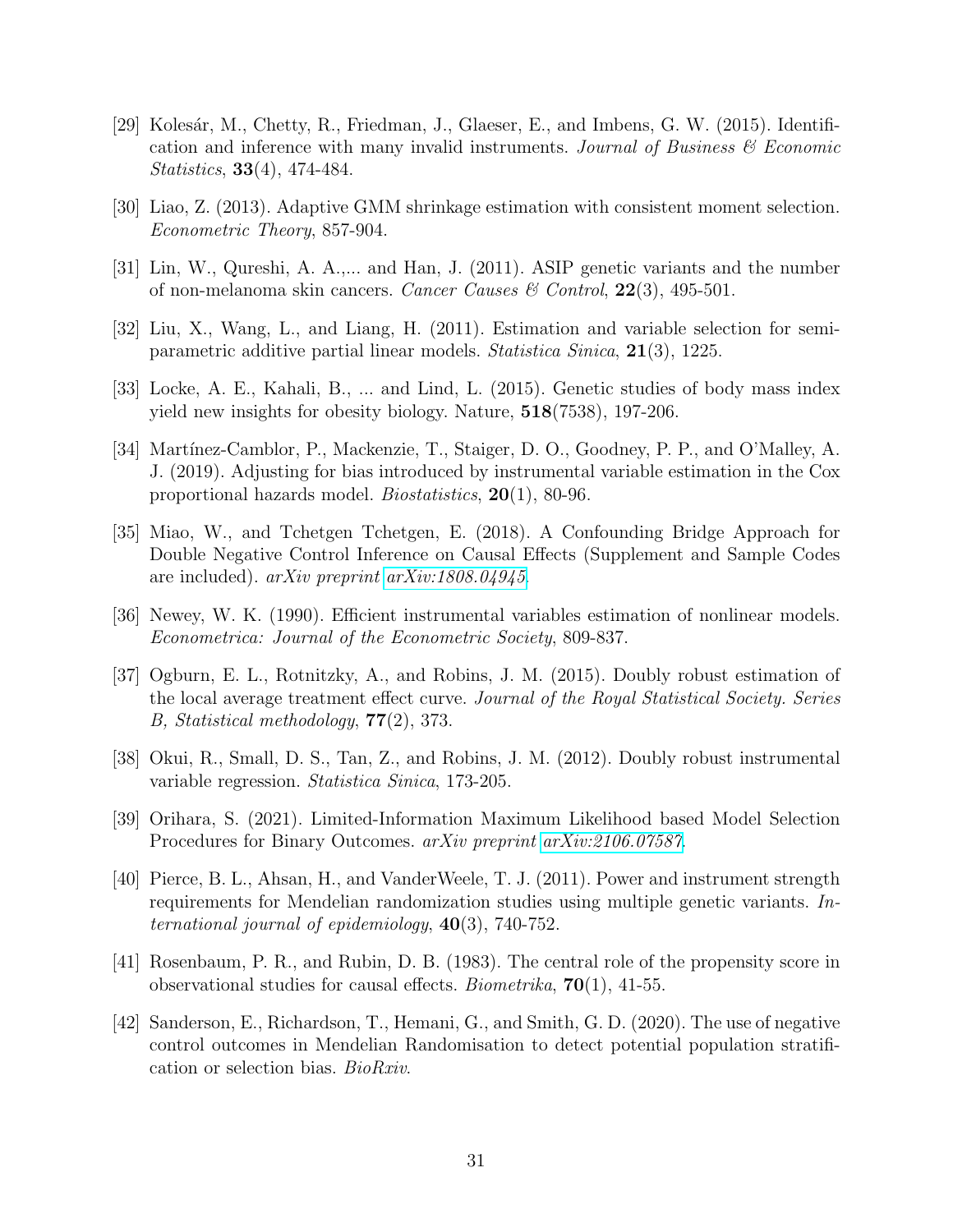- [43] Sanderson, E., Glymour, M. M., Holmes, M. V., Kang, H., Morrison, J., Munafó, M. R., ... and Davey Smith, G. (2022). Mendelian randomization. Nature Reviews Methods Primers, 2(1), 1-21.
- [44] Sargan, J. D. (1958). The estimation of economic relationships using instrumental variables. Econometrica: Journal of the Econometric Society, 393-415.
- [45] Shi, X., Miao, W., and Tchetgen, E. T. (2020). A Selective Review of Negative Control Methods in Epidemiology. Current Epidemiology Reports, 1-13.
- [46] Su, L., and Zhang, Y. (2012). Variable Selection in Nonparametric and Semiparametric Regression Models. Handbook in Applied Nonparametric and Semi-Nonparametric Econometrics and Statistics.
- [47] Tchetgen Tchetgen, E. (2014). The control outcome calibration approach for causal inference with unobserved confounding. American journal of epidemiology,  $179(5)$ , 633-640.
- [48] Tchetgen Tchetgen, E. J., Walter, S., Vansteelandt, S., Martinussen, T., and Glymour, M. (2015). Instrumental variable estimation in a survival context. *Epidemiology*,  $26(3)$ , 402-410.
- [49] Van der Vaart, A. W. (2000). Asymptotic statistics. Cambridge university press.
- [50] White, H. (1982). Instrumental variables regression with independent observations. Econometrica: Journal of the Econometric Society, 483-499.
- [51] Windmeijer, F., Farbmacher, H., Davies, N., and Davey Smith, G. (2019). On the use of the lasso for instrumental variables estimation with some invalid instruments. Journal of the American Statistical Association, 114(527), 1339-1350.
- [52] Yang, S., and Ding, P. (2018). Asymptotic inference of causal effects with observational studies trimmed by the estimated propensity scores.  $Biometrika$ ,  $105(2)$ ,  $487-493$ .
- [53] Ying, A., Xu, R., and Murphy, J. (2019). Two-stage residual inclusion for survival data and competing risks - An instrumental variable approach with application to SEER-Medicare linked data. Statistics in Medicine, 38(10), 1775-1801.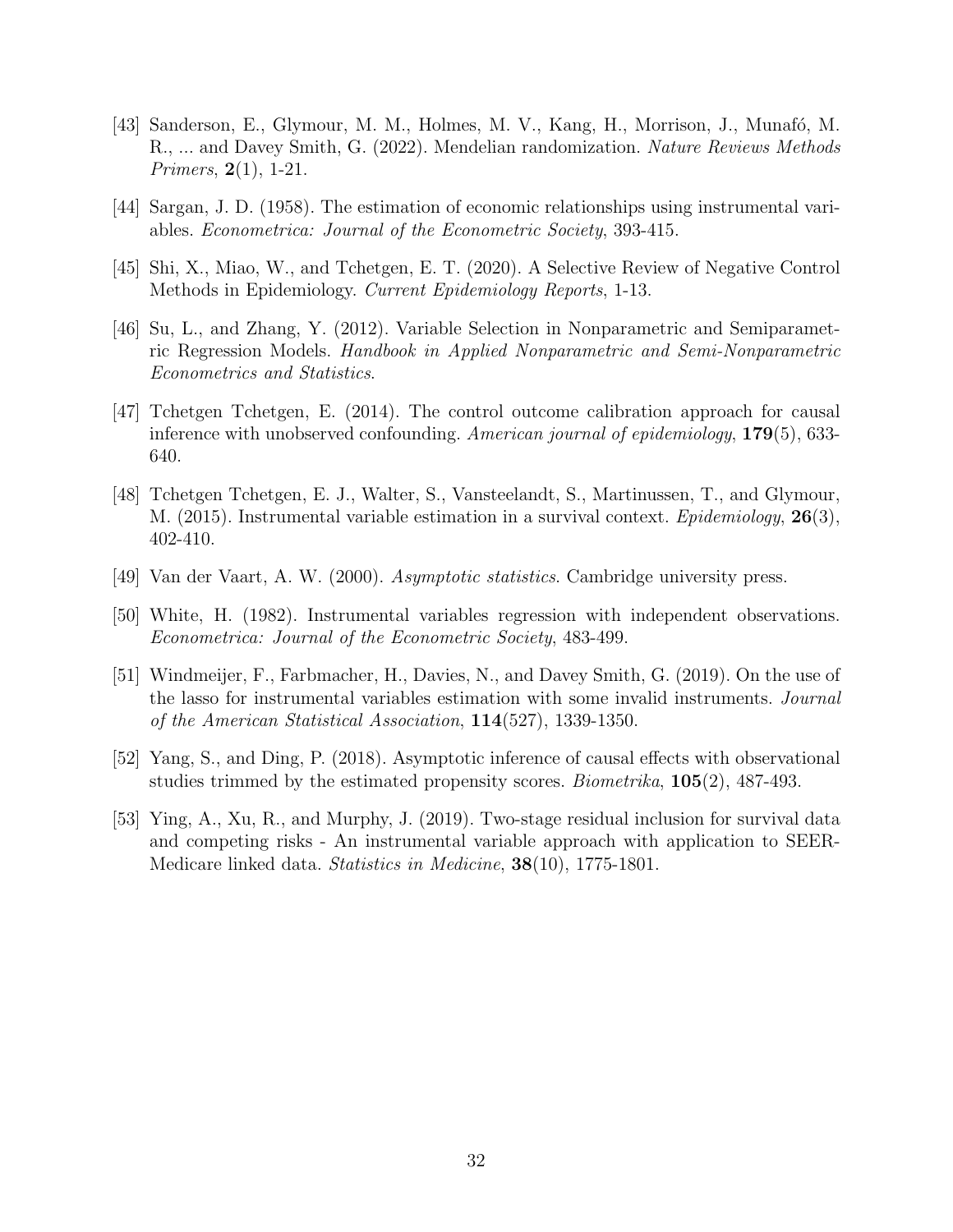# A Important regularity conditions

Throughout our papers, the following two regularity conditions are important:

$$
\mathrm{C.1}
$$

$$
\mathrm{E}\left[\boldsymbol{Z}^{\otimes 2}\right] - \mathrm{E}\left[\boldsymbol{Z}\boldsymbol{X}^{\top}\right] \mathrm{E}\left[\boldsymbol{X}\boldsymbol{X}^{\top}\right]^{-1} \mathrm{E}\left[\boldsymbol{X}\boldsymbol{Z}^{\top}\right] > O
$$

C.2

$$
\mathrm{E}\left[\boldsymbol{Z}T\right]-\mathrm{E}\left[\boldsymbol{Z}\boldsymbol{X}^{\top}\right]\mathrm{E}\left[\boldsymbol{X}\boldsymbol{X}^{\top}\right]^{-1}\mathrm{E}\left[T\boldsymbol{X}\right]\neq\boldsymbol{0}
$$

C.1 means valid relationship between  $\boldsymbol{Z}$  and  $\boldsymbol{X}$ ; it shows only relationship of variables. Whereas, C.2 is regarded as a kind of IV condition 1). If

$$
\mathrm{E}\left[\boldsymbol{Z}T\right] - \mathrm{E}\left[\boldsymbol{Z}\boldsymbol{X}^{\top}\right]\mathrm{E}\left[\boldsymbol{X}\boldsymbol{X}^{\top}\right]^{-1}\mathrm{E}\left[T\boldsymbol{X}\right] = \boldsymbol{0},
$$

i.e.,  $\gamma^0 = 0$ , a linear combination of IVs does not work. Therefore, an IV estimator cannot be constructed.

# B Proofs

# B.1 Proof of Proposition [1](#page-6-1)

We use the following lemma that is well-known conclusion (c.f. Harville, 2006) when showing the Proposition [1](#page-6-1).

### <span id="page-32-0"></span>Lemma 2.

A means  $m \times m$  non-singular matrix, **d** means m-dimension vector.  $\forall x \setminus \{0\} \in \mathbb{R}^m$ ,

$$
\frac{\boldsymbol{x}^\top A\boldsymbol{x}}{\left(\boldsymbol{d}^\top\boldsymbol{x}\right)^2} \geq \left(\boldsymbol{d}^\top A^{-1}\boldsymbol{d}\right)^{-1},
$$

the equation holds when  $\mathbf{x} \propto A^{-1} \mathbf{d}$ .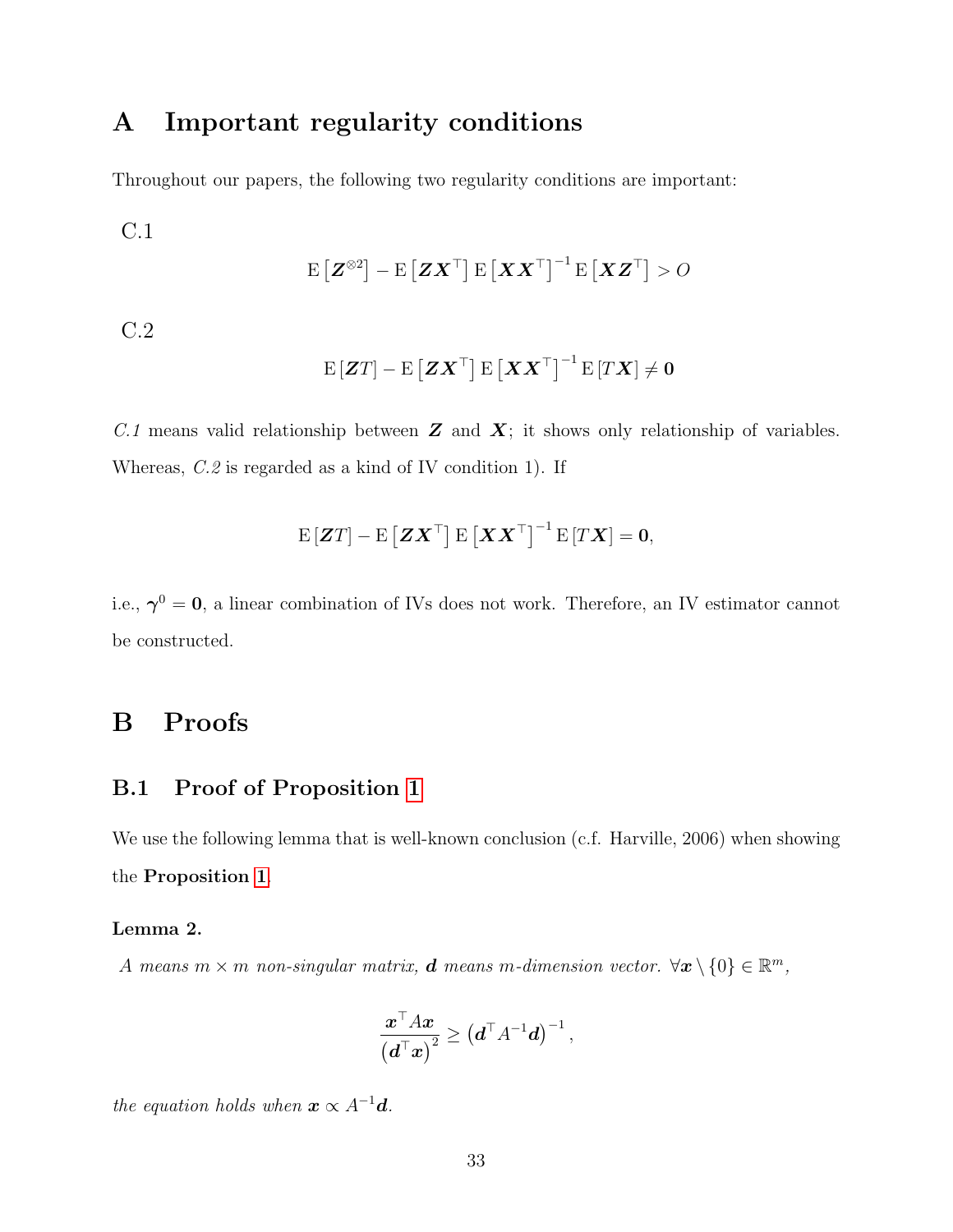From here, we prove **Proposition [1](#page-6-1)**. At first, we calculate  $\Gamma_1^{-1}$ :

$$
\Gamma_1^{-1} = \left( \begin{array}{cc} \left( \mathbf{E} \left[ HT \right] - \mathbf{E} \left[ H \mathbf{X}^\top \right] \mathbf{E} \left[ \mathbf{X} \mathbf{X}^\top \right]^{-1} \mathbf{E} \left[ T \mathbf{X} \right] \right)^{-1} & -\frac{\mathbf{E} \left[ H \mathbf{X}^\top \right]}{\mathbf{E} \left[ HT \right]} \left( \mathbf{E} \left[ \mathbf{X} \mathbf{X}^\top \right] - \frac{\mathbf{E} \left[ T \mathbf{X} \right] \mathbf{E} \left[ H \mathbf{X}^\top \right]}{-1} \right)^{-1} \\ & -\left( \mathbf{E} \left[ \mathbf{X} \mathbf{X}^\top \right] - \frac{\mathbf{E} \left[ T \mathbf{X} \right] \mathbf{E} \left[ H \mathbf{X}^\top \right]}{\mathbf{E} \left[ HT \right]} \right)^{-1} \frac{\mathbf{E} \left[ T \mathbf{X} \right]}{\mathbf{E} \left[ HT \right]} & \left( \mathbf{E} \left[ \mathbf{X} \mathbf{X}^\top \right] - \frac{\mathbf{E} \left[ T \mathbf{X} \right] \mathbf{E} \left[ H \mathbf{X}^\top \right]}{\mathbf{E} \left[ HT \right]} \right)^{-1} \end{array} \right).
$$

By using Sherman-Morrison formula (c.f. Harville, 2006),

$$
\begin{aligned}\n&\left(\mathbf{E}\left[\mathbf{X}\mathbf{X}^{\top}\right]-\frac{\mathbf{E}\left[T\mathbf{X}\right]\mathbf{E}\left[H\mathbf{X}^{\top}\right]}{\mathbf{E}\left[HT\right]}\right)^{-1} \\
&=\mathbf{E}\left[\mathbf{X}\mathbf{X}^{\top}\right]^{-1}+\frac{\mathbf{E}\left[\mathbf{X}\mathbf{X}^{\top}\right]^{-1}\mathbf{E}\left[T\mathbf{X}\right]\mathbf{E}\left[H\mathbf{X}^{\top}\right]\mathbf{E}\left[\mathbf{X}\mathbf{X}^{\top}\right]^{-1}/\mathbf{E}\left[HT\right]}{1-\mathbf{E}\left[H\mathbf{X}^{\top}\right]\mathbf{E}\left[\mathbf{X}\mathbf{X}^{\top}\right]^{-1}\mathbf{E}\left[T\mathbf{X}\right]/\mathbf{E}\left[HT\right]} \\
&=\frac{\left(\mathbf{E}\left[HT\right]-\mathbf{E}\left[H\mathbf{X}^{\top}\right]\mathbf{E}\left[\mathbf{X}\mathbf{X}^{\top}\right]^{-1}\mathbf{E}\left[T\mathbf{X}\right]\right)\mathbf{E}\left[\mathbf{X}\mathbf{X}^{\top}\right]^{-1}}{\mathbf{E}\left[HT\right]-\mathbf{E}\left[H\mathbf{X}^{\top}\right]\mathbf{E}\left[\mathbf{X}\mathbf{X}^{\top}\right]^{-1}\mathbf{E}\left[T\mathbf{X}\right]}\n\end{aligned}
$$

Therefore,

$$
\frac{\mathrm{E}\left[HX^{\top}\right]}{\mathrm{E}\left[HT\right]}\left(\mathrm{E}\left[XX^{\top}\right]-\frac{\mathrm{E}\left[TX\right]\mathrm{E}\left[HX^{\top}\right]}{\mathrm{E}\left[HT\right]}\right)^{-1}=\frac{\mathrm{E}\left[HX^{\top}\right]\mathrm{E}\left[XX^{\top}\right]^{-1}}{\mathrm{E}\left[HT\right]-\mathrm{E}\left[HX^{\top}\right]\mathrm{E}\left[XX^{\top}\right]^{-1}\mathrm{E}\left[TX\right]},\\ \left(\mathrm{E}\left[XX^{\top}\right]-\frac{\mathrm{E}\left[TX\right]\mathrm{E}\left[HX^{\top}\right]}{\mathrm{E}\left[HT\right]}\right)^{-1}\frac{\mathrm{E}\left[TX\right]}{\mathrm{E}\left[HT\right]}=\frac{\mathrm{E}\left[XX^{\top}\right]^{-1}\mathrm{E}\left[TX\right]}{\mathrm{E}\left[HT\right]-\mathrm{E}\left[HX^{\top}\right]^{-1}\mathrm{E}\left[TX\right]}.
$$

We continue to calculate the variance components:

$$
\left(\Gamma_{1}\right)^{-1}\Sigma_{1} = \sigma^{2}\left(\begin{array}{cc} \frac{\mathbf{E}[H^{2}] - \mathbf{E}[H\mathbf{X}^{\top}] \mathbf{E}[\mathbf{X}\mathbf{X}^{\top}]^{-1} \mathbf{E}[H\mathbf{X}]}{\mathbf{E}[H\mathbf{T}] - \mathbf{E}[H\mathbf{X}^{\top}] \mathbf{E}[\mathbf{X}\mathbf{X}^{\top}]^{-1} \mathbf{E}[T\mathbf{X}]} & O^{\top} \\ \frac{\mathbf{E}[\mathbf{X}\mathbf{X}^{\top}]^{-1} (\mathbf{E}[H\mathbf{T}] \mathbf{E}[H\mathbf{X}] - \mathbf{E}[H^{2}] \mathbf{E}[T\mathbf{X}])}{\mathbf{E}[H\mathbf{T}] - \mathbf{E}[H\mathbf{X}^{\top}] \mathbf{E}[\mathbf{X}\mathbf{X}^{\top}]^{-1} \mathbf{E}[T\mathbf{X}]} & I_{p} \end{array}\right),
$$
\n
$$
\left(\Gamma_{1}\right)^{-1}\Sigma_{1} \left(\Gamma_{1}^{\top}\right)^{-1} = \sigma^{2}\left(\begin{array}{cc} \frac{\mathbf{E}[H^{2}] - \mathbf{E}[H\mathbf{X}^{\top}] \mathbf{E}[\mathbf{X}\mathbf{X}^{\top}]^{-1} \mathbf{E}[H\mathbf{X}]}{\mathbf{E}[H\mathbf{T}] - \mathbf{E}[H\mathbf{X}^{\top}] \mathbf{E}[\mathbf{X}\mathbf{X}^{\top}]^{-1} \mathbf{E}[T\mathbf{X}]} & \frac{\mathbf{E}[H^{2}] - \mathbf{E}[H\mathbf{X}^{\top}] \mathbf{E}[\mathbf{X}\mathbf{X}^{\top}]^{-1} \mathbf{E}[H\mathbf{X}]}{\mathbf{E}[H\mathbf{T}] - \mathbf{E}[H\mathbf{X}^{\top}] \mathbf{E}[\mathbf{X}\mathbf{X}^{\top}]^{-1} \mathbf{E}[T\mathbf{X}]} & \frac{\mathbf{E}[H^{2}] - \mathbf{E}[H\mathbf{X}^{\top}] \mathbf{E}[\mathbf{X}\mathbf{X}^{\top}]^{-1} \mathbf{E}[H\mathbf{X}]}{\mathbf{E}[H\mathbf{T}] - \mathbf{E}[H\mathbf{X}^{\top}] \mathbf
$$

 $\setminus$ 

<span id="page-33-0"></span> $\Big\}$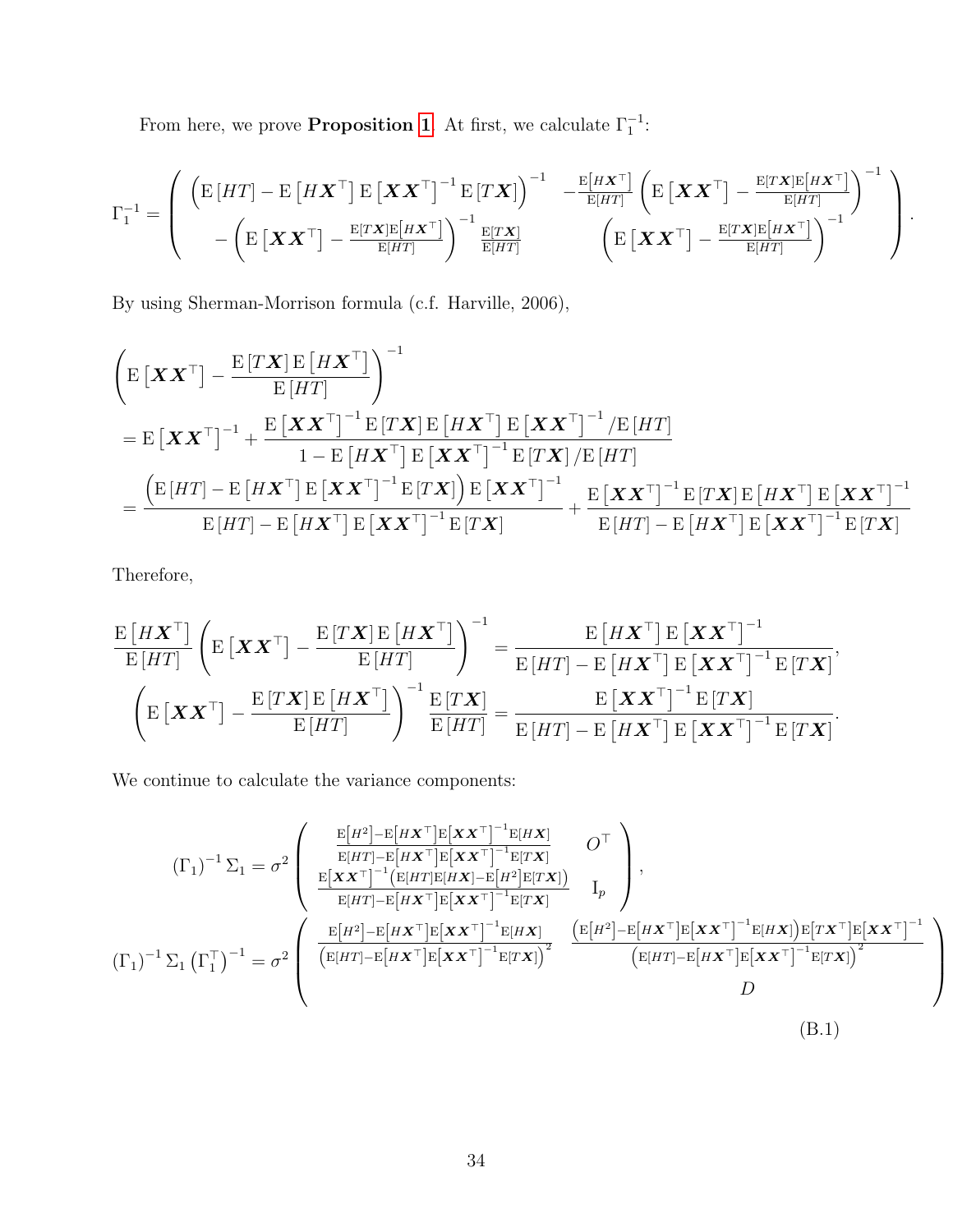where

$$
D = \mathrm{E}\left[\boldsymbol{X}\boldsymbol{X}^{\top}\right]^{-1} + \frac{\mathrm{E}\left[H^2\right] - \mathrm{E}\left[H\boldsymbol{X}^{\top}\right]\mathrm{E}\left[\boldsymbol{X}\boldsymbol{X}^{\top}\right]^{-1}\mathrm{E}\left[H\boldsymbol{X}\right]}{\left(\mathrm{E}\left[HT\right] - \mathrm{E}\left[H\boldsymbol{X}^{\top}\right]\mathrm{E}\left[\boldsymbol{X}\boldsymbol{X}^{\top}\right]^{-1}\mathrm{E}\left[T\boldsymbol{X}\right]\right)^{2}}\mathrm{E}\left[\boldsymbol{X}\boldsymbol{X}^{\top}\right]^{-1}\mathrm{E}\left[T\boldsymbol{X}\right]\mathrm{E}\left[T\boldsymbol{X}^{\top}\right]\mathrm{E}\left[\boldsymbol{X}\boldsymbol{X}^{\top}\right]^{-1}
$$

The  $(1,1)$  component of  $(B.1)$  is

<span id="page-34-0"></span>
$$
\frac{\mathrm{E}[H^{2}] - \mathrm{E}[H\mathbf{X}^{\top}] \mathrm{E}[\mathbf{X}\mathbf{X}^{\top}]^{-1} \mathrm{E}[H\mathbf{X}]}{\left(\mathrm{E}[H\mathbf{T}] - \mathrm{E}[H\mathbf{X}^{\top}] \mathrm{E}[\mathbf{X}\mathbf{X}^{\top}]^{-1} \mathrm{E}[\mathbf{T}\mathbf{X}]\right)^{2}} = \frac{\gamma^{\top} (\mathrm{E}[\mathbf{Z}^{\otimes 2}] - \mathrm{E}[\mathbf{Z}\mathbf{X}^{\top}] \mathrm{E}[\mathbf{X}\mathbf{X}^{\top}]^{-1} \mathrm{E}[\mathbf{X}\mathbf{Z}^{\top}]) \gamma}{\left(\gamma^{\top} (\mathrm{E}[\mathbf{Z}T] - \mathrm{E}[\mathbf{Z}\mathbf{X}^{\top}] \mathrm{E}[\mathbf{X}\mathbf{X}^{\top}]^{-1} \mathrm{E}[\mathbf{T}\mathbf{X}])\right)^{2}}.
$$
\n(B.2)

By using Lemma [2.](#page-32-0), the minimum value of [\(B.2\)](#page-34-0) can be derived. Therefore, when

$$
\boldsymbol{\gamma} \propto \left( \mathbf{E} \left[ \mathbf{Z}^{\otimes 2} \right] - \mathbf{E} \left[ \mathbf{Z} \mathbf{X}^{\top} \right] \mathbf{E} \left[ \mathbf{X} \mathbf{X}^{\top} \right]^{-1} \mathbf{E} \left[ \mathbf{X} \mathbf{Z}^{\top} \right] \right)^{-1} \left( \mathbf{E} \left[ \mathbf{Z} \mathbf{T} \right] - \mathbf{E} \left[ \mathbf{Z} \mathbf{X}^{\top} \right] \mathbf{E} \left[ \mathbf{X} \mathbf{X}^{\top} \right]^{-1} \mathbf{E} \left[ \mathbf{T} \mathbf{X} \right] \right),
$$
\n(B.3)

the asymptotic variance related to  $\hat{\boldsymbol{\beta}}^{IV}$  becomes minimum.

# B.2 Proof of Theorem [1](#page-8-0)

To describe simply, we use the following descriptions:

$$
\Sigma_1 = \sigma^2 \left( \begin{array}{cc} E[H^{\otimes 2}] & E[HX^{\top}] \\ E[{\bm X}H^{\top}] & E[{\bm X} {\bm X}^{\top}] \end{array} \right) = \left( \begin{array}{cc} A & B^{\top} \\ B & C \end{array} \right), \ \Gamma_1 = \left( \begin{array}{cc} E\, [HT] & E\, [H{\bm X}^{\top}] \\ E\, [TX] & E\, [\bm X {\bm X}^{\top}] \end{array} \right) = \left( \begin{array}{cc} F & B^{\top} \\ G & C \end{array} \right)
$$

At first, we calculate the inverse matrix of  $\Sigma_1$ :

$$
\Sigma_1^{-1} = \begin{pmatrix} (A - B^{\top}C^{-1}B)^{-1} & -A^{-1}B^{\top} (C - BA^{-1}B^{\top})^{-1} \\ -(C - BA^{-1}B^{\top})^{-1}BA^{-1} & (C - BA^{-1}B^{\top})^{-1} \end{pmatrix} = \begin{pmatrix} D & -A^{-1}B^{\top}E \\ EBA^{-1} & E \end{pmatrix},
$$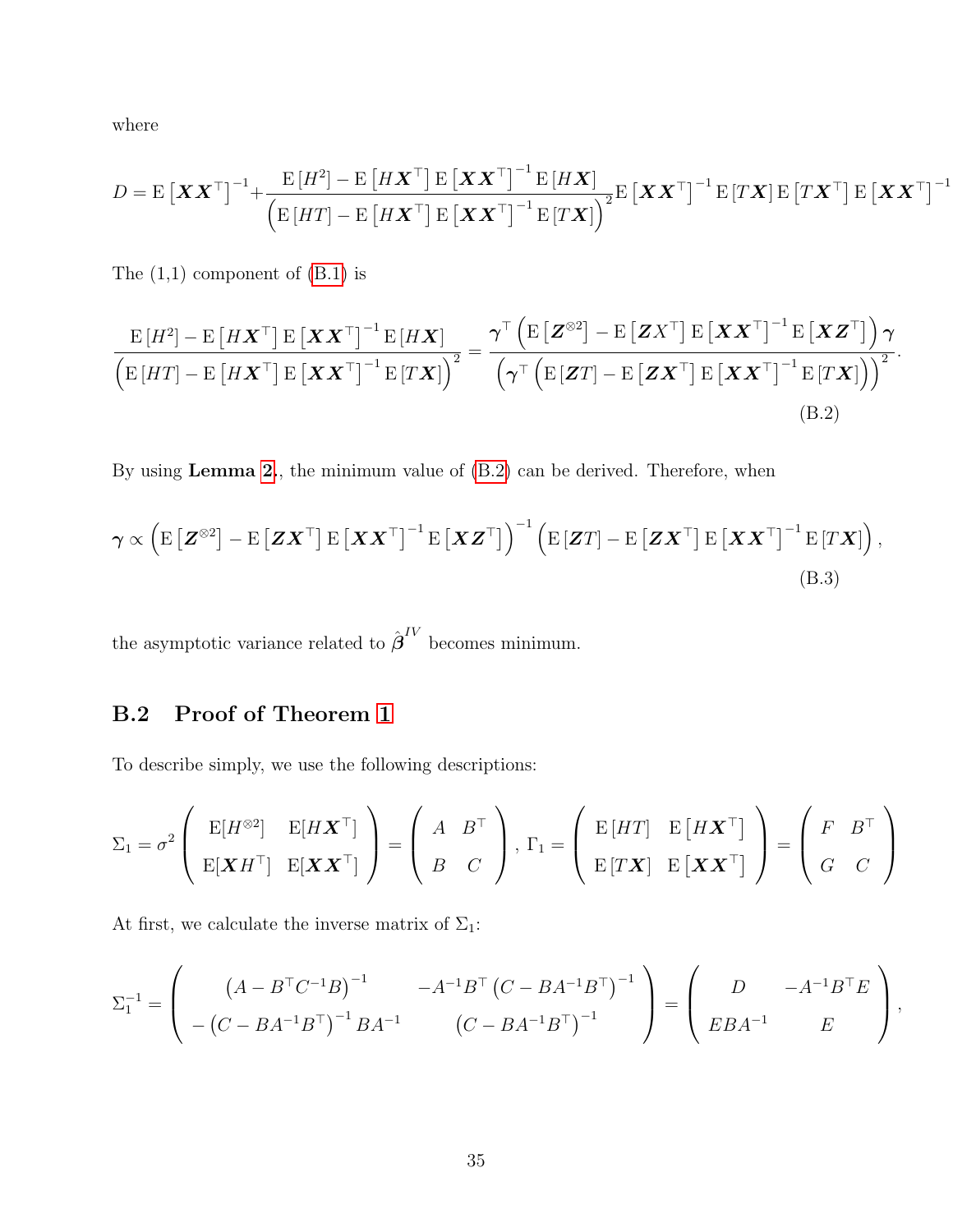<span id="page-35-0"></span>
$$
\Gamma_1^{\top} \Sigma_1^{-1} = \begin{pmatrix} F^{\top} D - G^{\top} E B A^{-1} & -F^{\top} A^{-1} B^{\top} E + G^{\top} E \\ B D - C E B A^{-1} & -B A^{-1} B^{\top} E + C E \end{pmatrix}.
$$
 (B.4)

About the (2,2) component of [\(B.4\)](#page-35-0), by using

<span id="page-35-1"></span>
$$
-BA^{-1}B^{\top}E + CE = (C - BA^{-1}B^{\top})(C - BA^{-1}B^{\top})^{-1} = I_p,
$$

$$
\Gamma_1^{\top} \Sigma_1^{-1} \Gamma_1
$$
\n
$$
= \begin{pmatrix}\nF^{\top} DF - G^{\top} EBA^{-1} F + G^{\top} EG - F^{\top} A^{-1} B^{\top} EG & F^{\top} DB^{\top} - G^{\top} EBA^{-1} B^{\top} + G^{\top} EC - F^{\top} A^{-1} B^{\top} EC \\
G + BDF - C EBA^{-1} F & BDB^{\top} - C EBA^{-1} B^{\top} + C\n\end{pmatrix}.
$$
\n(B.5)

From here, we calculate each component of  $(B.5)$ . At first, about  $(2,1)$ :

$$
BDF - CEBA^{-1}F = (B - CEBA^{-1} (A - B^{\top}C^{-1}B)) DF
$$
  
=  $(B - CEB + CEBA^{-1}B^{\top}C^{-1}B) DF$   
=  $(B - CE (C - BA^{-1}B^{\top}) C^{-1}B) DF$   
=  $(B - C (C - BA^{-1}B^{\top})^{-1} (C - BA^{-1}B^{\top}) C^{-1}B) DF$   
=  $0_K$ .

Next, about  $(1,2)$ :

$$
-G^{\top}EBA^{-1}B^{\top} + G^{\top}EC = G^{\top}E(C - BA^{-1}B^{\top})
$$
  
=  $G^{\top} (C - BA^{-1}B^{\top})^{-1} (C - BA^{-1}B^{\top})$   
=  $G^{\top}$ .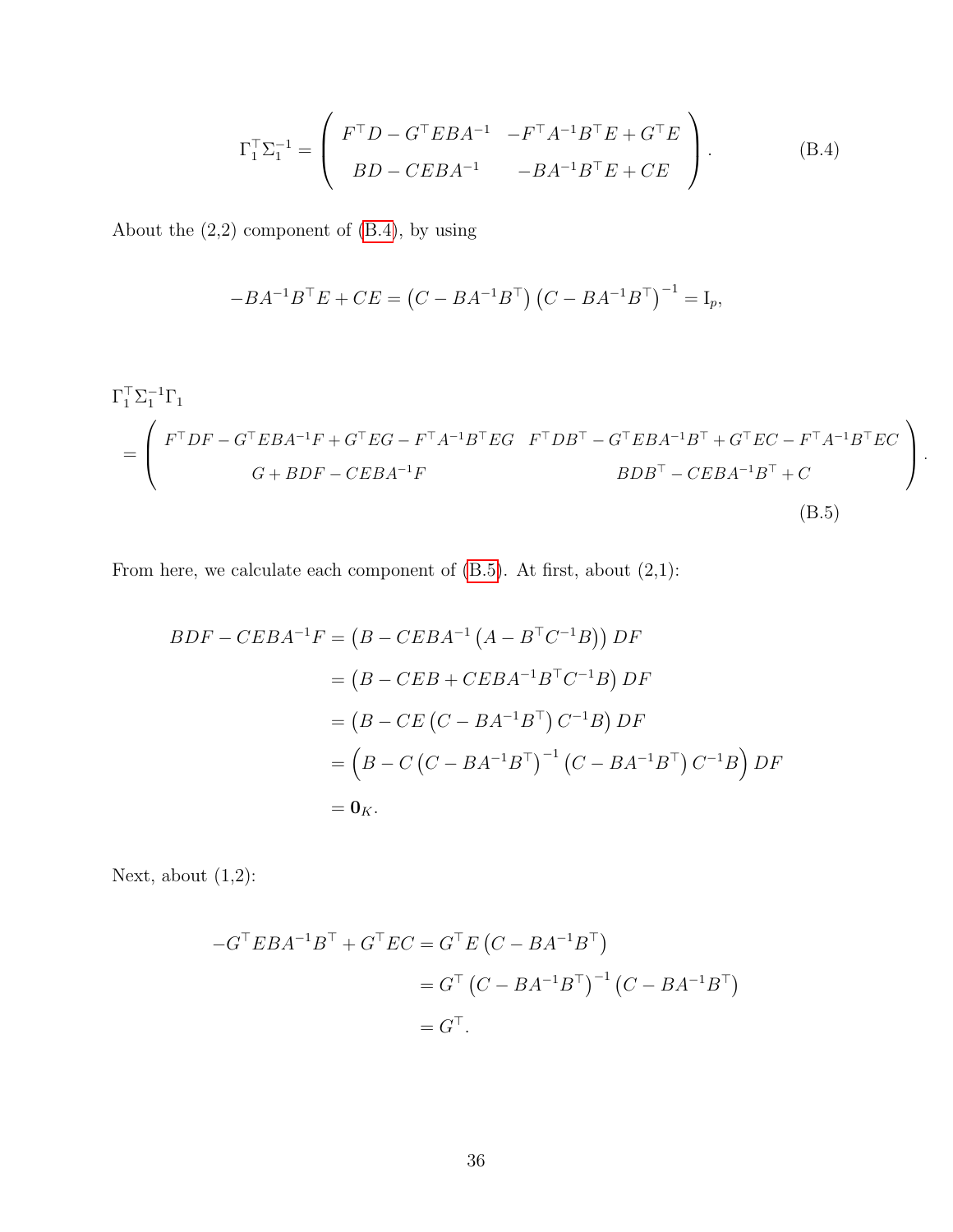At last, about  $(2,2)$ :

<span id="page-36-0"></span>
$$
BDB^\top - CEBA^{-1}B^\top = O_K
$$

From the above, [\(B.5\)](#page-35-1) is

$$
\Gamma_1^{\top} \Sigma_1^{-1} \Gamma_1 = \begin{pmatrix} F^{\top} DF - 2G^{\top} EBA^{-1} F + G^{\top} EG & G^{\top} \\ G & C \end{pmatrix}, \tag{B.6}
$$

Therefore,

$$
\begin{split} \left(\Gamma_{1}^{\top} \Sigma_{1}^{-1} \Gamma_{1}\right)^{-1} \\ &= \left( \begin{array}{cc} \left(F^{\top} D F - 2G^{\top} E B A^{-1} F + G^{\top} E G - G^{\top} C^{-1} G\right)^{-1} & - \left(F^{\top} D F - 2G^{\top} E B A^{-1} F + G^{\top} E G - G^{\top} C^{-1} G\right)^{-1} G^{\top} C^{-1} \\ & C^{-1} + C^{-1} G \left(F^{\top} D F - 2G^{\top} E B A^{-1} F + G^{\top} E G - G^{\top} C^{-1} G\right)^{-1} G^{\top} C^{-1} \end{array} \right). \end{split} \tag{B.7}
$$

About the second term of [\(B.7\)](#page-36-0),

$$
G^{\top}EBA^{-1}F = G^{\top} (C^{-1} + C^{-1}BDB^{\top}C^{-1}) BA^{-1}F
$$
  
=  $G^{\top}C^{-1}BA^{-1}F + G^{\top}C^{-1}BDB^{\top}C^{-1}BA^{-1}F$   
=  $G^{\top}C^{-1}BD ((A - B^{\top}C^{-1}B) A^{-1} + B^{\top}C^{-1}BA^{-1}) F = G^{\top}C^{-1}BDF$ 

Next the third and fourth term of [\(B.7\)](#page-36-0),

$$
G^{\top}EG - G^{\top}C^{-1}G = G^{\top}C^{-1}G + G^{\top}C^{-1}BDB^{\top}C^{-1}G - G^{\top}C^{-1}G
$$

$$
= G^{\top}C^{-1}BDB^{\top}C^{-1}G
$$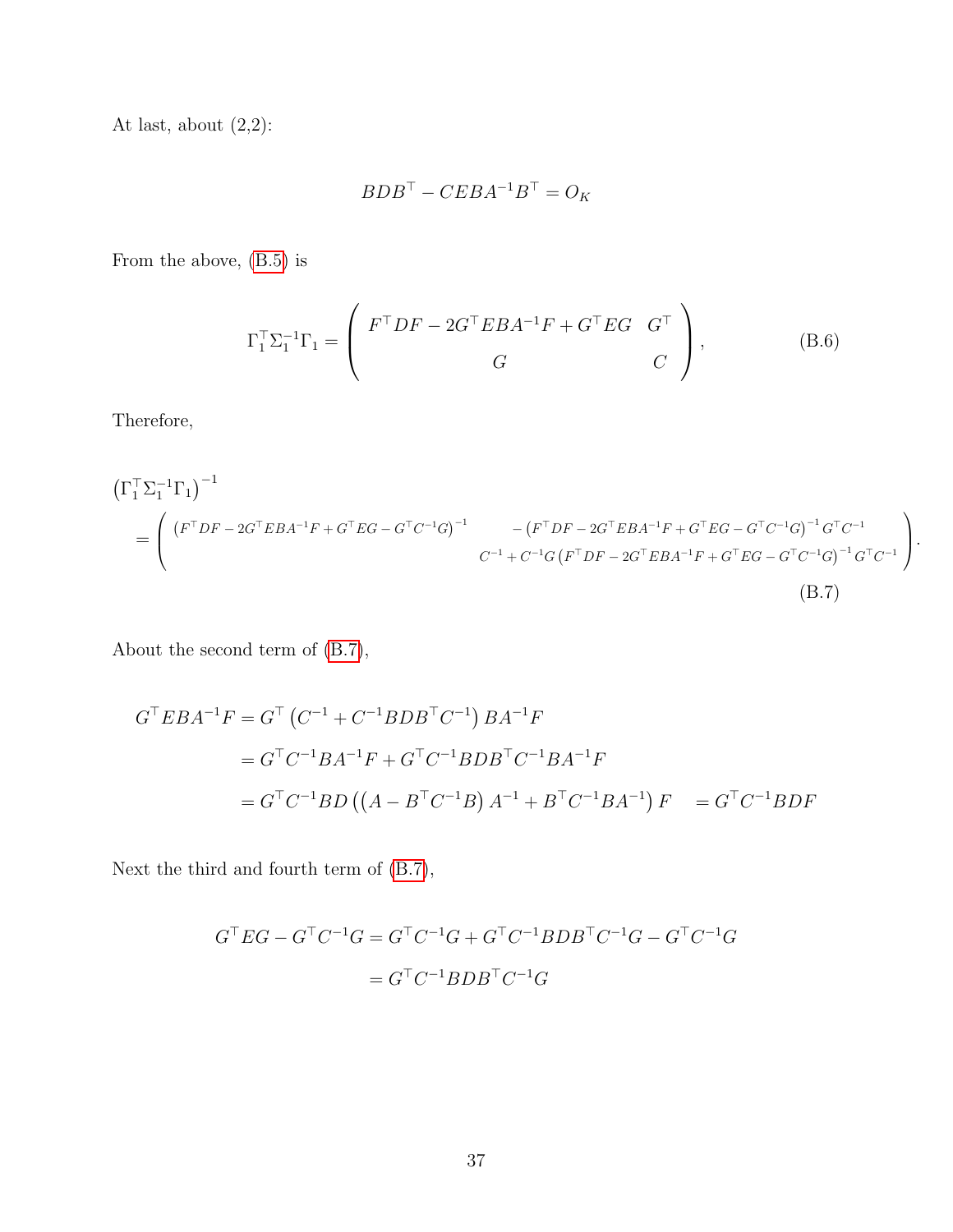Therefore, [\(B.7\)](#page-36-0) becomes

$$
\left(\Gamma_1^{\top} \Sigma_1^{-1} \Gamma_1\right)_{(1,1)}^{-1} = \left(FDF^{\top} - 2G^{\top}C^{-1}BDF + G^{\top}C^{-1}BDB^{\top}C^{-1}G\right)^{-1}
$$

$$
= \left(\left(F - B^{\top}C^{-1}G\right)^{\top}D\left(F - B^{\top}C^{-1}G\right)\right)^{-1}.
$$

Return to the original symbols:

$$
\begin{aligned}\n\left(\Gamma_1^\top \Sigma_1^{-1} \Gamma_1\right)_{(1,1)}^{-1} \\
&= \sigma^2 \left( \mathbf{E}\left[HT\right] - \mathbf{E}\left[ H \mathbf{X}^\top \right] \mathbf{E} \left[ \mathbf{X} \mathbf{X}^\top \right]^{-1} \mathbf{E}\left[ T \mathbf{X} \right] \right)^\top \left( \mathbf{E}\left[ H^{\otimes 2} \right] - \mathbf{E}\left[ H \mathbf{X}^\top \right] \mathbf{E}\left[ \mathbf{X} \mathbf{X}^\top \right]^{-1} \mathbf{E}\left[ \mathbf{X} H^\top \right] \right)^{-1} \\
&\times \left( \mathbf{E}\left[ HT \right] - \mathbf{E}\left[ H \mathbf{X}^\top \right] \mathbf{E}\left[ \mathbf{X} \mathbf{X}^\top \right]^{-1} \mathbf{E}\left[ T \mathbf{X} \right] \right)\n\end{aligned}
$$

Therefore, the asymptotic variance related to  $\hat{\beta}_t^{IV}$  consist with  $\hat{\beta}_t^{GMM}$ . For the remaining components of [\(B.7\)](#page-36-0), the same discussion is considered.

# B.3 Proof of Lemma [1](#page-14-0)

We proceed the proof by dividing [\(3.6\)](#page-14-3) into two parts:  $c_{i1}$ ,  $c_{i2}(\gamma)$ . At first, regarding  $c_{i1}$ ,

• When  $k \in \{1, \ldots, \ell\},\$ 

$$
\frac{1}{n} \sum_{i=1}^{n} \left\{ \left( Z_{ik} T_{i} - \sum_{j=1}^{p} \overline{Z_{k} X_{j}} \overline{T X_{j}} \right) I_{\tau k} + \kappa_{2n} \overline{I}_{\tau k} - \left( Z_{ik} T_{i} - \sum_{j=1}^{p} \overline{Z_{k} X_{j}} \overline{T X_{j}} \right) \right\}
$$
\n
$$
= \frac{1}{n} \sum_{i=1}^{n} \left\{ \kappa_{2n} - \left( Z_{ik} T_{i} - \sum_{j=1}^{p} \overline{Z_{k} X_{j}} \overline{T X_{j}} \right) \right\} \overline{I}_{\tau k}
$$
\n(B.8)

• When  $k \in \{\ell + 1, \ldots, K\},\$ 

<span id="page-37-1"></span><span id="page-37-0"></span>
$$
\frac{1}{n} \sum_{i=1}^{n} \left\{ \left( Z_{ik} T_{i} - \sum_{j=1}^{p} \overline{Z_{k} X_{j}} \overline{T X_{j}} \right) I_{\tau k} + \kappa_{2n} \overline{I}_{\tau k} - \kappa_{2n} \right\}
$$
\n
$$
= \frac{1}{n} \sum_{i=1}^{n} \left\{ \left( Z_{ik} T_{i} - \sum_{j=1}^{p} \overline{Z_{k} X_{j}} \overline{T X_{j}} \right) - \kappa_{2n} \right\} I_{\tau k}
$$
\n(B.9)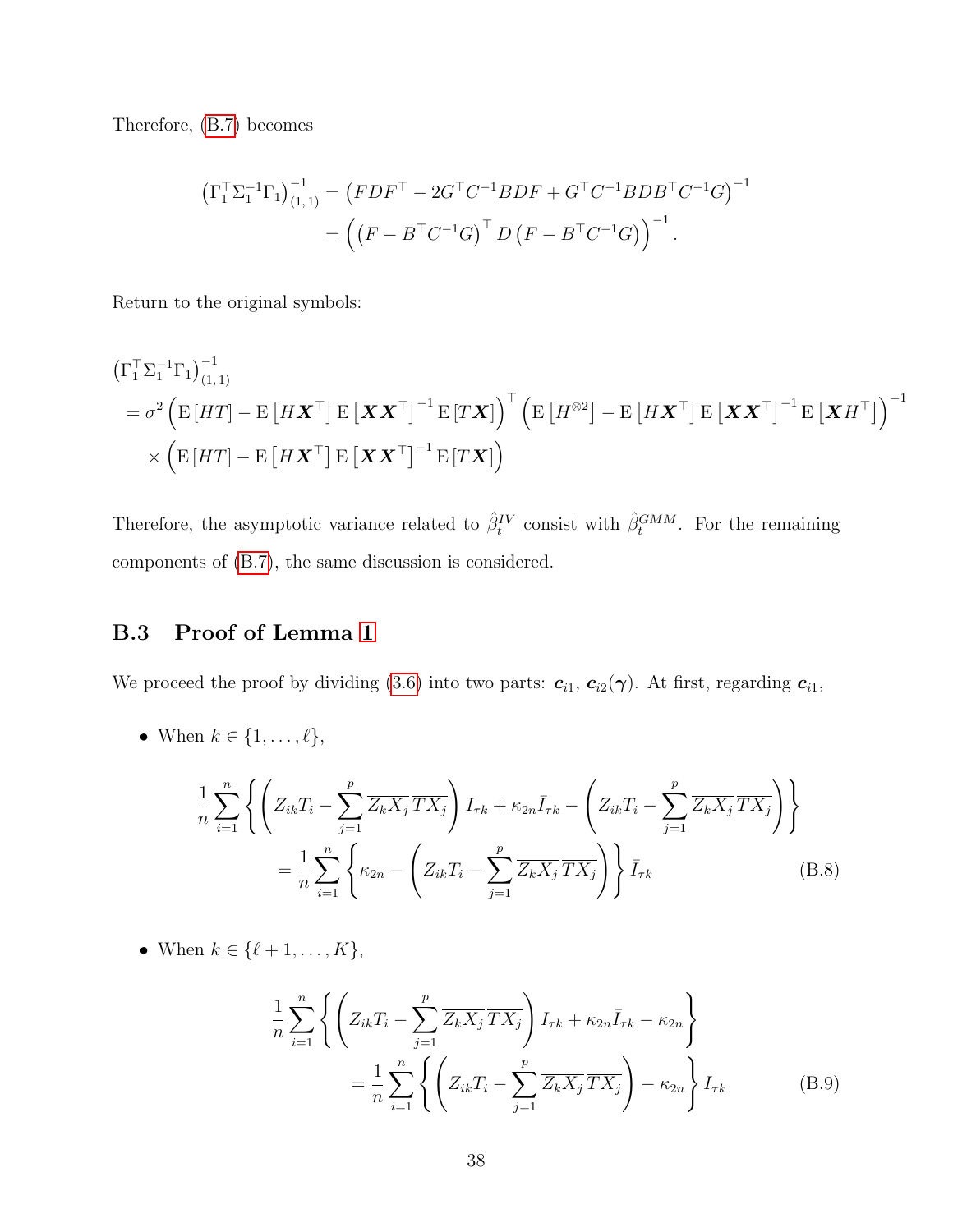About [\(B.8\)](#page-37-0), [\(B.9\)](#page-37-1), since the first term  $(\frac{1}{n}\sum_{i=1}^{n} \{\cdot\})$  convergence to a constant in probability, we need to confirm an asymptotic property of  $I_{\tau k}$ . Next, regarding  $c_{i2}(\gamma)$ ,

• When  $k \in \{1, ..., \ell\}, k' \in \{1, ..., \ell\},\$ 

About the diagonal component of the matrix,

<span id="page-38-0"></span>
$$
\frac{1}{n} \sum_{i=1}^{n} \left\{ \left( Z_{ik}^{2} - \sum_{j=1}^{p} \overline{Z_{k} X_{j}}^{2} \right) I_{\tau k} + \kappa_{1} \overline{I}_{\tau k} - \left( Z_{ik}^{2} - \sum_{j=1}^{p} \overline{Z_{k} X_{j}}^{2} \right) \right\}
$$
\n
$$
= \frac{1}{n} \sum_{i=1}^{n} \left\{ \kappa_{1} - \left( Z_{ik}^{2} - \sum_{j=1}^{p} \overline{Z_{k} X_{j}}^{2} \right) \right\} \overline{I}_{\tau k}
$$
\n(B.10)

About the non-diagonal component of the matrix,

$$
\frac{1}{n} \sum_{i=1}^{n} \left\{ \left( Z_{ik} Z_{ik'} - \sum_{j=1}^{p} \overline{Z_{k} X_{j}} \overline{Z_{k'} X_{j}} \right) I_{\tau k} I_{\tau k'} - \left( Z_{ik} Z_{ik'} - \sum_{j=1}^{p} \overline{Z_{k} X_{j}} \overline{Z_{k'} X_{j}} \right) \right\}
$$
\n
$$
= \frac{1}{n} \sum_{i=1}^{n} \left\{ \left( Z_{ik} Z_{ik'} - \sum_{j=1}^{p} \overline{Z_{k} X_{j}} \overline{Z_{k'} X_{j}} \right) \right\} (I_{\tau k} I_{\tau k'} - 1) \tag{B.11}
$$

• When  $k \in \{\ell + 1, \ldots, K\}, k' \in \{\ell + 1, \ldots, K\},\$ 

About the diagonal component of the matrix,

$$
\frac{1}{n} \sum_{i=1}^{n} \left\{ \left( Z_{ik} T_{i} - \sum_{j=1}^{p} \overline{Z_{k} X_{j}} \overline{T X_{j}} \right) I_{\tau k} + \kappa_{2n} \overline{I}_{\tau k} - \kappa_{2n} \right\}
$$
\n
$$
= \frac{1}{n} \sum_{i=1}^{n} \left\{ \left( Z_{ik} T_{i} - \sum_{j=1}^{p} \overline{Z_{k} X_{j}} \overline{T X_{j}} \right) - \kappa_{2n} \right\} I_{\tau k}
$$
\n(B.12)

• When  $k \in \{1, ..., K\}$ ,  $k' \in \{\ell + 1, ..., K\}$ , or  $k \in \{\ell + 1, ..., K\}$ ,  $k' \in \{1, ..., K\}$ ,

About the non-diagonal component of the matrix,

<span id="page-38-1"></span>
$$
\frac{1}{n} \sum_{i=1}^{n} \left( Z_{ik} Z_{ik'} - \sum_{j=1}^{p} \overline{Z_{k} X_{j}} \, \overline{Z_{k'} X_{j}} \right) I_{\tau k} I_{\tau k'} \tag{B.13}
$$

About [\(B.10\)](#page-38-0)-[\(B.13\)](#page-38-1), since the first term  $(\frac{1}{n}\sum_{i=1}^{n} \{\cdot\})$  convergence to a constant in proba-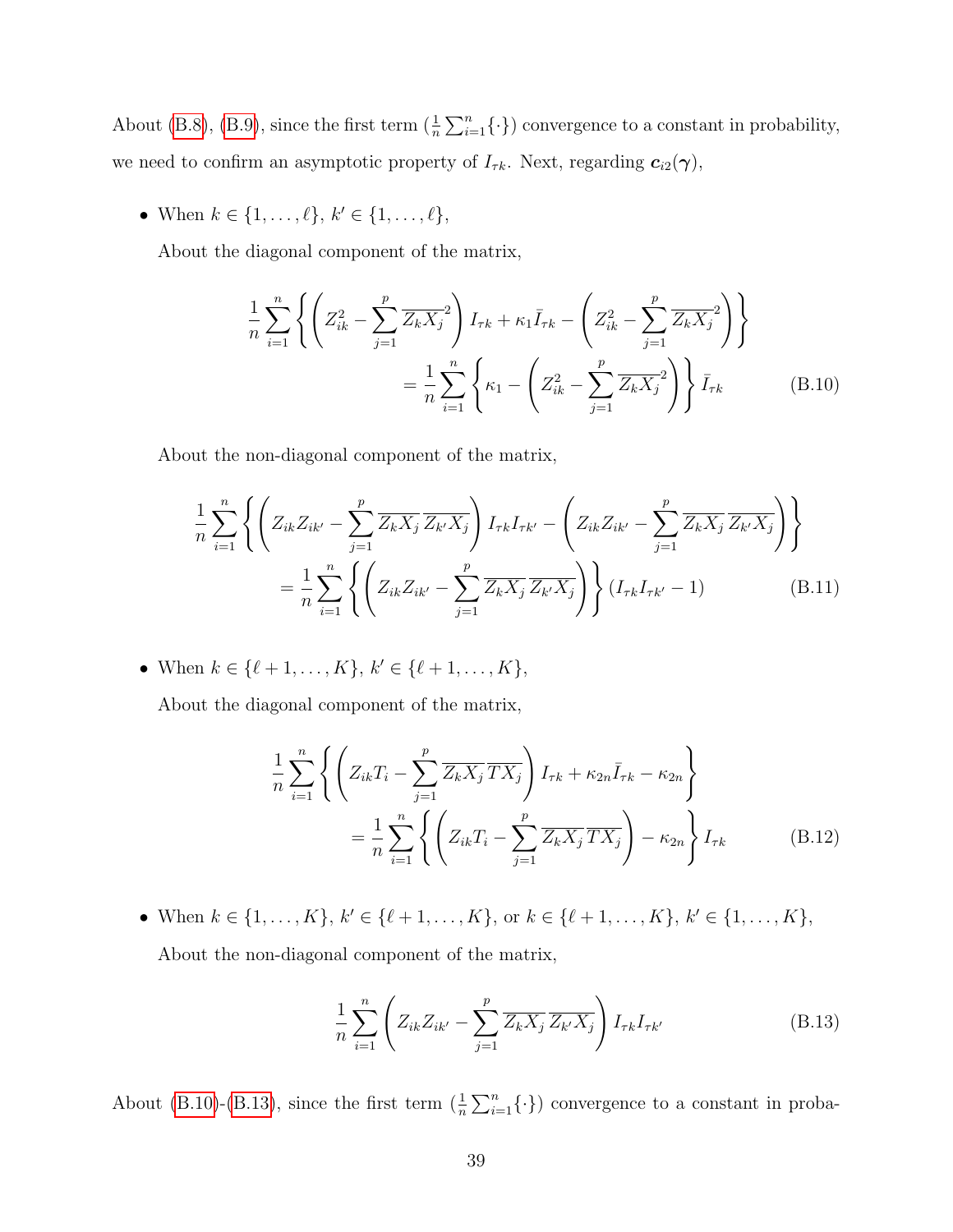bility, we need to confirm an asymptotic property of  $I_{\tau k}$ .

From here, we confirm when  $I_{\tau k} = o_p (1/$  $\sqrt{n}$ ) or  $\bar{I}_{\tau k} = o_p(1/\sqrt{n})$  $\overline{n}$ ) hold. Note that under this situation, the product  $(I_{\tau k}I_{\tau k'})$  becomes  $o_p(1/n)$ . Regarding  $I_{\tau k}$ ,

$$
I_{\tau k} = \Phi_{\tau}(\hat{w}_k + w)\Phi_{\tau}(w - \hat{w}_k) = \frac{1}{\sqrt{2\pi\tau^2}} \int_{-\infty}^{\hat{w}_k + w} \exp\left\{-\frac{\omega^2}{2\tau^2}\right\} d\omega \frac{1}{\sqrt{2\pi\tau^2}} \int_{-\infty}^{w - \hat{w}_k} \exp\left\{-\frac{\omega^2}{2\tau^2}\right\} d\omega.
$$

Transformation of variables as  $\omega' = \omega/\tau$ ,

$$
I_{\tau k} = \frac{1}{\sqrt{2\pi}} \int_{-\infty}^{\frac{\hat{w}_k + w}{\tau}} \exp\left\{-\frac{(\omega')^2}{2}\right\} d\omega' \frac{1}{\sqrt{2\pi}} \int_{-\infty}^{\frac{w - \hat{w}_k}{\tau}} \exp\left\{-\frac{(\omega')^2}{2}\right\} d\omega' = \int_{-\infty}^{\frac{\hat{w}_k + w}{\tau}} d\Phi \int_{-\infty}^{\frac{w - \hat{w}_k}{\tau}} d\Phi,
$$

where  $\Phi$  is CDF of  $N(0, 1)$ . Then

$$
0 < 1 - I_{\tau k} = 1 - \int_{-\infty}^{\frac{\hat{w}_k + w}{\tau}} d\Phi \int_{-\infty}^{\frac{w - \hat{w}_k}{\tau}} d\Phi
$$
\n
$$
< \begin{cases} 1 - \left(\int_{-\infty}^{\frac{w - \hat{w}_k}{\tau}} d\Phi\right)^2 & (\hat{w}_k \ge 0) \\ 1 - \left(\int_{-\infty}^{\frac{\hat{w}_k + w}{\tau}} d\Phi\right)^2 & (\hat{w}_k < 0) \end{cases}
$$
\n
$$
= 1 - \left(\int_{-\infty}^{\frac{w - |\hat{w}_k|}{\tau}} d\Phi\right)^2, \tag{B.14}
$$

and

<span id="page-39-1"></span><span id="page-39-0"></span>
$$
0 < I_{\tau k} = \int_{-\infty}^{\frac{\hat{w}_k + w}{\tau}} d\Phi \int_{-\infty}^{\frac{w - \hat{w}_k}{\tau}} d\Phi < \int_{-\infty}^{\frac{w - |\hat{w}_k|}{\tau}} d\Phi \tag{B.15}
$$

satisfy.

• When  $k \in \{1, \ldots, \ell\},\$ 

In this situation,  $\hat{w}_k \stackrel{P}{\rightarrow} 0$ . At first, when  $w \geq |\hat{w}_k|$ , by using [\(B.14\)](#page-39-0)

$$
0 < 1 - I_{\tau_n k} = 1 - \left( \int_{-\infty}^{\frac{w - |\hat{w}_k|}{\tau_n}} d\Phi \right)^2 = 1 - \left( 1 - \int_{\frac{w - |\hat{w}_k|}{\tau_n}}^{\infty} d\Phi \right)^2
$$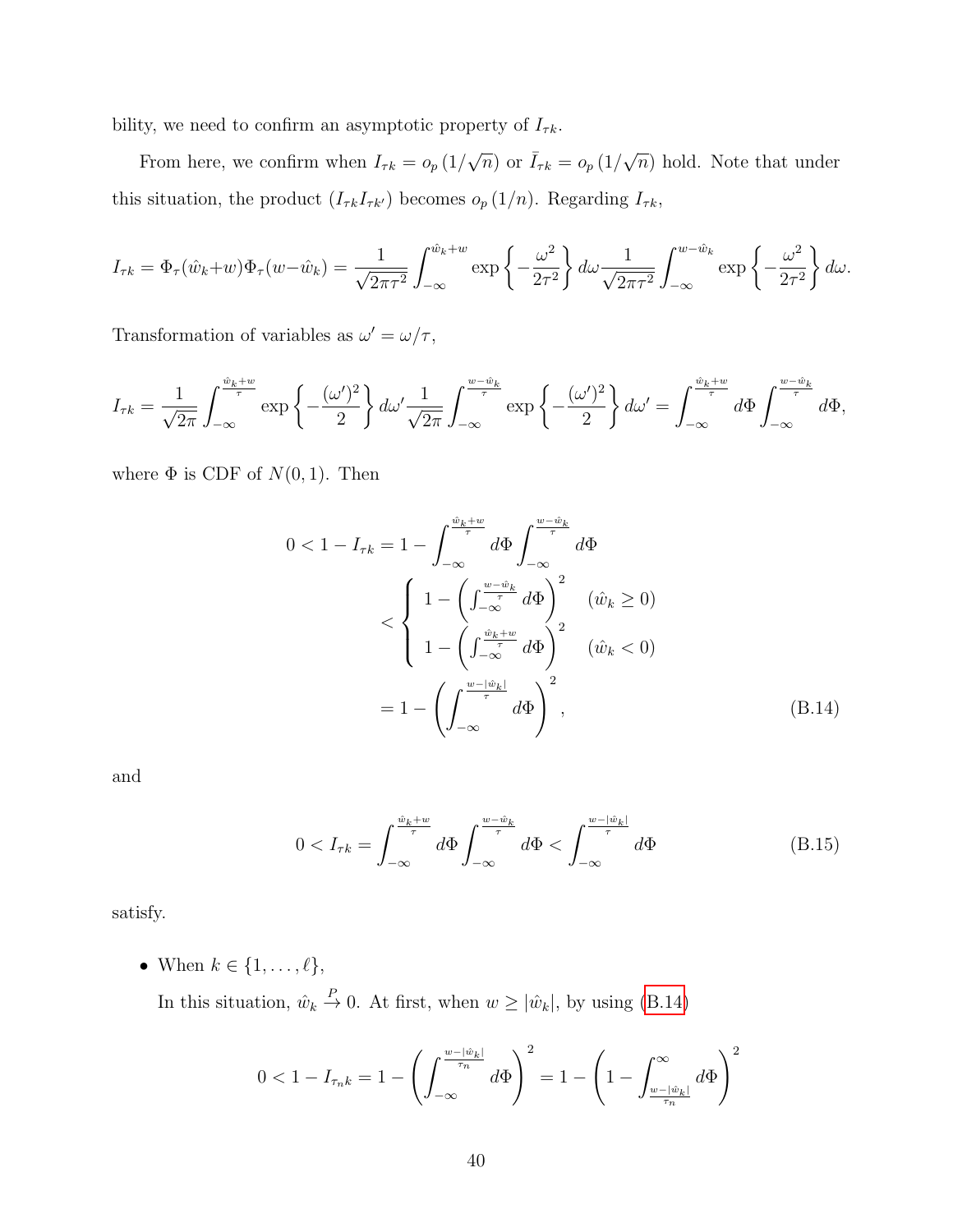<span id="page-40-0"></span>
$$
=2\int_{\frac{w-|\hat{w}_k|}{\tau_n}}^{\infty}d\Phi-\left(\int_{\frac{w-|\hat{w}_k|}{\tau_n}}^{\infty}d\Phi\right)^2<2\int_{\frac{w-|\hat{w}_k|}{\tau_n}}^{\infty}d\Phi\qquad(B.16)
$$

Regarding [\(B.16\)](#page-40-0), using an evaluation of the tail of Normal distribution (c.f. Gordon, 1941),

$$
\begin{split} 0<1-I_{\tau_{n}k} &< 2\int_{\frac{w-|\hat{w}_k|}{\tau_n}}^{\infty}d\Phi - \left(\int_{\frac{w-|\hat{w}_k|}{\tau_n}}^{\infty}d\Phi\right)^2 < 2\int_{\frac{w-|\hat{w}_k|}{\tau_n}}^{\infty}d\Phi \\ &< \frac{2}{\sqrt{2\pi}}\left(\frac{w-|\hat{w}_k|}{\tau_n}\right)^{-1}\exp\left\{-\frac{1}{2}\frac{(w-|\hat{w}_k|)^2}{\tau_n^2}\right\} \\ &< \left(\frac{|w-\hat{w}_k|}{\tau_n}\right)^{-1}\exp\left\{-\frac{1}{2}\frac{(w-\hat{w}_k)^2}{\tau_n^2}\right\}. \end{split}
$$

Therefore, when

<span id="page-40-1"></span>
$$
\left(\frac{|w-\hat{w}_k|}{\tau_n}\right)^{-1} \exp\left\{-\frac{1}{2}\frac{(w-\hat{w}_k)^2}{\tau_n^2}\right\} = o_p\left(\frac{1}{\sqrt{n}}\right),\tag{B.17}
$$

 $\bar{I}_{\tau k} = o_p(1/\sqrt{2})$  $\overline{n}$ ) is satisfied, and  $I_{\tau k} = 1 + o_p(1)$ √  $\overline{n}$ ) is also satisfied. Next, when  $w < |\hat{w}_k|$ , we can ignore the situation in the view of the convergence in probability since  $\hat{w}_k \stackrel{P}{\to} 0$ .

• When  $k \in \{\ell + 1, \ldots, K\},\$ 

In this situation,  $\hat{w}_k \stackrel{P}{\to} w_k$ . At first, when  $w \geq |\hat{w}_k|$ , we can ignore the situation in the view of the convergence in probability since  $|\hat{w}_k| \stackrel{P}{\to} |w_k| > w$ . Next, when  $w < |\hat{w}_k|$ , by using [\(B.15\)](#page-39-1) and an evaluation of the tail of Normal distribution,

$$
0
$$

Therefore, when [\(B.17\)](#page-40-1),  $I_{\tau k} = o_p (1/$  $\sqrt{n}$ ) hold, and  $\bar{I}_{\tau k} = 1 + o_p (1/\sqrt{n})$  $\overline{n}$ ) also hold. From the above, when [\(B.17\)](#page-40-1) is satisfied, [\(3.6\)](#page-14-3) is also satisfied.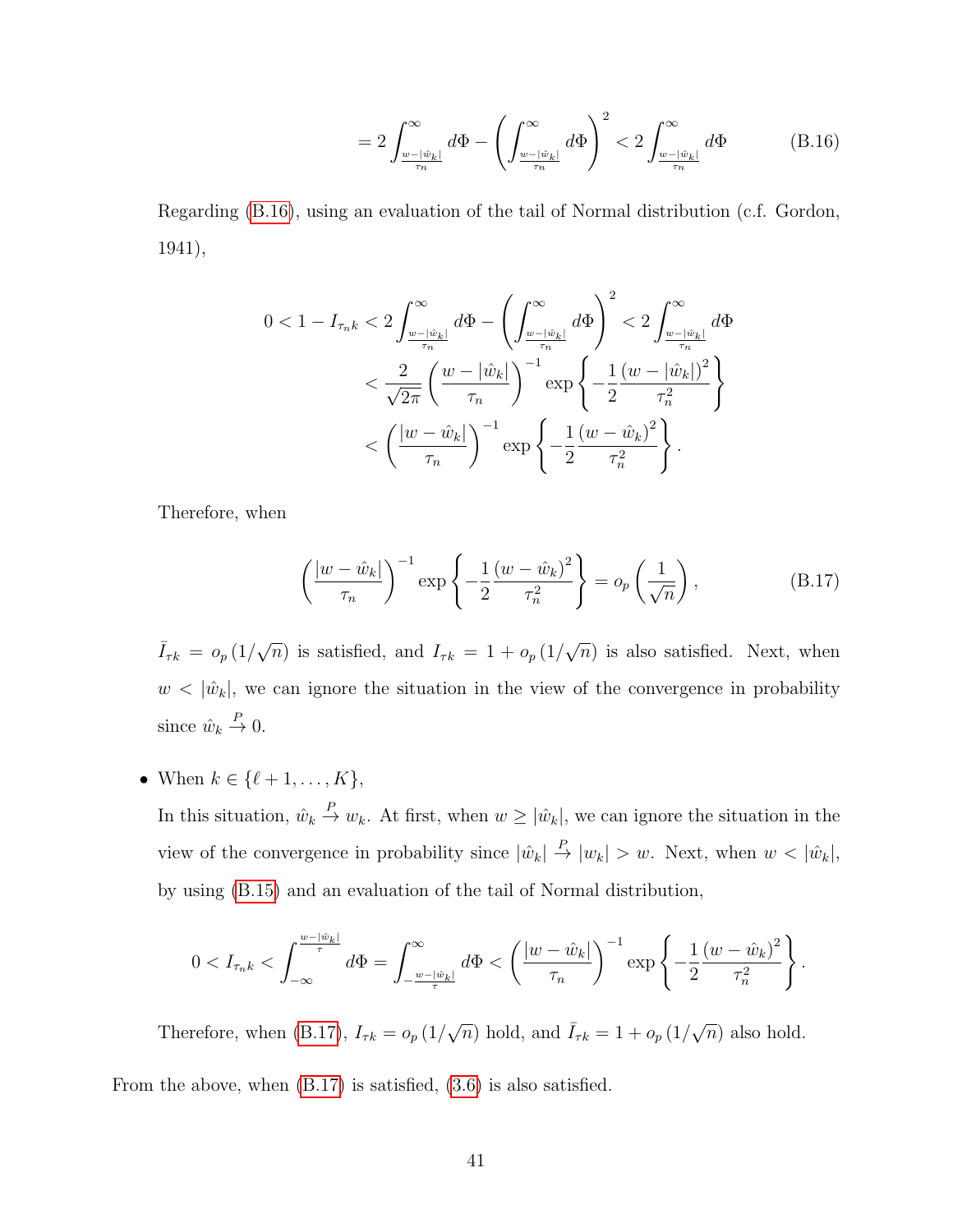# B.4 Proof of Proposition [2](#page-15-0)

From the result of  $\bf{Lemma}$  [1.](#page-14-0),  $\forall \gamma,$ 

$$
\frac{1}{n}\sum_{i=1}^n\left(\boldsymbol{b}_i-A_i\boldsymbol{\gamma}\right)-\frac{1}{n}\sum_{i=1}^n\left\{\left(\begin{array}{c}\check{\boldsymbol{b}}_i\\ \kappa_{2n}\mathbf{1}_{K-\ell}\end{array}\right)-\left(\begin{array}{cc}\check{A}_i & O_{\ell\times K-\ell}\\ O_{\ell\times K-\ell}^{\top} & \kappa_1\mathbf{1}_{K-\ell}\end{array}\right)\boldsymbol{\gamma}\right\}=o_p\left(\frac{1}{\sqrt{n}}\right).
$$

Therefore,

<span id="page-41-1"></span>
$$
\mathbf{0}_{K} = \frac{1}{n} \sum_{i=1}^{n} \left( \mathbf{b}_{i} - A_{i} \hat{\boldsymbol{\gamma}} \right) = \frac{1}{n} \sum_{i=1}^{n} \left\{ \begin{pmatrix} \check{\mathbf{b}}_{i} \\ \kappa_{2n} \mathbf{1}_{K-\ell} \end{pmatrix} - \begin{pmatrix} \check{A}_{i} & O_{\ell \times K-\ell} \\ O_{\ell \times K-\ell}^{\top} & \kappa_{1} I_{K-\ell} \end{pmatrix} \hat{\boldsymbol{\gamma}} \right\} + o_{p} \left( \frac{1}{\sqrt{n}} \right),
$$
\n(B.18)

$$
\hat{\gamma} = \left(\frac{1}{n} \sum_{i=1}^{n} \left( \begin{array}{cc} \check{A}_{i} & O_{\ell \times K - \ell} \\ O_{\ell \times K - \ell}^{\top} & \kappa_{1} I_{K - \ell} \end{array} \right)\right)^{-1} \frac{1}{n} \sum_{i=1}^{n} \left( \begin{array}{c} \check{\mathbf{b}}_{i} \\ \kappa_{2n} \mathbf{1}_{K - \ell} \end{array} \right) + o_{p} \left( \frac{1}{\sqrt{n}} \right) \xrightarrow{P} \left( \begin{array}{c} \mathrm{E} \left[ \check{A} \right]^{-1} \mathrm{E} \left[ \check{\mathbf{b}} \right] \\ \mathbf{0}_{K - \ell} \end{array} \right)
$$
\n(B.19)

From the above the first component of Proposition [2](#page-15-0) can be proved. Next regarding [\(B.18\)](#page-41-1), conducting the taylor expansion around  $\gamma^0$ ,

<span id="page-41-0"></span>
$$
0_K = \frac{1}{n} \sum_{i=1}^n \left\{ \begin{pmatrix} \check{b}_i \\ \kappa_{2n} \mathbf{1}_{K-\ell} \end{pmatrix} - \begin{pmatrix} \check{A}_i & O_{\ell \times K-\ell} \\ O_{\ell \times K-\ell}^{\top} & \kappa_1 \mathbf{I}_{K-\ell} \end{pmatrix} \hat{\gamma} \right\} + o_p \left( \frac{1}{\sqrt{n}} \right)
$$
  

$$
= \frac{1}{n} \sum_{i=1}^n \left\{ \begin{pmatrix} \check{b}_i \\ \kappa_{2n} \mathbf{1}_{K-\ell} \end{pmatrix} - \begin{pmatrix} \check{A}_i & O_{\ell \times K-\ell} \\ O_{\ell \times K-\ell}^{\top} & \kappa_1 \mathbf{I}_{K-\ell} \end{pmatrix} \gamma^0 \right\}
$$
  

$$
- \frac{1}{n} \sum_{i=1}^n \begin{pmatrix} \check{A}_i & O_{\ell \times K-\ell} \\ O_{\ell \times K-\ell}^{\top} & \kappa_1 \mathbf{I}_{K-\ell} \end{pmatrix} (\hat{\gamma} - \gamma^0) + o_p \left( \frac{1}{\sqrt{n}} \right).
$$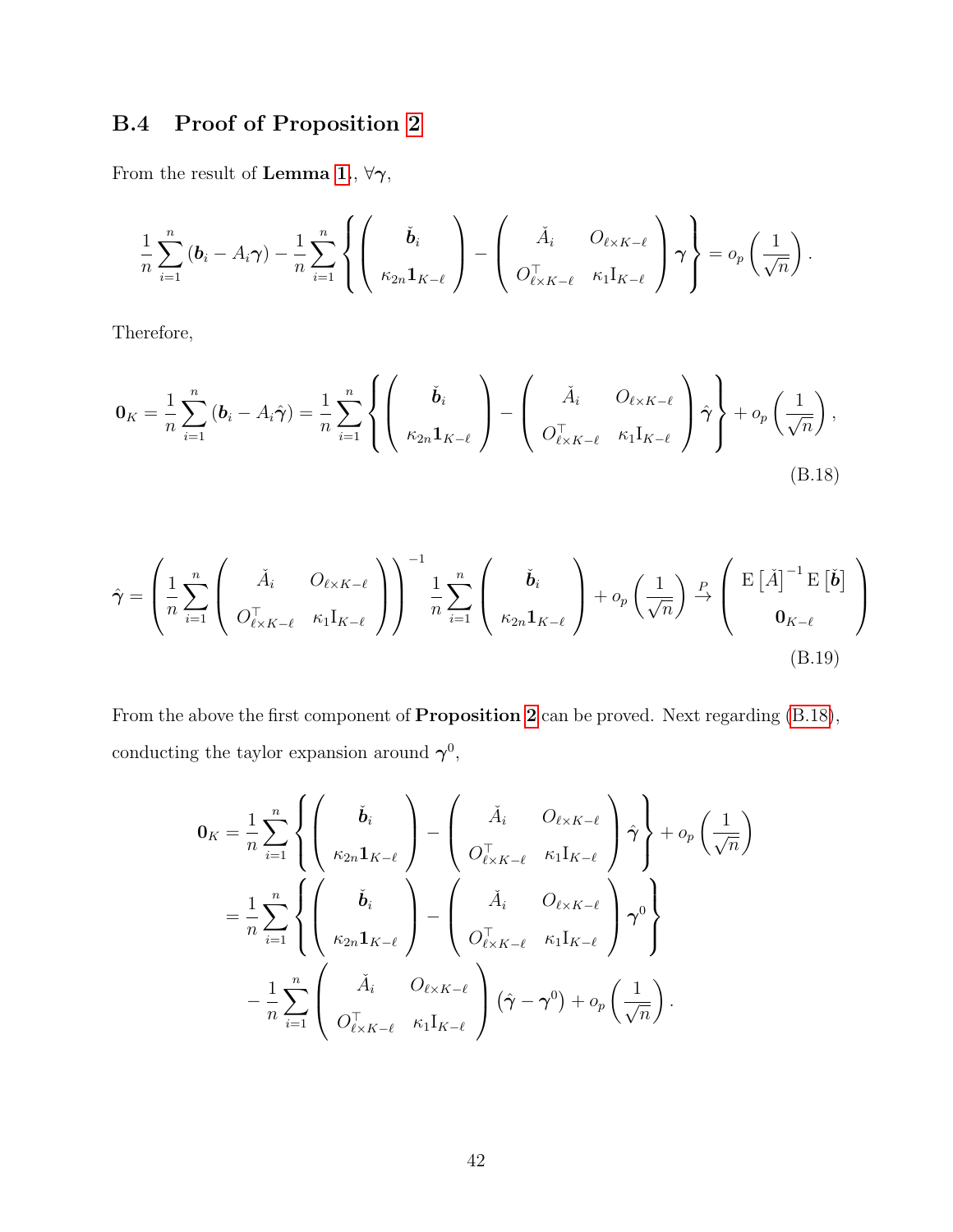Therefore,

$$
\sqrt{n} \left( \hat{\gamma} - \gamma^0 \right) = \left( \frac{1}{n} \sum_{i=1}^n \begin{pmatrix} \check{A}_i & O_{\ell \times K - \ell} \\ O_{\ell \times K - \ell}^{\top} & \kappa_1 I_{K - \ell} \end{pmatrix} \right)^{-1}
$$

$$
\times \frac{\sqrt{n}}{n} \sum_{i=1}^n \left\{ \begin{pmatrix} \check{b}_i \\ \kappa_{2n} I_{K - \ell} \end{pmatrix} - \begin{pmatrix} \check{A}_i & O_{\ell \times K - \ell} \\ O_{\ell \times K - \ell}^{\top} & \kappa_1 I_{K - \ell} \end{pmatrix} \gamma^0 \right\} + o_p(1)
$$

$$
= \left( \begin{pmatrix} \left(\frac{1}{n} \sum_{i=1}^n \check{A}_i\right)^{-1} & O_{\ell \times K - \ell} \\ O_{\ell \times K - \ell}^{\top} & \frac{1}{\kappa_1} I_{K - \ell} \end{pmatrix} \begin{pmatrix} \frac{\sqrt{n}}{n} \sum_{i=1}^n (\check{b}_i - \check{A}_i \gamma_{val}^0) \\ \sqrt{n} \kappa_{2n} I_{K - \ell} \end{pmatrix} + o_p(1)
$$

$$
= \left( \begin{pmatrix} \left(\frac{1}{n} \sum_{i=1}^n \check{A}_i\right)^{-1} \frac{\sqrt{n}}{n} \sum_{i=1}^n (\check{b}_i - \check{A}_i \gamma_{val}^0) \\ \sqrt{n} \frac{\kappa_{2n}}{\kappa_1} I_{K - \ell} \end{pmatrix} + o_p(1)
$$

If  $\Big|$  $\mathrm{E}\left[\left(\check{\boldsymbol{b}}-\check{A}\boldsymbol{\gamma}_{val}^{0}\right)^{\otimes2}\right]\Big|$  $<\infty$ , by using the ordinary asymptotic theories for M-estimator (c.f. Van der Vaart, 2000), the second component of Proposition [2](#page-15-0) can be proved.

# B.5 Proof of Theorem [2](#page-16-0)

Regarding [\(3.10\)](#page-16-1), conducting the taylor expansion around  $\beta^0$  and  $\gamma^0$ ,

$$
0_{p+1} = \frac{1}{n} \sum_{i=1}^{n} \left( \begin{array}{c} \hat{\gamma}^{\top} \boldsymbol{z}_{i} \\ \boldsymbol{x}_{i} \end{array} \right) \left( y_{i} - (t_{i}, \boldsymbol{x}_{i}^{\top}) \hat{\boldsymbol{\beta}} \right) = \frac{1}{n} \sum_{i=1}^{n} \left( \begin{array}{c} \left( \boldsymbol{\gamma}^{0} \right)^{\top} \boldsymbol{z}_{i} \\ \boldsymbol{x}_{i} \end{array} \right) \left( y_{i} - (t_{i}, \boldsymbol{x}_{i}^{\top}) \boldsymbol{\beta}^{0} \right) - \frac{1}{n} \sum_{i=1}^{n} \left( \begin{array}{c} \left( \boldsymbol{\gamma}^{0} \right)^{\top} \boldsymbol{z}_{i} t_{i} & \left( \boldsymbol{\gamma}^{0} \right)^{\top} \boldsymbol{z}_{i} \boldsymbol{x}_{i}^{\top} \\ \boldsymbol{x}_{i} t_{i} & \boldsymbol{x}_{i} \boldsymbol{x}_{i}^{\top} \end{array} \right) \left( \hat{\boldsymbol{\beta}} - \boldsymbol{\beta}^{0} \right) + \frac{1}{n} \sum_{i=1}^{n} \left( \begin{array}{c} \left( y_{i} - (t_{i}, \boldsymbol{x}_{i}^{\top}) \boldsymbol{\beta}^{0} \right) \boldsymbol{z}_{i}^{\top} \\ \boldsymbol{0}_{p \times K} \end{array} \right) \left( \hat{\boldsymbol{\gamma}} - \boldsymbol{\gamma}^{0} \right) + o_{p} \left( \frac{1}{\sqrt{n}} \right).
$$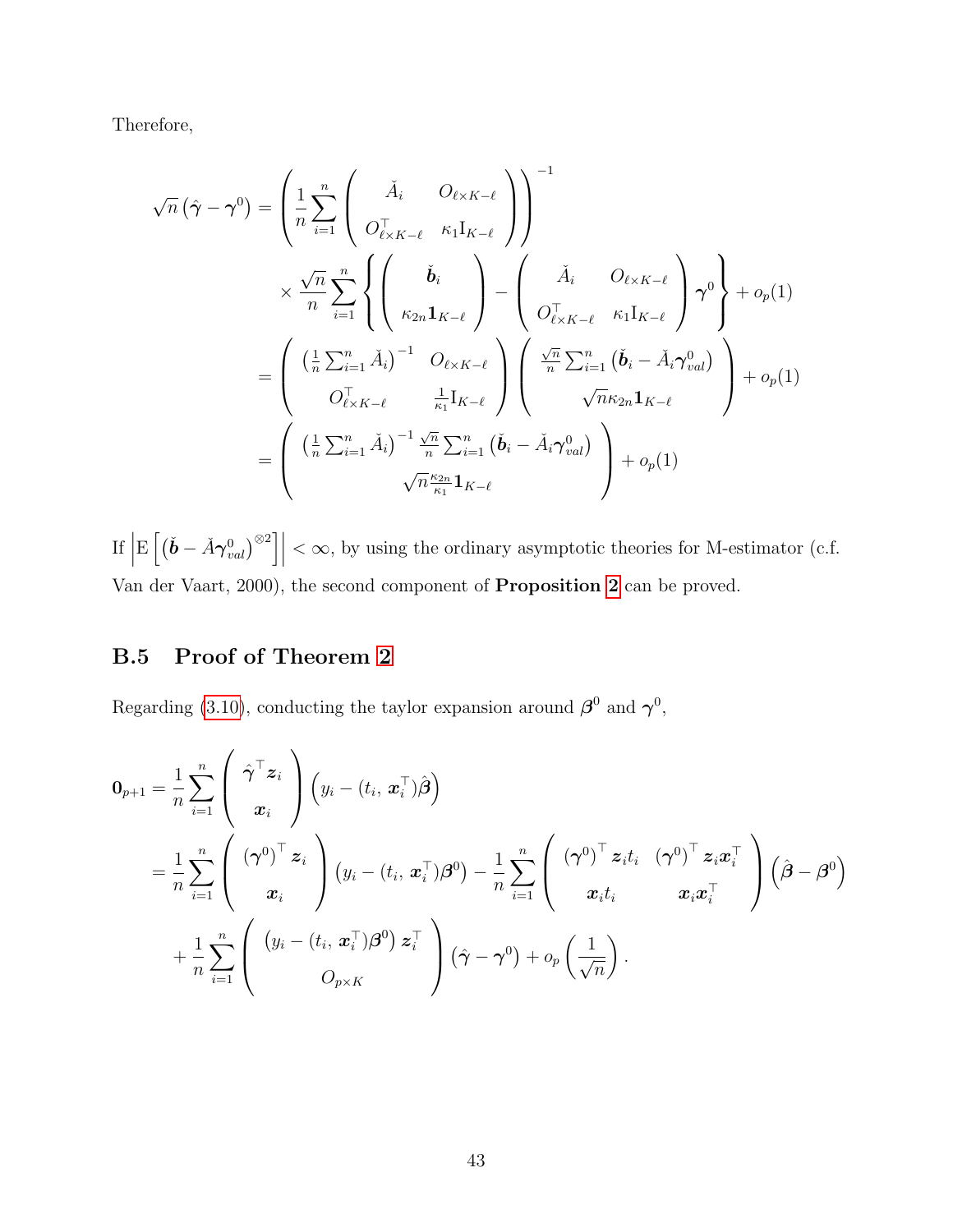Therefore,

$$
\sqrt{n}\left(\hat{\boldsymbol{\beta}}-\boldsymbol{\beta}^{0}\right)=\left(\frac{1}{n}\sum_{i=1}^{n}\left(\begin{array}{cc}(\boldsymbol{\gamma}^{0})^{\top}\boldsymbol{z}_{i}t_{i} & (\boldsymbol{\gamma}^{0})^{\top}\boldsymbol{z}_{i}\boldsymbol{x}_{i}^{\top}\\ \boldsymbol{x}_{i}t_{i} & \boldsymbol{x}_{i}\boldsymbol{x}_{i}^{\top}\\ +\frac{1}{n}\sum_{i=1}^{n}\left(\begin{array}{c}u_{i}\boldsymbol{z}_{i}^{\top}\\ \boldsymbol{0}_{p\times K}\end{array}\right)\sqrt{n}\left(\hat{\boldsymbol{\gamma}}-\boldsymbol{\gamma}^{0}\right)\right)^{-1}\left\{\frac{\sqrt{n}}{n}\sum_{i=1}^{n}\left(\begin{array}{c}(\boldsymbol{\gamma}^{0})^{\top}\boldsymbol{z}_{i}u_{i}\\ \boldsymbol{x}_{i}u_{i}\end{array}\right)\right.\right.
$$
\n(B.20)

The second term of  $\{\cdot\}$  in [\(B.20\)](#page-43-1) becomes

<span id="page-43-1"></span>
$$
\frac{1}{n}\sum_{i=1}^{n}u_{i}\mathbf{z}_{i}\stackrel{P}{\rightarrow}\mathrm{E}[UZ]=\left(\begin{array}{c} \mathbf{0}_{\ell} \\ \mathrm{E}[UZ_{\ell+1}] \\ \vdots \\ \mathrm{E}[UZ_{K}] \end{array}\right),
$$

and the result of Proposition [2.](#page-15-0), we can show that

$$
\frac{1}{n} \sum_{i=1}^{n} \left( u_i \mathbf{z}_i^{\top} \right) \sqrt{n} \left( \hat{\boldsymbol{\gamma}} - \boldsymbol{\gamma}^0 \right) = o_p(1).
$$

Therefore, by using the ordinary asymptotic theories for M-estimator to  $(B.20)$ , **Theorem** [2](#page-16-0) can be proved.

# <span id="page-43-0"></span>C Using valid IVs as auxiliary variables

Assume that we know at least one IV  $Z_0$  is valid. Therefore, a solution of the following estimating equation becomes true causal effects when [\(2.1\)](#page-5-0) is the true outcome model:

$$
\sum_{i=1}^n \left(\begin{array}{c} z_{0i} \\ \boldsymbol{x}_i \end{array}\right) \left(y_i - (t_i, \boldsymbol{x}_i^\top) \boldsymbol{\beta}\right) = \boldsymbol{0}_{p+1}
$$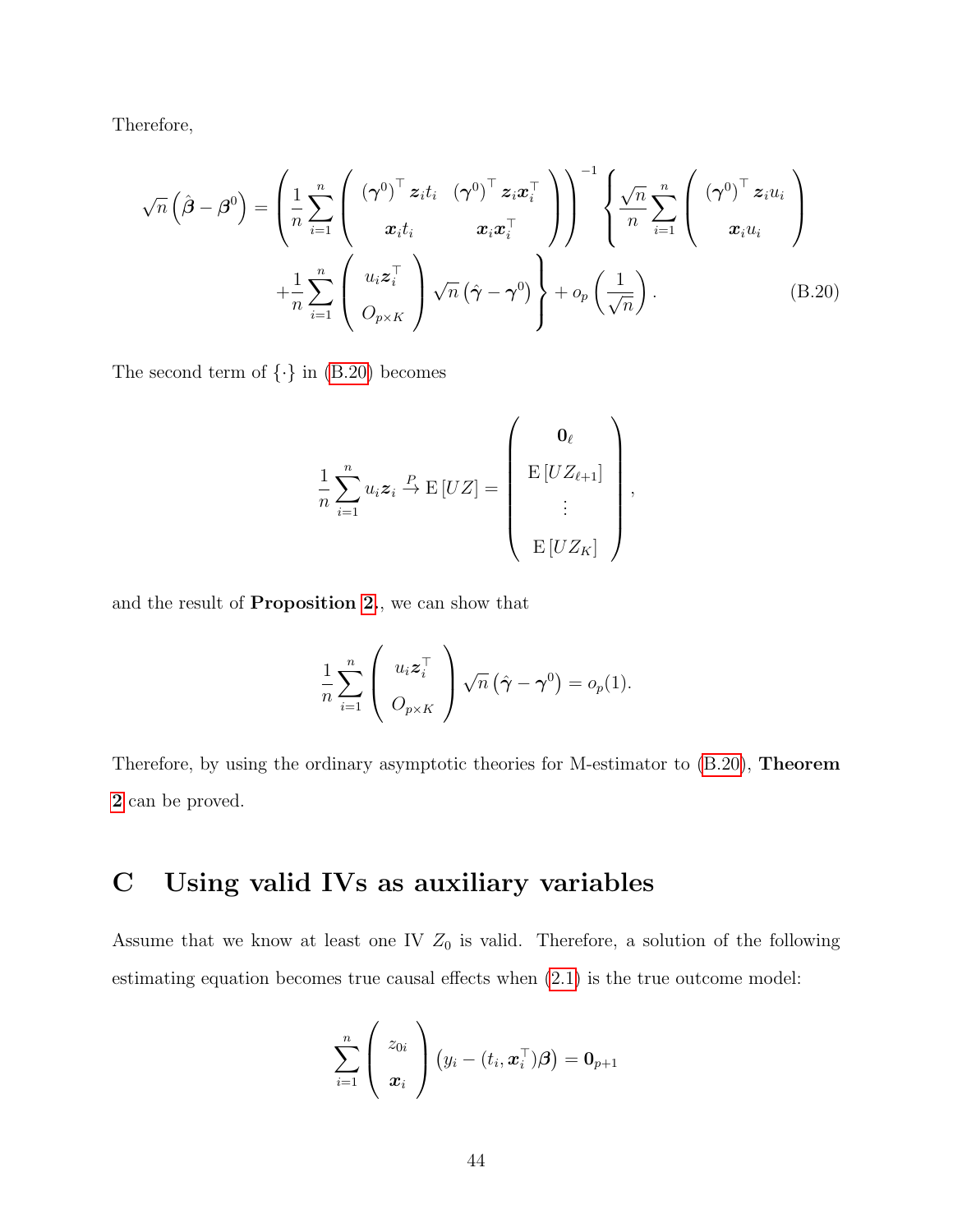Also, residuals can be estimated as follows:

$$
\varepsilon_i\left(\hat{\boldsymbol{\beta}}_0\right) = y_i - (t_i, \boldsymbol{x}_i^{\top})\hat{\boldsymbol{\beta}}_0
$$

When constructing  $\hat{w}_k$ , we substitute  $\varepsilon_i \left( \hat{\boldsymbol{\beta}}_0 \right)$  for NCO  $M_i$ :

$$
\hat{w}_k = \frac{1}{n} \sum_{i=1}^n Z_{ki} \varepsilon_i \left( \hat{\boldsymbol{\beta}}_0 \right),
$$

and

$$
\hat{w}_k \stackrel{P}{\to} \mathcal{E}\left[Z_k U\right].
$$

And, we can easily confirm the discussions and proofs of Section 3. Therefore, we can identify valid and invalid IVs by using  $Z_0$  as auxiliary variables.

# D Supplementary figures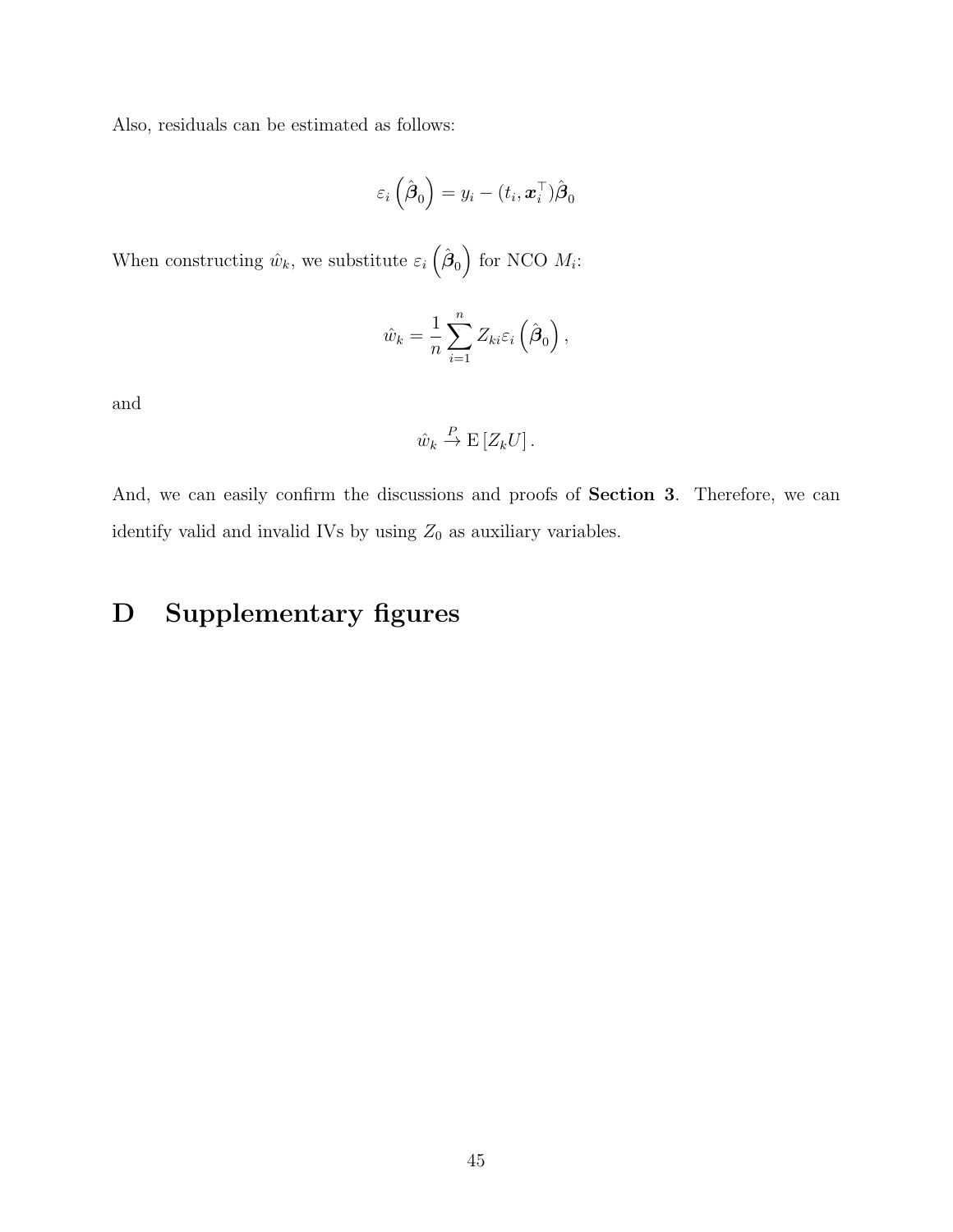

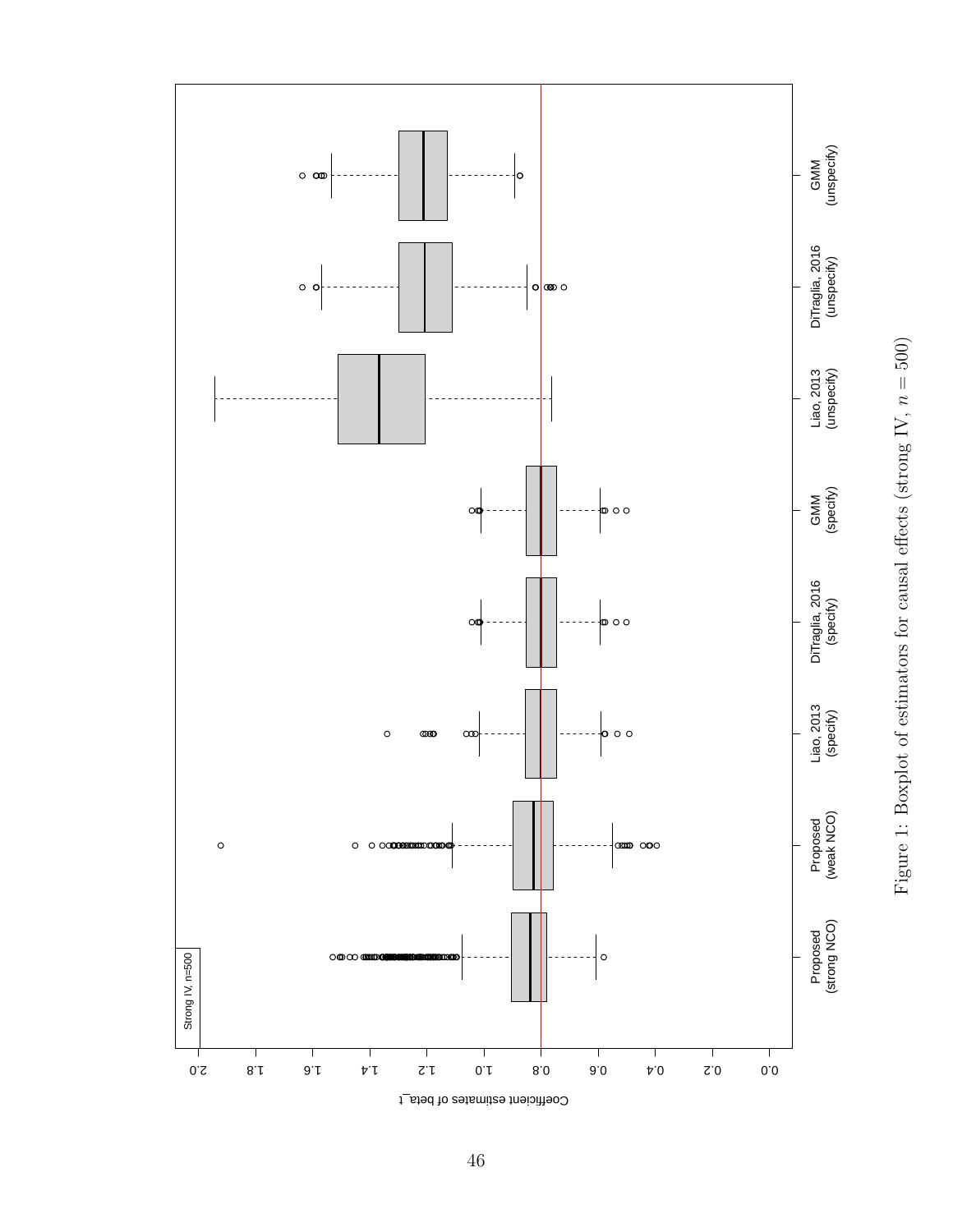

Figure 2: Boxplot of estimators for causal effects (strong IV,  $n = 2000$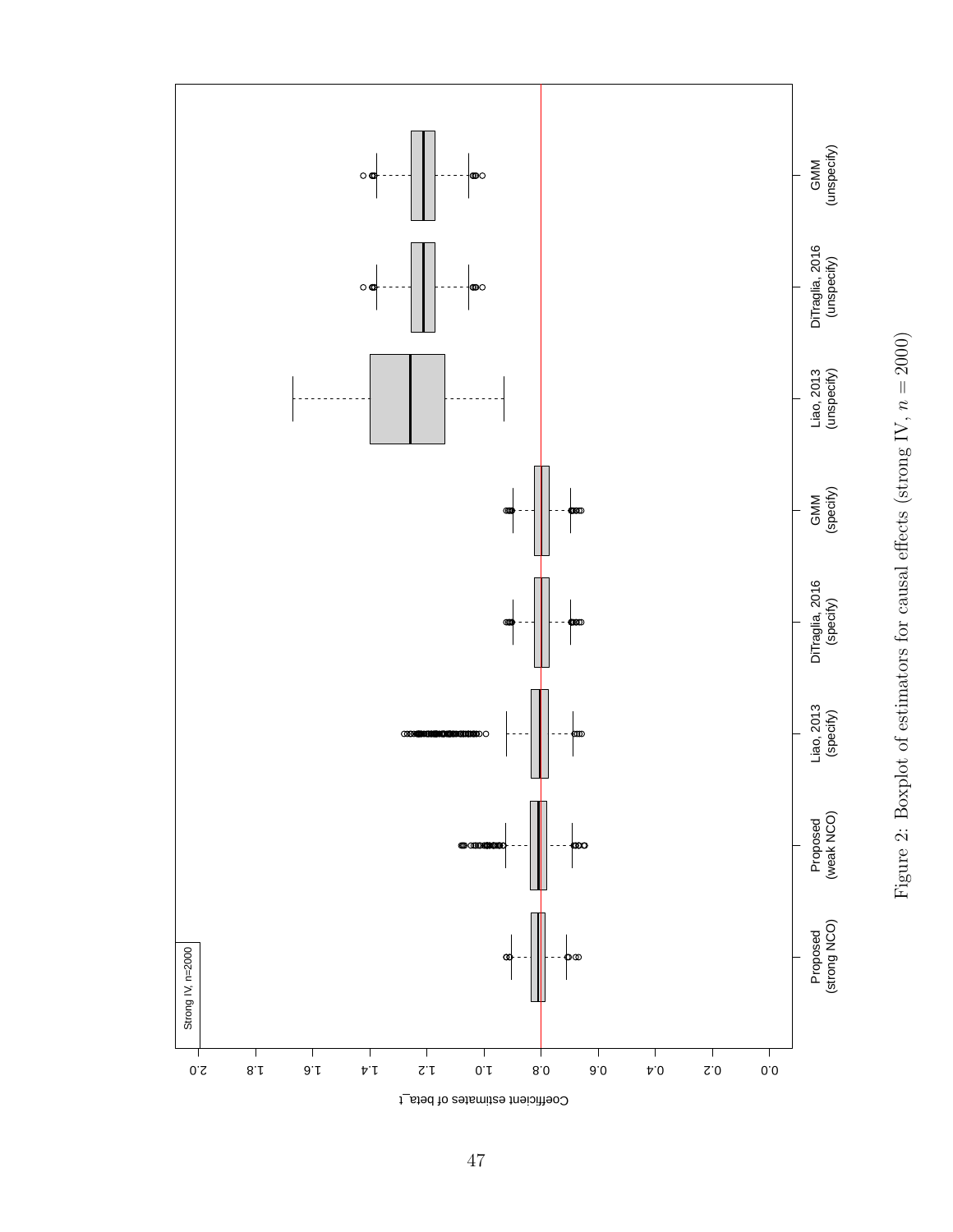